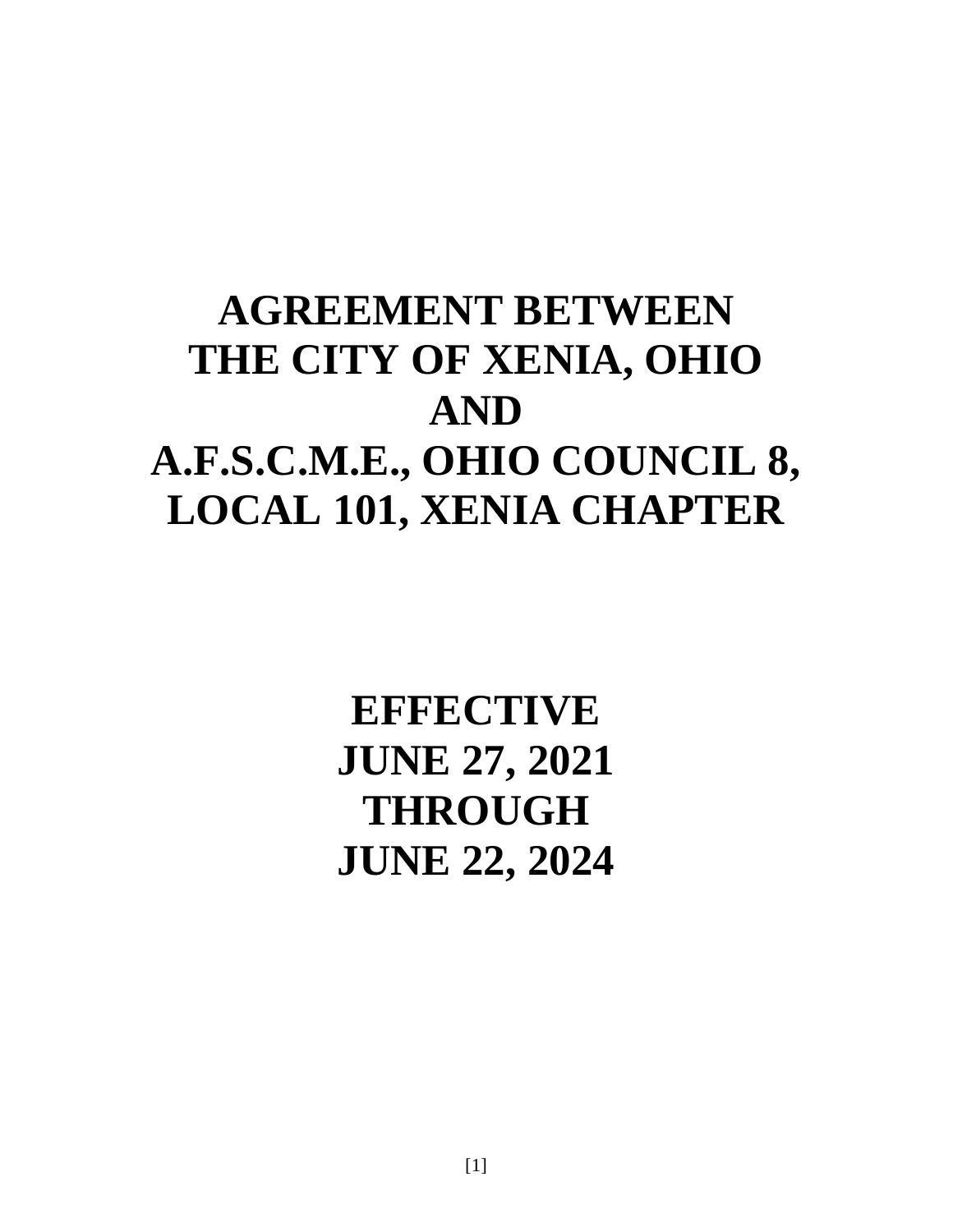# **Table of Contents**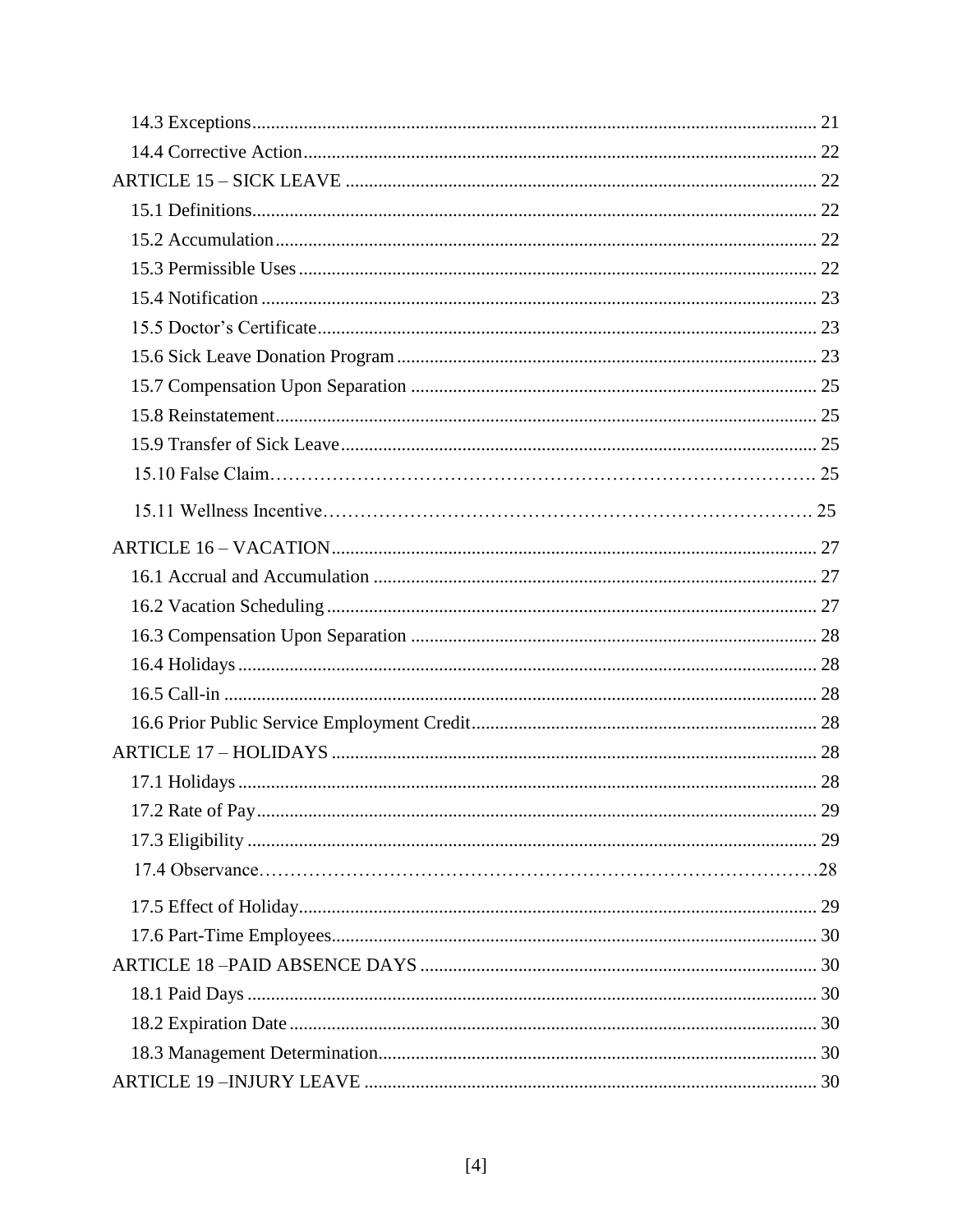| 20.1 Absence in Response to Subpoena (Employee Not a Party to Court Case or |  |
|-----------------------------------------------------------------------------|--|
|                                                                             |  |
|                                                                             |  |
|                                                                             |  |
|                                                                             |  |
|                                                                             |  |
|                                                                             |  |
|                                                                             |  |
|                                                                             |  |
|                                                                             |  |
|                                                                             |  |
|                                                                             |  |
|                                                                             |  |
|                                                                             |  |
|                                                                             |  |
|                                                                             |  |
|                                                                             |  |
|                                                                             |  |
|                                                                             |  |
|                                                                             |  |
|                                                                             |  |
|                                                                             |  |
|                                                                             |  |
|                                                                             |  |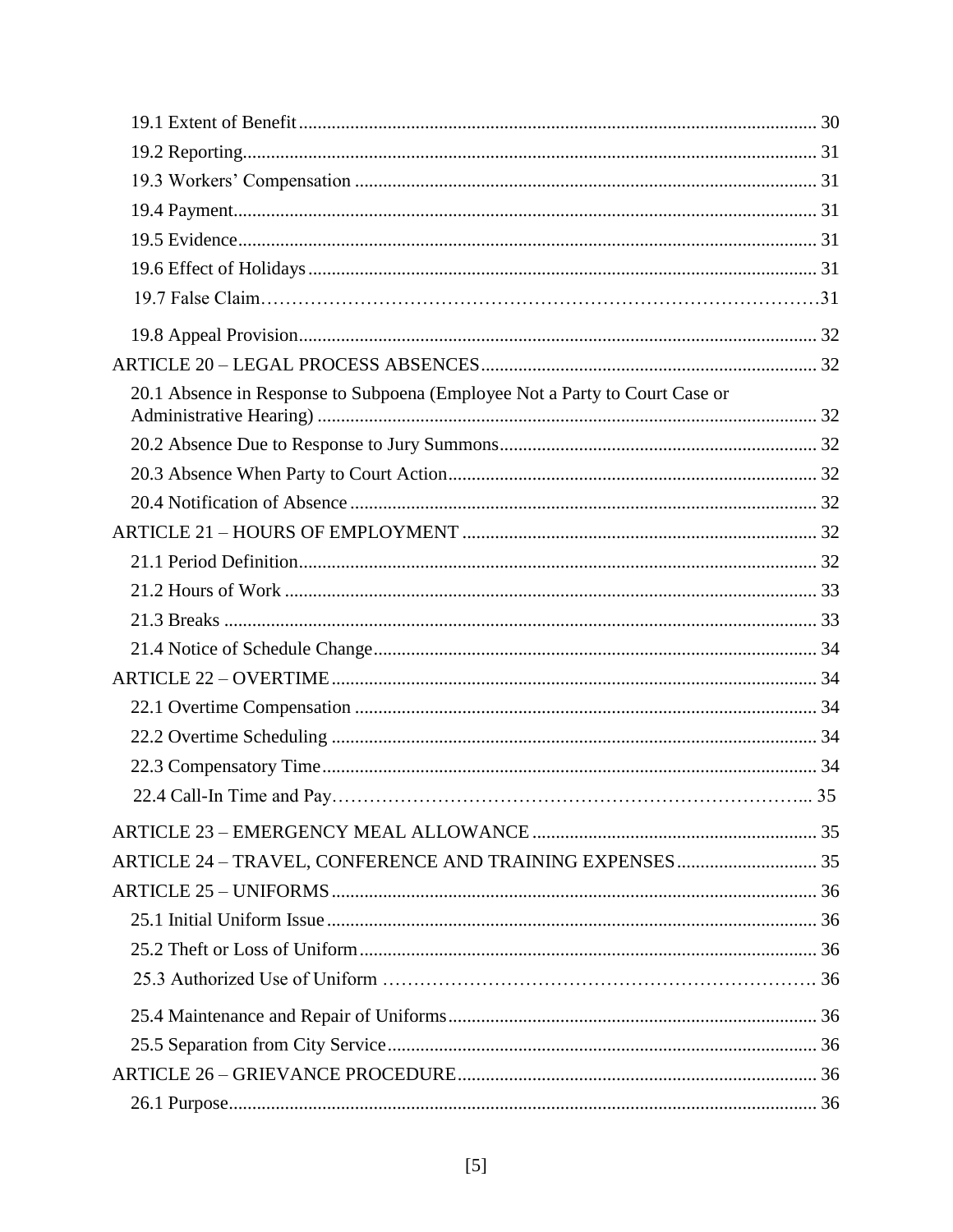| ARTICLE 31 - SUBCONTRACTING AND ASSIGNMENT OF WORK  41 |    |
|--------------------------------------------------------|----|
|                                                        |    |
|                                                        | 42 |
|                                                        |    |
|                                                        |    |
|                                                        |    |
|                                                        |    |
|                                                        |    |
|                                                        |    |
|                                                        |    |
|                                                        |    |
|                                                        |    |
|                                                        |    |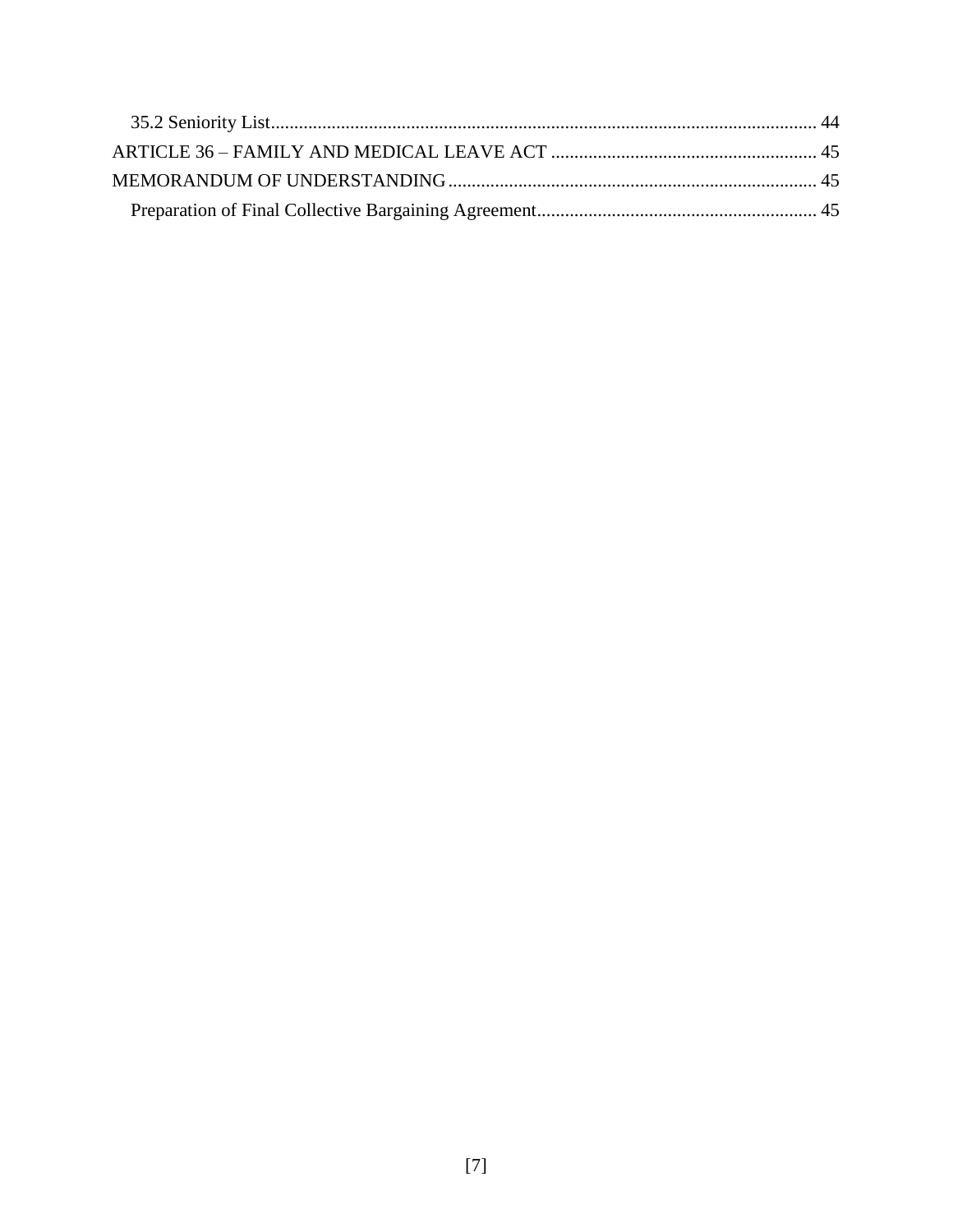### <span id="page-7-0"></span>**PREAMBLE**

Pursuant to Chapter 4117 of the Ohio Revised Code, this Collective Bargaining Agreement is made and entered into at Xenia, Ohio effective this  $27<sup>th</sup>$  day of June, 2021, by and between the City of Xenia, Ohio, hereinafter referred to as "City" and the American Federation of State, County, and Municipal Employees (A.F.S.C.M.E.), AFL-CIO, Ohio Council 8, and Local 101, Xenia Chapter \_\_\_\_\_, hereinafter referred to as "Union".

## <span id="page-7-1"></span>**ARTICLE 1 – AGREEMENT**

<span id="page-7-2"></span>**1.1 Entire Agreement:** Except for those duly promulgated City Personnel Policies and City Civil Service Rules and Regulations which are not in conflict with the terms and conditions of this Agreement, this Agreement shall supersede and cancel all prior agreements between the City and the Union and all previous agreements or understandings with, or applicable to, any employee in the Bargaining Unit, whether verbal or written or based upon past practice as this Agreement constitutes the entire agreement between parties and the employees in the Bargaining Unit.

<span id="page-7-3"></span>**1.2 Modification of Agreement:** The express provisions of this Agreement may be changed only by mutual agreement between the parties, reduced to writing, dated and signed by the parties to this Agreement.

<span id="page-7-4"></span>**1.3 Conflict of Agreement and Law:** In the event any federal or state law conflicts with any of the provisions of this Agreement, the provision or provisions so affected shall no longer be operative or binding upon the parties, but the remaining portion of the Agreement shall continue in full force and effect. In such event, and upon written request by either party, the parties to this Agreement shall meet at a mutually agreeable time in an attempt to modify the invalid provisions of this Agreement by good faith negotiations.

In the event a Civil Service law or other municipal ordinance directly conflicts with an express provision of this Agreement, the Agreement will supersede and replace the law or ordinance to the extent permitted in ORC 4117.10 (A).

<span id="page-7-5"></span>**1.4 Waiver of Bargaining:** The City and the Union acknowledge that during the negotiations which resulted in this Agreement they had the unlimited right and opportunity to make demands and proposals with respect to any subject or matter which could be the subject of collective bargaining and that the understanding and agreement arrived at by the parties, after the exercise of that right and opportunity, are set forth in this Agreement. The City and the Union, for the life of this Agreement, each voluntarily and unqualifiedly waives the right, and each agrees that the other shall not be obligated to bargain collectively with respect to any matter covered by this Agreement, or with respect to any subject or matter not specifically referred to or covered in this Agreement, even though such subject or matter may not have been within the knowledge or contemplation of either or both parties at the time they negotiated or signed this Agreement. Notwithstanding anything to the contrary herein, this waiver of bargaining does not relieve either party of its obligation to bargain modification of invalid provisions of this agreement as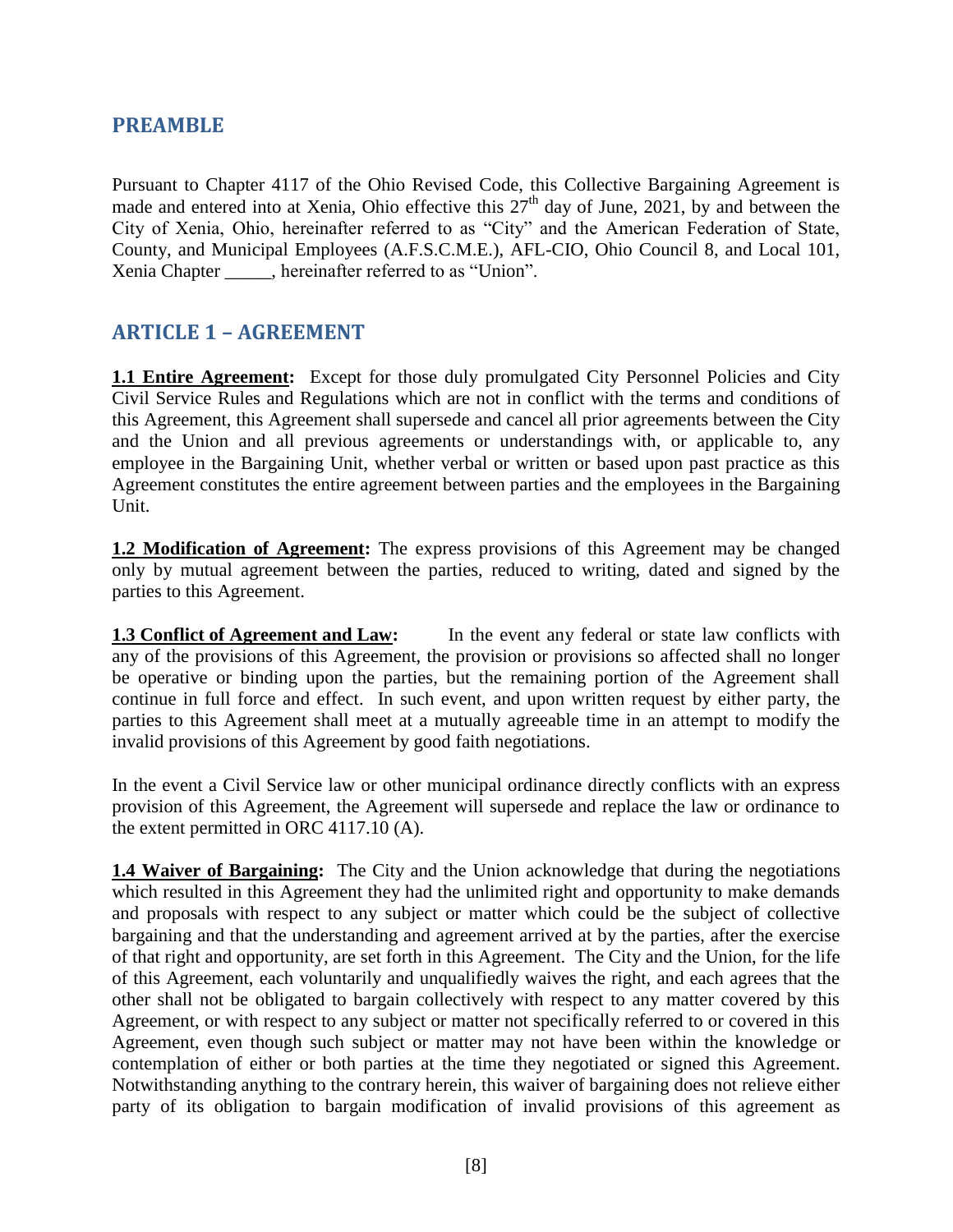described in the Conflict of Agreement and Law paragraph above. (However, nothing in this Waiver of Bargaining section is intended to limit the scope of bargaining as specified in O.R.C. 4117.)

## <span id="page-8-0"></span>**ARTICLE 2 – UNION RECOGNITION**

<span id="page-8-1"></span>**2.1 Recognition:** The City recognizes the American Federation of State, County and Municipal Employees, Ohio Council 8, Local 101 (AFSCME) as the sole and exclusive bargaining representative with respect to wages, hours, terms or other conditions of employment for employees that were certified by the State Employment Relations Board on July 2, 2014 in Case No. 2014-REP-03-0033 in the following unit:

- Included: All full-time and regular part-time employees classified as: Secretary, Clerk Typist, Finance Clerk-A/R, Finance Clerk-Payroll, Finance Clerk-Accounts Payable, Finance Technician, IT Technician, Parking Enforcement Attendant, and Police Service Aide.
- Excluded: All confidential and management level employees and supervisors as defined in the Act, all Municipal Court, Clerk of Court and Prosecutor's Office employees, all IT Network Analysts, and all other professional, seasonal, casual and other employees.

New full-time and part-time employees shall be considered as part of the Bargaining Unit; however, they shall not have grievance or appeal rights where probationary discharge or other discipline is involved.

## <span id="page-8-2"></span>**ARTICLE 3 – PAYROLL DEDUCTIONS FOR UNION PURPOSES**

<span id="page-8-3"></span>**3.1 Union Dues:** The City agrees that all Union members shall be permitted to pay dues through payroll deductions, provided that such members shall individually and voluntarily certify that they authorize such deductions in writing with a copy provided to the Union. Employees desiring to withdraw their payroll deduction authorization shall do so in writing.

**3.2 Union Membership Revocation/Maintenance of Membership:** Employees who are members of the Union may revoke their Union membership at any time by sending written notice to the Union of their desire to drop their Union membership. Revocation of Union membership does not revoke a Union Member's Union dues authorization, which may only revoked as set forth below.

**3.3 Union Dues Revocation:** Any employee who has submitted a dues checkoff authorization card may withdraw or revoke the same at the time and in the manner specified on the dues checkoff authorization card signed by the employee or as amended by the Union if the amendment specifies a shorter revocation period than one fifteen (15) day period tied to the end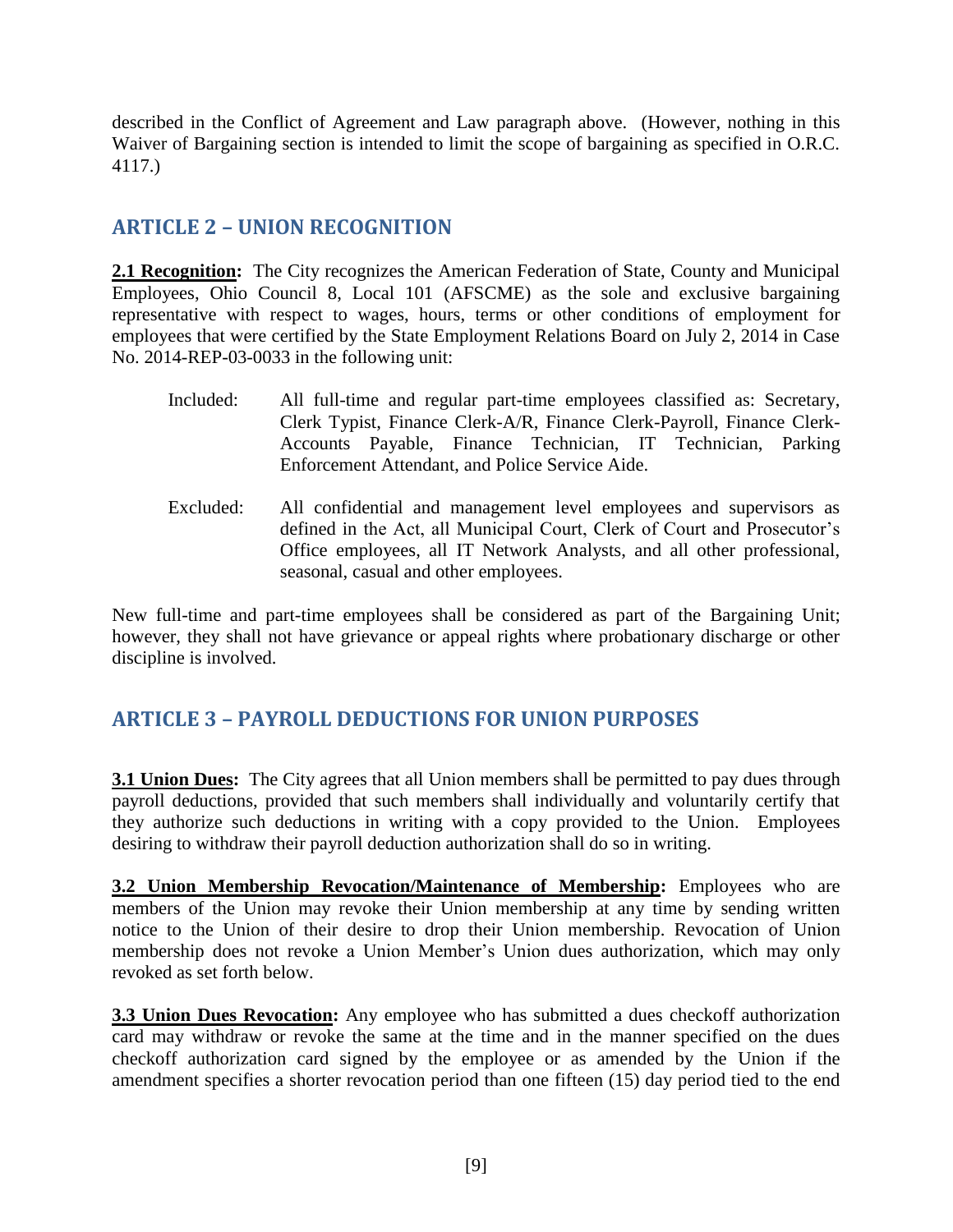of the collective bargaining agreement. Copies of Union Members' dues checkoff authorization cards are available from the Union upon request.

**3.4 AFSCME: P.E.O.P.L.E.:** The City agrees to deduct from the wages of any Union Member a P.E.O.P.L.E. deduction as provided for in a written authorization. Such authorization must be executed by the Union Member and may be revoked by the Union Member at any time by giving written notice to both the City and the Union. The City agrees to remit any deductions made pursuant to this provision to: AFSCME P.E.O.P.L.E. Department, 1625 L Street, NW, Washington, DC 20036 together with an itemized statement showing the name of each employee from whose pay such deductions have been made and the amount deducted during the period covered by the remittance.

**3.5 Withholding and Payment:** Payroll deductions for dues and for AFSCME P.E.O.P.L.E. Program contributions shall be withheld by the City bi-weekly. All deductions withheld shall be transmitted monthly.

The City shall provide with each deduction of dues and P.E.O.P.L.E Program contributions the following information:

- A. Alphabetical list of Union Members from whom deductions were made, the name and address of each member and the amount deducted; and
- B. The name of each Union Member whose name has been dropped from the prior check-off list and the reason for the omission.

The deductions will begin within 60 days of ratification of this agreement.

**3.6 Indemnification:** The Union agrees to indemnify and hold harmless the City, its employees and agents, against any and all claims, suits, orders and judgments, including but not limited to legal fees and expenses incurred as a result of any action taken or not taken by the City, its employees or agents pursuant to the provisions of this Article.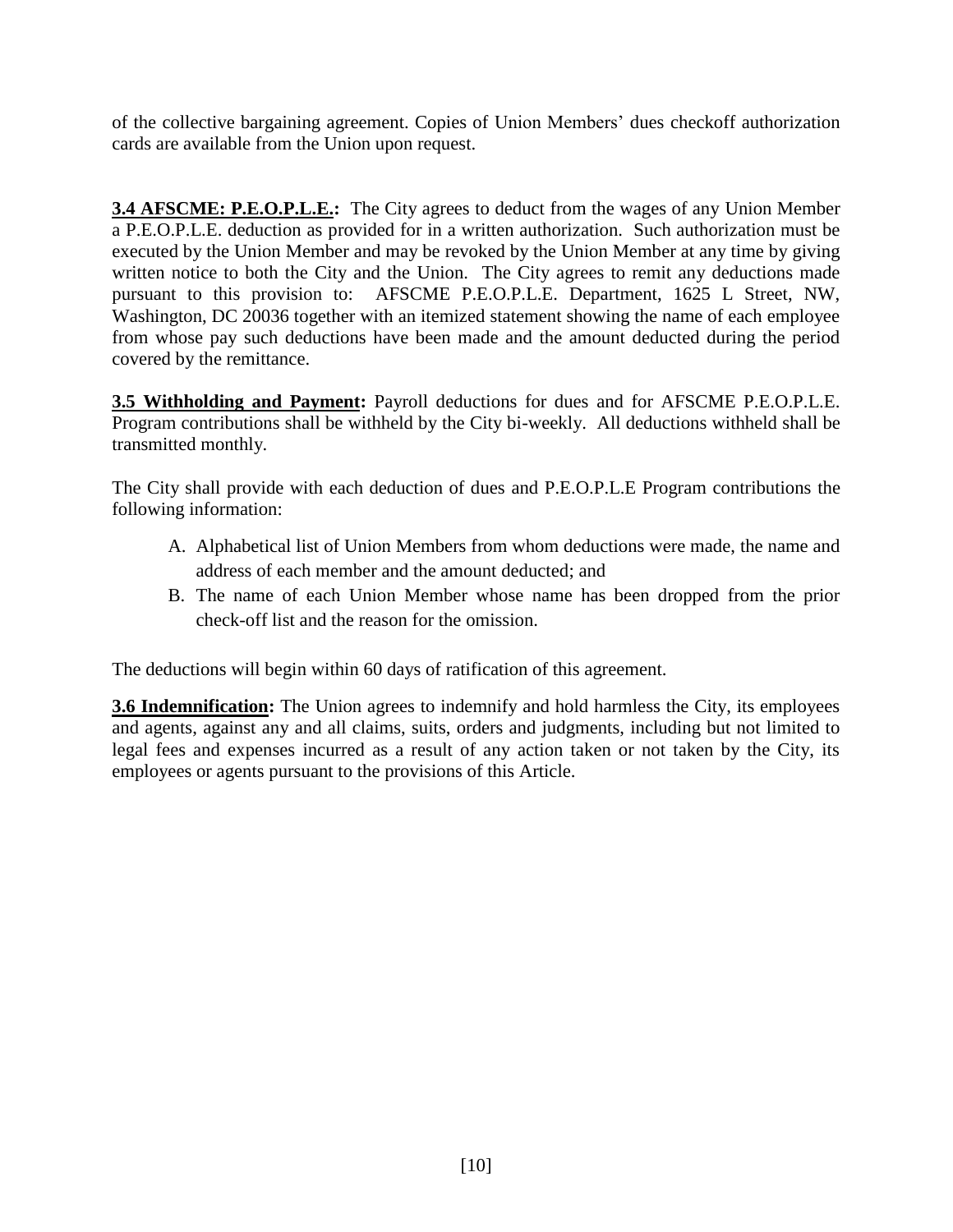# <span id="page-10-0"></span>**ARTICLE 4 – UNION BUSINESS**

<span id="page-10-1"></span>**4.1 Union Stewards:** The Union may select one (1) steward for each of the following facilities:

- 1. Justice Center
- 2. City Administration Building

The Department or Division in which the stewards work shall be their area of permissible activity. The stewards' names and Department or Division shall be certified to the City, in writing, by the Union. This list shall be kept current by the Union at all times. Only those stewards certified by the Union in writing will be permitted to conduct business on behalf of the Union.

The Union may select one alternate steward, who will have the same privileges as a steward with the added responsibility assigned to any of the districts listed above within the City when the steward is unavailable.

<span id="page-10-2"></span>**4.2 Grievance Representation:** One (1) steward will be permitted to leave their work area to represent a Bargaining Unit employee or be present at a grievance presentation provided the steward first obtains permission from his/her immediate supervisor. Such request shall not be unreasonably denied. In such instances, stewards will be permitted reasonable time to investigate and process grievances.

Union business, other than that listed above, shall not be conducted by Union stewards on City time, nor shall it, in fact, interfere with the work assignment of the steward involved or the City work assignments of any other employees. Bargaining Unit employees who wish to consult with their Union representative concerning a grievance during work hours shall inform their supervisor and request permission before leaving their work area or work assignment. Such request shall not be unreasonably denied.

<span id="page-10-3"></span>**4.3 Union Representation:** The staff representative may consult with employees in a private area before the start of and at the completion of the day's work, and shall be permitted access to work areas at reasonable times by mutual agreement of the parties only for the purpose of adjusting grievances, assisting in the settlement of disputes, and for the purpose of carrying into effect the provisions and aims of the Agreement.

The chairperson and vice-chair person of the Union shall have the privileges accorded to a steward or staff representative by the Agreement, when requested in-lieu of or it is known that either a steward or staff representative will be absent or unavailable.

It is understood that the privileges listed above do not authorize Union officials to be absent from their jobs without authorization granted pursuant to the terms of this Article.

<span id="page-10-4"></span>**4.4 Union Eligibility:** Management agrees to make available to the Union a list of new appointments of employees eligible for the union membership, including the employees' addresses, class titles, and the Department and Division to which the new employee is assigned.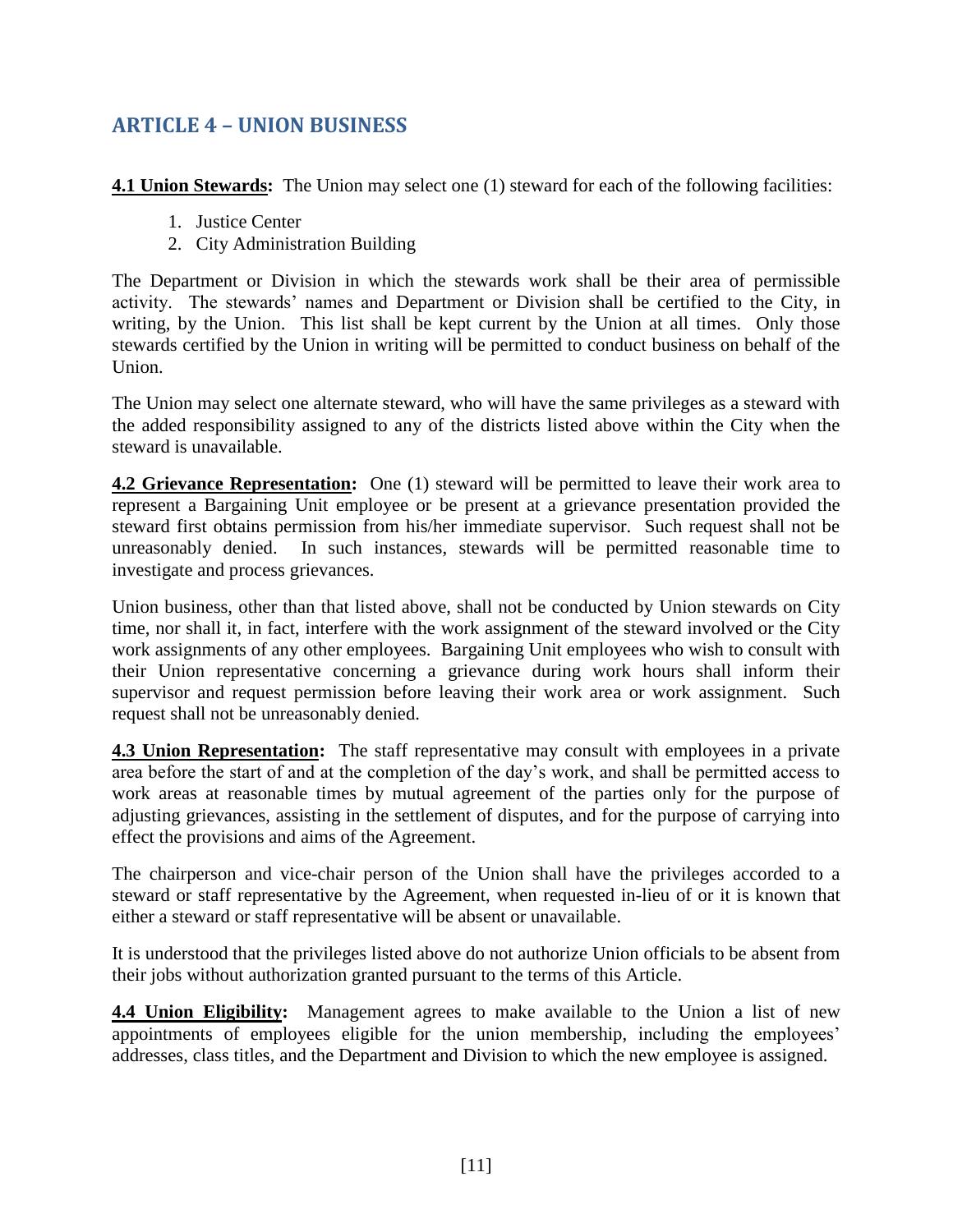**4.5 Time Off for Union Seminars:** The City shall make reasonable provisions for authorizing Union Members a total of twenty-for (24) hours or three (3) days per year to attend Union seminars, conventions and/or Union sponsored events. Requests for approved leave, for this purpose, shall be submitted to the supervisor at least two (2) weeks in advance. Once approved, a copy shall be forwarded to Human Resources.

**4.6 New Employee Orientation:** Management agrees to allow the Union one-half (1/2) hour during new employee orientation to present an explanation of Union procedures and answer questions upon coordination with the immediate supervisor to ensure operational needs are met.

# <span id="page-11-0"></span>**ARTICLE 5 – MANAGEMENT RIGHTS**

<span id="page-11-1"></span>**5.1 Management Rights and Responsibilities:** Except to the extent expressly modified or provided by a specific provision of the Agreement, the City reserves and retains solely and exclusively all of its statutory and common law rights to manage the operation of the City, which rights shall include, but are not limited to:

- the right to establish or continue policies, practices or procedures for the conduct of the City and its services to the citizens of Xenia;
- from time to time to change or abolish such practices or procedures;
- the right to determine, and from time to time, re-determine the number, locations and relocation and types of employees or to discontinue any performance by employees of the City;
- to determine the number of hours per day or week any operation of the City may be carried on;
- to recruit, select and determine the number and types of employees required;
- to assign such work in accordance with the requirements determined by the City;
- to establish training programs and upgrading requirements for employees;
- to establish and change work schedules, assignments, to transfer, promote or demote employees, or to lay off, terminate or otherwise relieve employees from duty for lack of work or other legitimate reasons;
- to continue, alter, make and enforce reasonable rules for the maintenance of discipline;
- to suspend, discharge, or otherwise discipline employees for just cause; and
- otherwise to take such measures as the City may determine to be necessary for the orderly and efficient operation of the City.

Nothing in this Agreement shall prohibit the City from contracting or assigning work to non-Bargaining Unit members under exigent (emergency) circumstances.

Nothing herein shall prevent an employee from presenting his/her grievance for the alleged violation of any article or specific term of this Agreement, and none of the City's rights contained herein shall be exercised in a capricious or discriminatory manner against any employee or group of employees.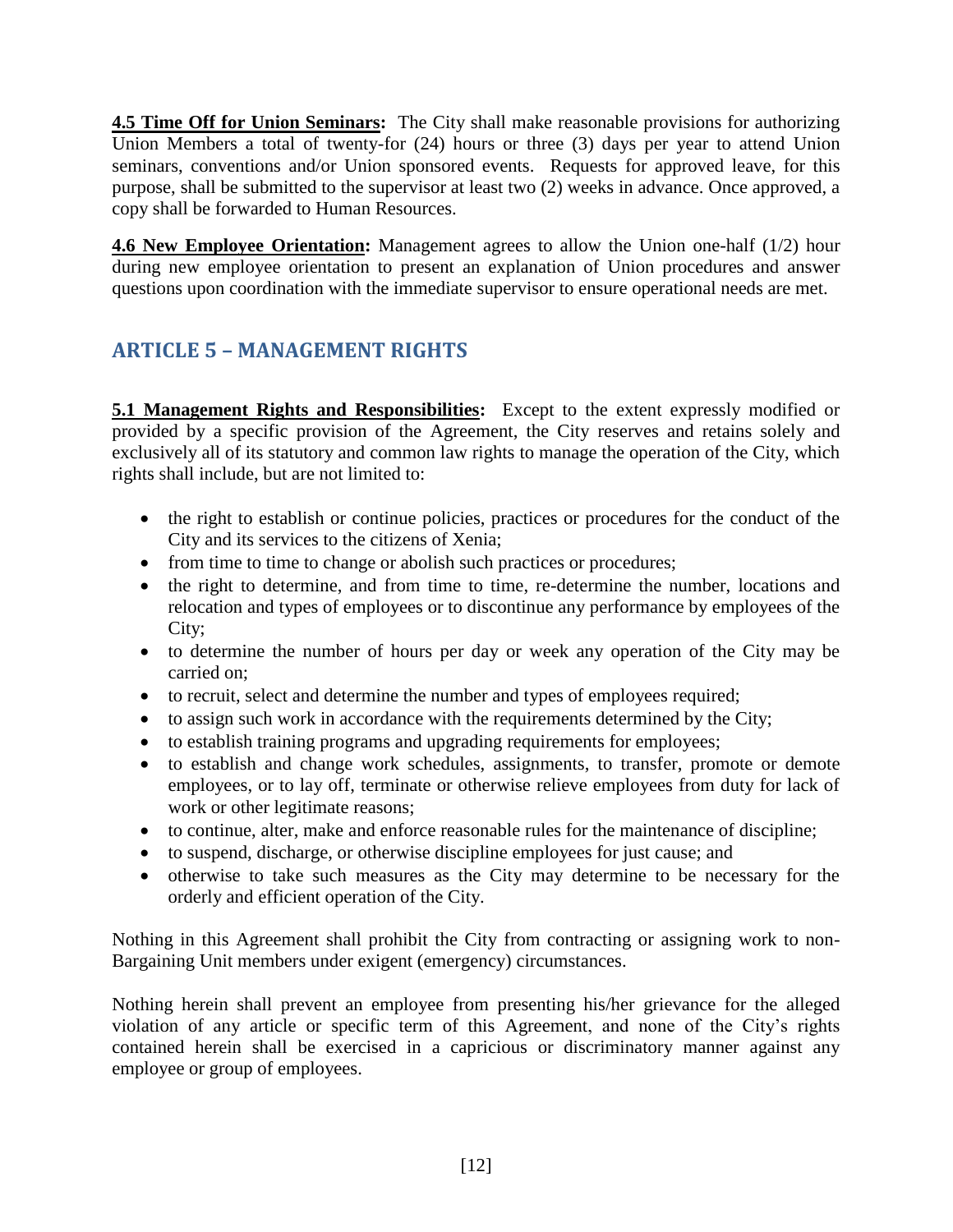### <span id="page-12-0"></span>**ARTICLE 6 – NON-DISCRIMINATION**

The parties hereto agree that neither shall discriminate against any employee because of his membership or non-membership in the Union.

Both parties further agree that neither will discriminate against any employee on account of race, color, religion, sex, national origin, age, handicap, ancestry, or political affiliation.

#### <span id="page-12-1"></span>**ARTICLE 7 –PAY PLAN**

Employees shall be paid the hourly rate which corresponds with their step placement. Julie Willis and Sherri Dewine will receive a lump sum of \$270 in the first year of this Agreement to be paid on July 16, 2021.

Employees will be eligible for a step increase on each anniversary of their date of hire upon receiving a satisfactory performance evaluation (unless the employee's rate of pay is at or above the top step for their job classification). Employees hired above Step 2 will not be placed in a step above current employees in the same classification.

|              | Wage schedule effective June 27, 2021: |         |         |         |         | 2.5%    |
|--------------|----------------------------------------|---------|---------|---------|---------|---------|
| <b>Range</b> | Step 2                                 | Step 3  | Step 4  | Step 5  | Step 6  | Step 7  |
| 410          | \$11.36                                | \$12.49 | \$13.64 | \$14.80 | \$15.93 | \$17.09 |
| 412          | \$18.42                                | \$19.30 | \$20.17 | \$21.06 | \$21.95 | \$22.84 |
| 414          | \$22.37                                | \$23.43 | \$24.52 | \$25.59 | \$26.67 | \$27.75 |
| 416          | \$26.30                                | \$27.57 | \$28.85 | \$30.11 | \$31.37 | \$32.65 |
|              | Wage schedule effective June 26, 2022: |         |         |         |         | 2.25%   |
| Range        | Step 2                                 | Step 3  | Step 4  | Step 5  | Step 6  | Step 7  |
| 410          | \$11.61                                | \$12.78 | \$13.95 | \$15.13 | \$16.29 | \$17.47 |
| 412          | \$18.83                                | \$19.74 | \$20.63 | \$21.54 | \$22.44 | \$23.35 |
| 414          | \$22.87                                | \$23.96 | \$25.07 | \$26.17 | \$27.27 | \$28.37 |
| 416          | \$26.89                                | \$28.19 | \$29.50 | \$30.79 | \$32.07 | \$33.38 |
|              | Wage schedule effective June 25, 2023: |         |         |         |         | 2.25%   |
| <b>Range</b> | Step 2                                 | Step 3  | Step 4  | Step 5  | Step 6  | Step 7  |
| 410          | \$11.87                                | \$13.06 | \$14.26 | \$15.47 | \$16.65 | \$17.86 |
| 412          | \$19.26                                | \$20.18 | \$21.09 | \$22.02 | \$22.94 | \$23.88 |
| 414          | \$23.38                                | \$24.50 | \$25.63 | \$26.76 | \$27.88 | \$29.01 |
| 416          | \$27.50                                | \$28.83 | \$30.17 | \$31.48 | \$32.79 | \$34.13 |

Effective June 27, 2021 Step 1 was eliminated. The wage schedule will start with Step 2.

When the minimum rate of any range falls below the State or Federal minimum wage requirement, the minimum rate will be increased to comply with the law.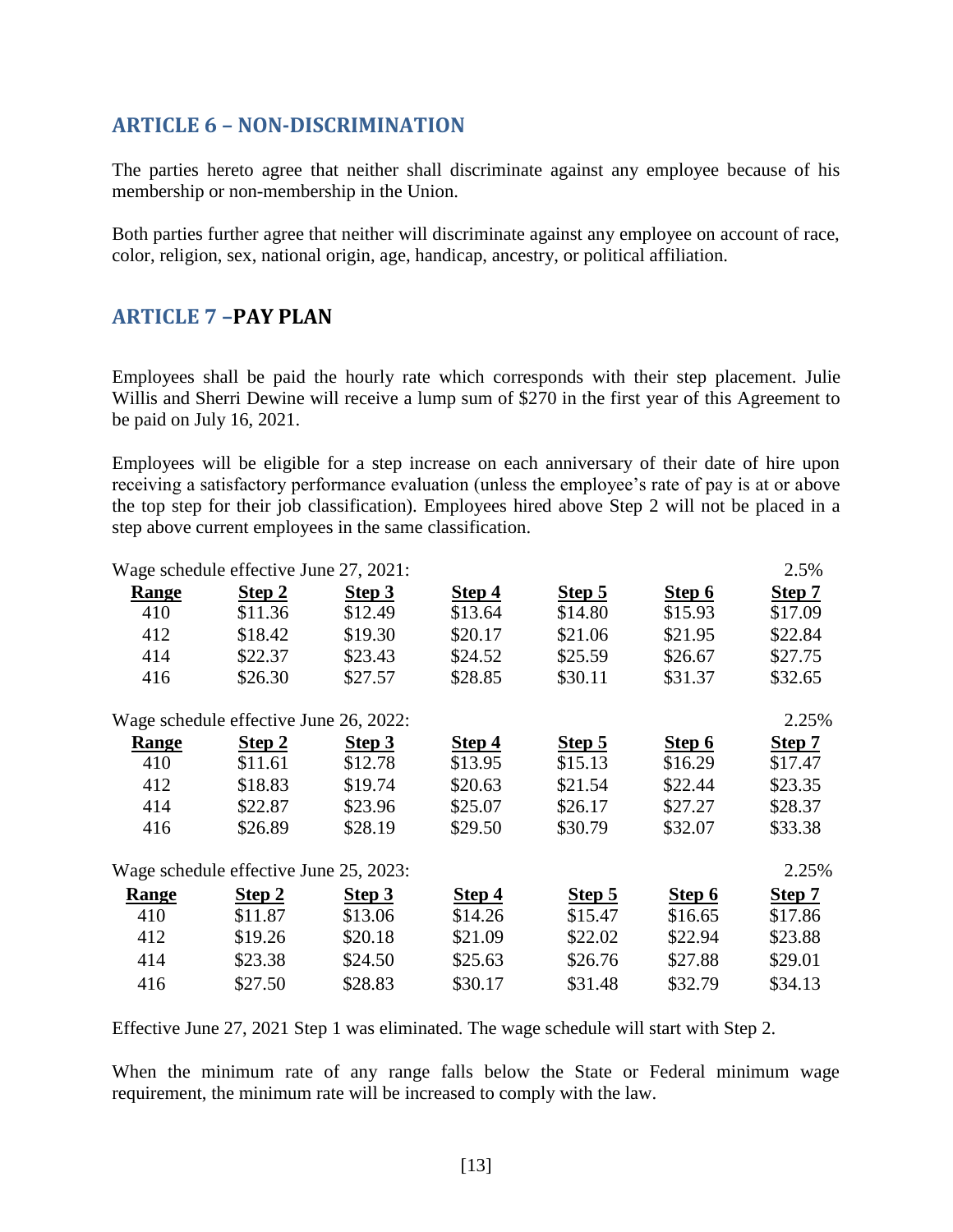<span id="page-13-0"></span>**7.1 Pay Schedule:** Employees shall be paid on a bi-weekly basis in accordance with a schedule developed by the Director of Finance.

#### <span id="page-13-1"></span>**7.2 Classification of Positions:**

| Position                                 | Range Number |
|------------------------------------------|--------------|
| Clerk Typist                             | 410          |
| Parking Enforcement Attendant            | 410          |
| Secretary                                | 412          |
| Finance Clerk $- A/R$                    | 412          |
| Police Service Aide                      | 414          |
| Finance Clerk $-A/P$                     | 414          |
| Finance Clerk – Payroll                  | 414          |
| <b>Information Technology Technician</b> | 414          |
| Finance Technician                       | 416          |

## <span id="page-13-2"></span>**ARTICLE 8 – VACANCIES**

<span id="page-13-3"></span>8.1 Vacancies: When permanent vacancies or new jobs occur in positions covered by this Agreement, notice of each vacancy shall be emailed within ten (10) days of the City's decision to fill the vacancy for a period of at least five (5) working days. Job postings shall include: job title; job range; a description of the duties, responsibilities, and necessary skills required for the position; the date and time of posting; the date the job will become effective; and the place to file applications. The times specified within this section can be accelerated by mutual agreement of the parties.

When a Bargaining Unit position is eliminated or left vacant due to a reclassification, posting of the reclassified position is not required if the person occupying the eliminated position is deemed to be the most qualified person for the position. The City will notify the Union prior to moving an employee to a reclassified position.

<span id="page-13-4"></span>**8.2 Applications:** An employee wishing to be considered for the vacant Bargaining Unit position shall make application on forms provided by the City and submit the application to the Human Resources Director within the posting period.

<span id="page-13-5"></span>**8.3 Filling Vacancies:** When filling vacant Bargaining Unit positions, the City shall give first consideration to any employee seeking transfer within the same classification as provided in this Agreement. The City shall give next consideration to other Bargaining Unit employees who have applied for the position based upon their physical qualifications, ability to do the work required, the quality of prior service, the length of service, and other factors affecting merit.

A. Seniority is one factor in filling vacancies. Other qualifications for the job may be determined by appropriate written exams or skills tests, as the City may deem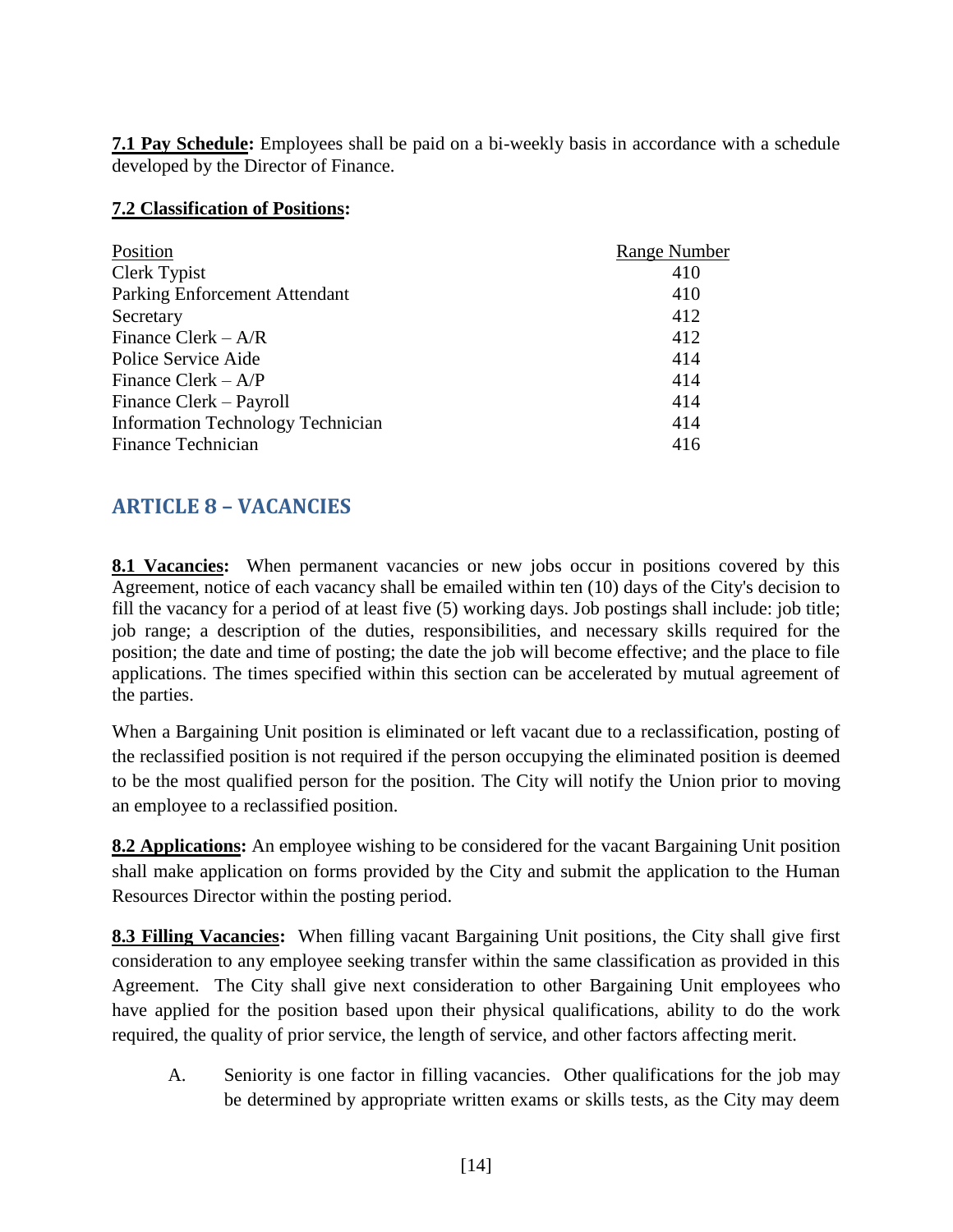necessary. Credit for seniority for promotional exams shall be determined as follows: For the first five (5) years there will be no credit given for seniority. Half of a percentage point (0.5%) shall be credited for each full year of the next ten (10) years of service. Not more than five percentage (5) points shall be credited to any applicant for seniority towards a final grade.

B. For the purposes of filling posted vacancies, seniority shall be Bargaining Unit wide based on length of service, as defined as cumulative unbroken service with the City.

<span id="page-14-0"></span>**8.4 Trial Period:** New employees will serve a nine (9) month trial period also known as a probationary period with quarterly evaluations. If an employee accepts a new assignment or position, they shall have a trial period of nine (9) months with quarterly evaluations, and may be removed and returned to his/her former job, or similar job, at any time during the trial period if he/she fails to make satisfactory progress. The employee shall be restored to the same pay range and step he/she held prior to the promotion or transfer.

Provisional employees will be required to participate in the competitive process, when required, prior to completing the nine (9) month trial period. If the employee successfully completes the process, he/she shall be awarded the position. The nine (9) month trial period shall serve as his/her probationary period, any his/her seniority date shall be their original date of hire.

<span id="page-14-1"></span>**8.5 No Qualifying Employee:** If no active Bargaining Unit employee is interested in or qualifies for the vacancy, the City shall recall any employees who are then on layoff pursuant to the procedures of this Agreement. If there are no qualified employees on layoff who are willing to accept the position, the City shall hire a new employee of its choosing.

<span id="page-14-2"></span>**8.6 Temporary Vacancies:** In the event of a temporary vacancy, the City may fill the vacant or new position by recall from layoff if a qualified Bargaining Unit employee is on layoff. Filling a temporary position shall not re-start the Bargaining Unit employee's two-year period of recall rights. If no qualified Bargaining Unit employees are on layoff, then the City may assign a person of its choosing for a period not to exceed one hundred twenty (120) days unless the Union and the City mutually agree to extend such term.

## <span id="page-14-3"></span>**ARTICLE 9 – LONGEVITY**

<span id="page-14-4"></span>**9.1 Eligibility:** Bargaining Unit employees who have continuous service with the City of Xenia of five (5) years or greater, as of December 1 of any year, are eligible for longevity benefits.

<span id="page-14-5"></span>**9.2 Benefits:** Longevity benefits shall be paid as follows:

For more than five years' service.....\$150.00

For each additional year................\$30.00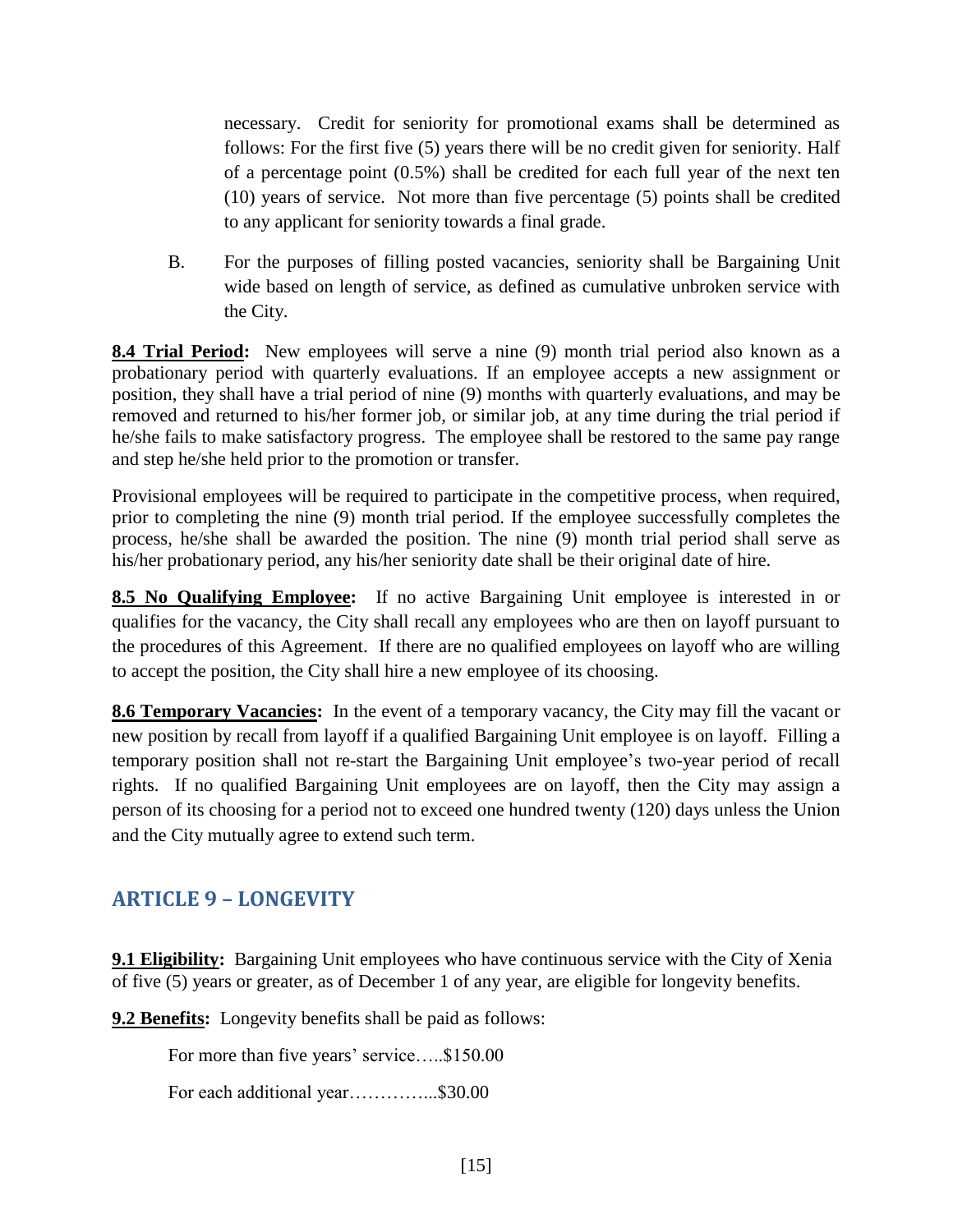<span id="page-15-0"></span>**9.3 Payment:** The Bargaining Unit employee, if eligible for longevity benefits on November 1 of a year, will receive longevity payment between November 1 and Thanksgiving. The amount of longevity payment shall equal the amount as shown in Section 9.2.

The payment shall be a lump sum paid between November 1 and Thanksgiving. The entire longevity payment will be prorated to the nearest pay period for any employee terminating employment for any reason prior to November 1 of a year.

Each November, the Finance Director will establish a date consistent with the pay cycle to modify the longevity affected overtime rate for the following year.

<span id="page-15-1"></span>**9.4 Part-Time Credits:** Whenever a Bargaining Unit employee has a combination of part-time and full-time continuous service, 2080 hours of part-time employment shall constitute one (1) year for computation of full longevity credits. Overtime hours worked in bi-weekly periods shall not be used in computing benefits.

<span id="page-15-2"></span>**9.5 Applicability for Overtime:** Longevity payments will be added to base salary for the purposes of computing rates for scheduled and unscheduled overtime.

# <span id="page-15-3"></span>**ARTICLE 10 – LAYOFF AND RECALL**

<span id="page-15-4"></span>**10.1 Layoff and Recall:** Except as specifically provided below, the procedure for layoff and recall in the Bargaining Unit shall be governed by the procedures set forth in Rule 20 of the Rules of the City of Xenia Civil Service Commission which procedure shall be subject to the grievance arbitration procedures of this Agreement.

Whenever it is necessary to layoff within a classification, either for lack of work or lack of funds or due to subcontracting, employees shall be laid off in the following order within the affected classification:

- 1. Seasonal employees
- 2. Temporary employees
- 3. Provisional employees
- 4. Probationary employees
- 5. Regular, permanent, part-time employees
- 6. Regular, permanent, full-time employees

<span id="page-15-5"></span>**10.2 Notification of Layoff:** Each employee to be laid off shall be given advance notice of the layoff by the appointing authority stating the reasons for the layoff. The notice shall be hand delivered at least fourteen (14) calendar days or mailed at least seventeen (17) calendar days before the layoff.

<span id="page-15-6"></span>**10.3 Layoff Order/Bumping Rights:** The following list of positions in the classified service of the City establishes the method of layoffs within a classification series, from the highest level downward to the lowest level in that series. The displacement or bumping process occurs only within a single class series. In accordance with Civil Service rules, an employee may bump a less senior employee in a different classification series only if the employee (1) formerly held the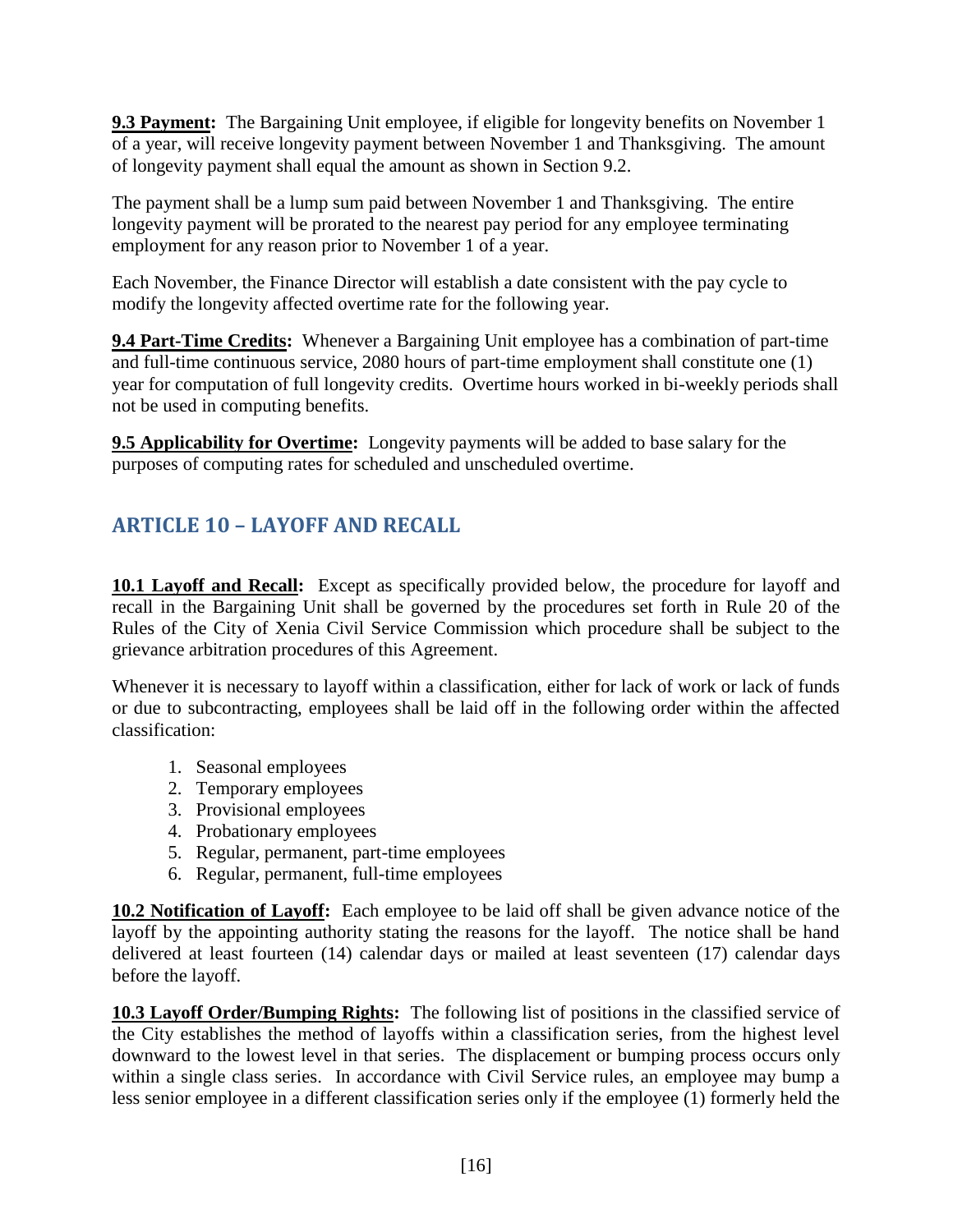position of the less senior employee and (2) is qualified for the position. Each roman numeral designates an occupational group, whereas each numeric entry in that group denotes a single class series.

- I. Clerical Group:
	- 1. Office Aide Clerk Typist **Secretary**
	- 2. Finance Clerk A/R
- II. Administrative and Fiscal Group:
	- 3. IT Technician
	- 4. Finance Clerk Accounts Payable/Payroll Finance Technician
- III. Police and Fire Group:
	- 5. Police Service Aide

\*Based on total retention points, Bargaining Unit employees may displace the employee with the least retention points in the classification of Parking Enforcement Attendant.

<span id="page-16-0"></span>**10.4 Recall:** Employees laid off shall be placed on a recall list according to their classification and City seniority for a period of two (2) years following their date of layoff.

Each employee recalled from layoff shall be notified of the offer of recall by certified letter. Each employee shall be allowed five (5) calendar days from the receipt of the letter to notify the City of his/her intent to return to work and an additional (14) days to return to active service if employed; otherwise five (5) calendar days to return to work if unemployed. If the employee declines the offer of recall, the next employee on the recall list shall be notified in accordance with the above paragraph. In the event of extenuating circumstances (e.g. illness, injury, absence from the City or other good cause) preventing the employee from returning to work within the fourteen (14) day limit, the City may grant a reasonable extension, not to exceed thirty (30) days.

### <span id="page-16-1"></span>**ARTICLE 11 – RETIREMENT**

All Bargaining Unit employees of the City subject to the provisions of the State of Ohio Public Employees' Retirement System shall comply with the provisions of Ohio Revised Code Section 145.32.

## <span id="page-16-2"></span>**ARTICLE 12 – PLUS RATING**

<span id="page-16-3"></span>**12.1 Definition:** Employees required to work and substantially perform the job duties in a higher job classification on a temporary basis will be paid at the step and rate of pay in the higher classification equal to or greater than an additional 65 cents per hour of their current pay rate at any time they are required to work and substantially to perform the job duties in the higher classification for more than four (4) hours in a work day, except those duties incidental to the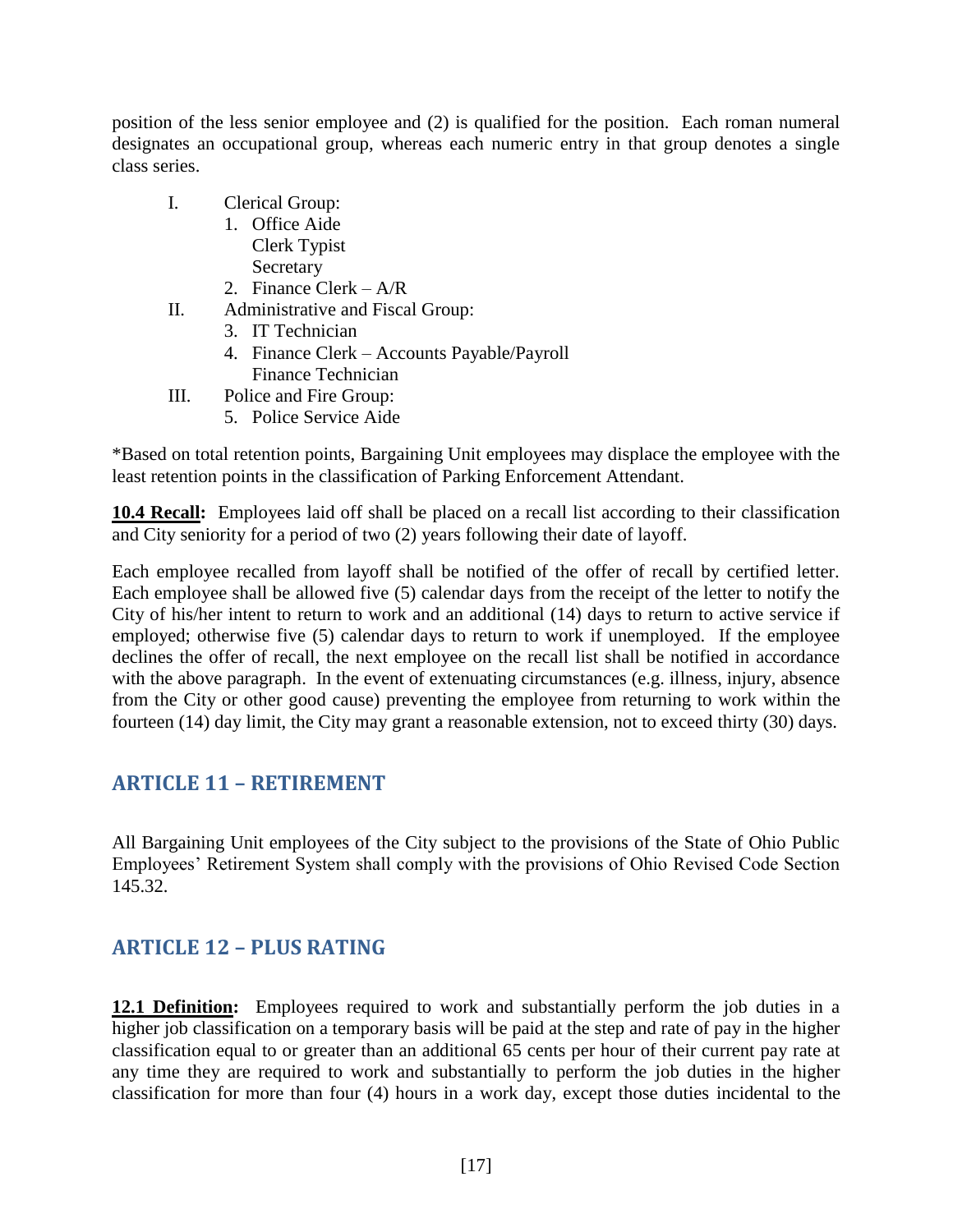duties set forth in description of duties of their regular classification. Supervisors will not assign work requiring the performance of other job duties in a higher classification for periods of less than four (4) hours for the purpose of avoiding payment of plus-rated pay.

<span id="page-17-0"></span>**12.2 Training:** Employees not fully qualified for a plus rating because of lack of experience or qualifications may be assigned to do work in a higher classification without plus rating for purposes of training. Such training shall not be more than 40 hours, not necessarily consecutive, after which time the employee shall be plus-rated.

Employees will be notified in writing when an assignment is for purposes of training. If the training period is to be longer than three (3) working days, the notification shall include the length of the assignment, if known, and the location and time of such assignment.

<span id="page-17-1"></span>**12.3 Accumulated Hours:** Employees who accumulate 1,400 or more hours in a calendar year of plus-rating in a higher classification shall continue to be plus-rated each calendar quarter thereafter in which he/she performs at least 173 hours or work in the higher rated classification.

<span id="page-17-2"></span>**12.4 Overtime:** An employee required by the City to work overtime in a position above their normal job classification at a time not part of their regularly assigned work hours, will have, as a base rate for said overtime work, the plus-rated pay to which he/she is entitled under Article 12, Plus-Rating, of the current labor Agreement.

<span id="page-17-3"></span>**12.5 Payment for Working as a Temporary Supervisor:** Any employee who is assigned to serve as a temporary supervisor for a period of one  $(1)$  eight  $(8)$  hour workday during the workweek (Monday thru Friday) shall be paid an additional one dollar and fifty cents (\$1.50) per hour for all hours worked. Such assignments shall not be split for the purpose of avoiding payment under this section.

**12.6 Assignment Pay:** A supervisor may request that an employee who is assigned the property room management function or another assignment approved by the Appointed Official be moved up one step, not to exceed the top step within his/her classification. If the additional responsibilities are removed from the employee, he/she will be reduced one step unless the employee already reached the top step due to years of service in that position.

# <span id="page-17-4"></span>**ARTICLE 13 – INSURANCE**

<span id="page-17-5"></span>**13.1 Life Insurance:** The City will provide and pay the necessary premium for all full-time employees, life insurance in the amount of fifty thousand dollars (\$50,000.00) per employee as part of a group term life insurance plan and fifty thousand dollars (\$50,000.00) per employee of accidental death and dismemberment insurance.

<span id="page-17-6"></span>**13.2 Medical and Hospitalization Insurance:** All full-time employees shall be entitled to participate in the City's Group Hospitalization (Health) Insurance Program.

An eligible employee may waive rights to participate in coverage. If an employee waives this benefit, such employee may not revoke the waiver until the next open enrollment period.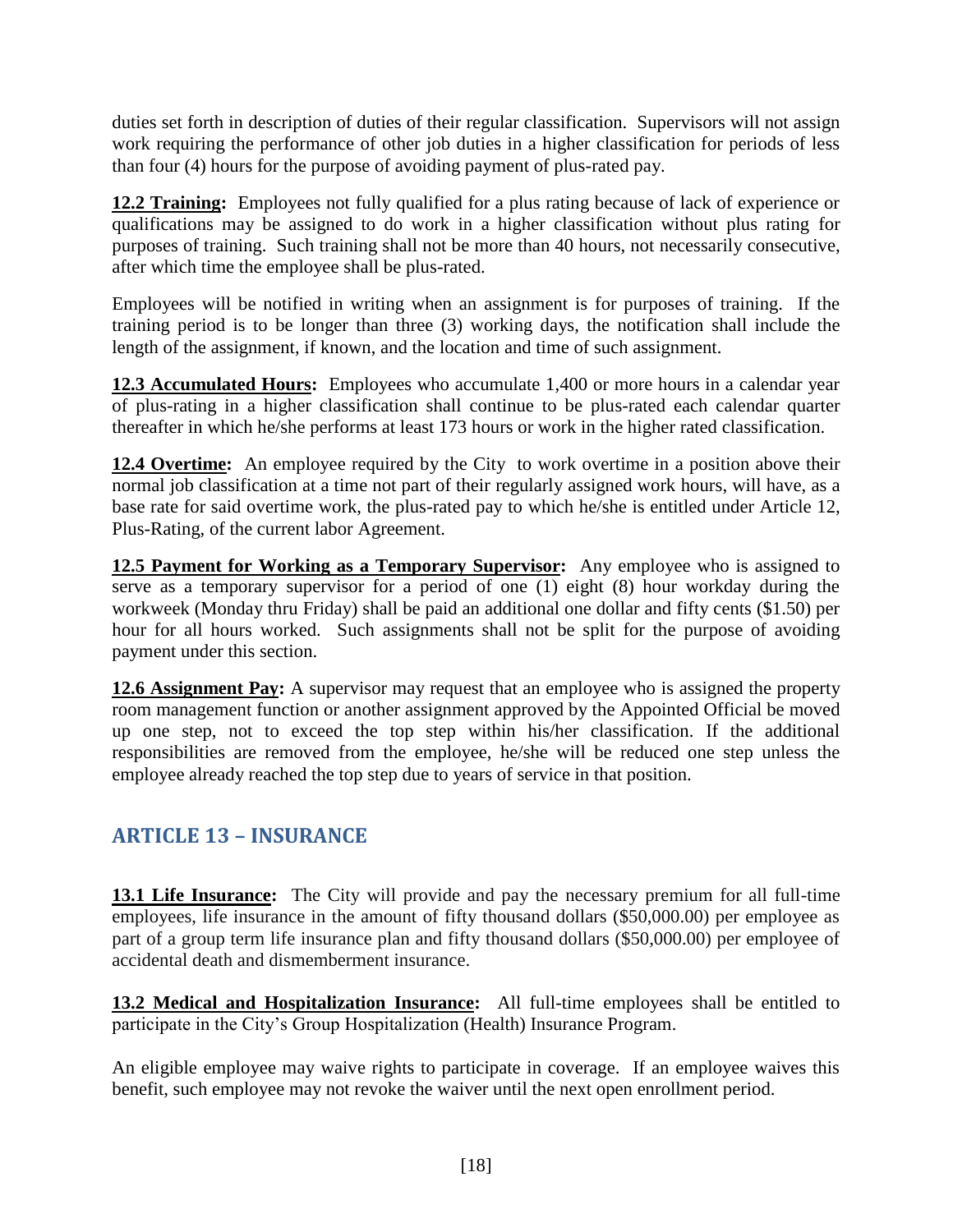<span id="page-18-0"></span>**13.3 Payment of Premiums:** For those employees hired before September 1, 2003, the City shall limit its payment for health insurance to eighty-five percent (85%) of the monthly premium. For employees hired after September 1, 2003, the City shall limit its payment for health insurance to eighty percent (80%) of the monthly premium.

Health insurance deductions for employees subject to the 70/30 premium split will change to 80/20 effective with the first paycheck in July 2021.

<span id="page-18-1"></span>**13.4 Payroll Deductions:** The City agrees to deduct the employee's payment for health insurance by payroll deduction twice a month in equal amounts. In the event the monthly excess stated above is not an even amount (i.e., divisible by 2), the member shall pay two equal amounts not to exceed the monthly excess, and the City pay the monthly amount listed above plus the balance owed (1 cent).

<span id="page-18-2"></span>**13.5 Insurance Committee:** The parties commit to participate in a City-wide Insurance Committee consisting of one Bargaining Unit employee, management, representatives from other City Bargaining Units and representatives from non-Union staff. This Committee will participate in the insurance renewal process. The scope of the Committee's charge shall be to review the current plan and cost, and to investigate alternate plans, benefits, and brokers. The goal of the Committee will be to maintain an acceptable level of coverage and cost for both the employees and the City. The recommendation approved by the Committee members will be presented to the Appointed Officials. City Council retains the right to accept or reject the Committee's recommendation and the substitute of coverages, if any, shall not be the subject of collective bargaining or constitute a grievance under the grievance procedure.

<span id="page-18-3"></span>**13.6 Compensation in Lieu of Benefits:** When the City, at the recommendation of the Insurance Committee, offers an opt-out program (compensation in lieu of benefits), eligible employees who waive participation in the City's group health insurance plan will be eligible for an opt-out benefit based on the terms and conditions of the program.

In the event both spouses or a parent and adult child are employed by the City and one waives coverage, the spouse, parent or child waiving the City's coverage is not eligible to receive compensation in-lieu of benefits offered under the opt-out program.

The terms and conditions of the opt-out program shall not be the subject of collective bargaining or constitute a grievance under the grievance procedure.

<span id="page-18-4"></span>**13.7 Dental Insurance:** Effective January 1, 2019, the City shall contribute \$34.00 per month per full-time employee to the AFSCME Care Plan for Level III all coverage. The payment will be due by the  $20<sup>th</sup>$  of the month.

<span id="page-18-5"></span>**13.8 Vision Insurance:** Effective January 1, 2019, the City shall contribute \$6.75 per month per employee to the AFSCME Care Plan for such employees covered by Dental Plan Coverage for Vision Care I services.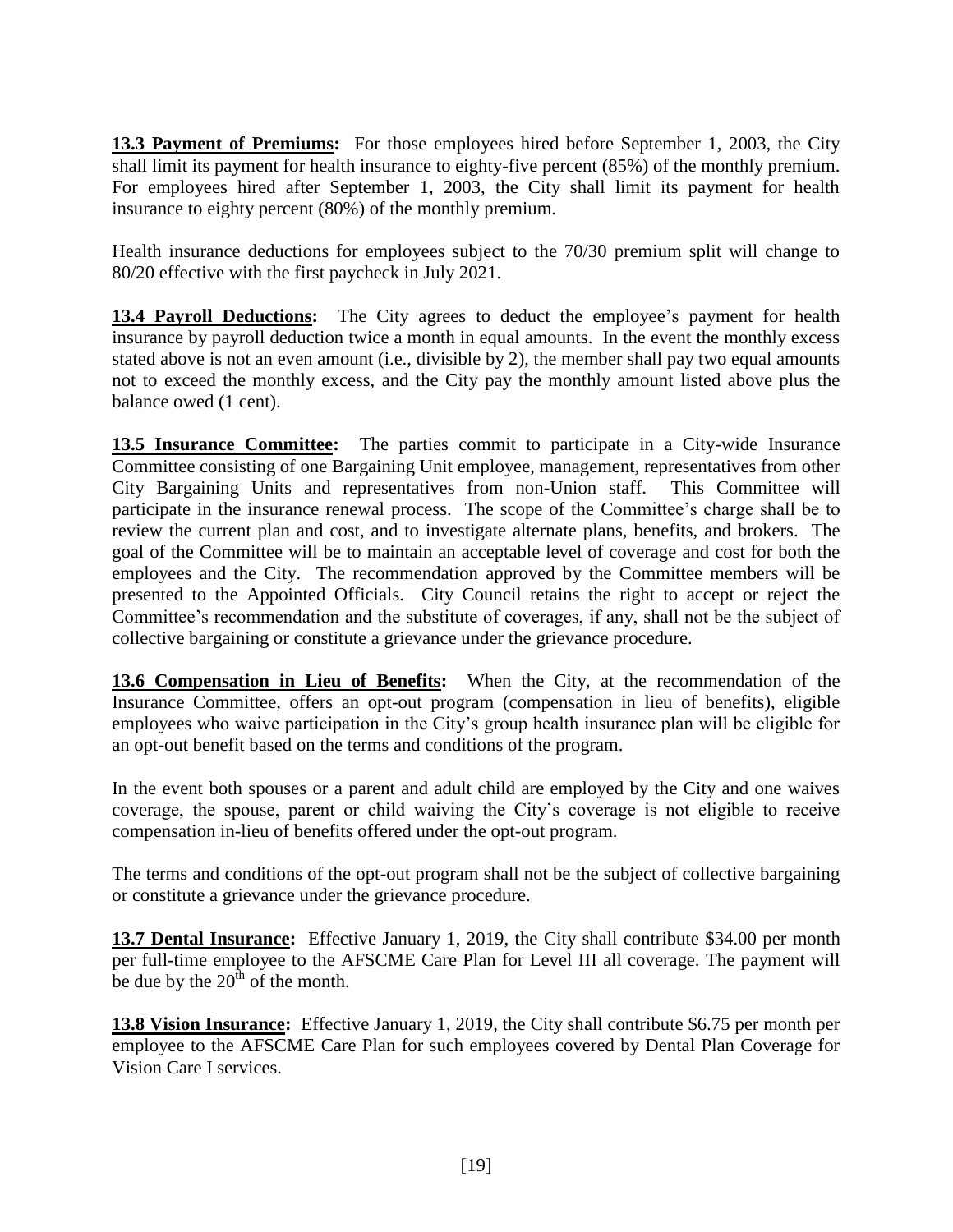**13.9 Prescription Refund Plan:** Effective January 1, 2022, The City shall contribute \$15.00 per month per full-time employee to the AFSCME Care Plan for the Drug Prescription Refund Program.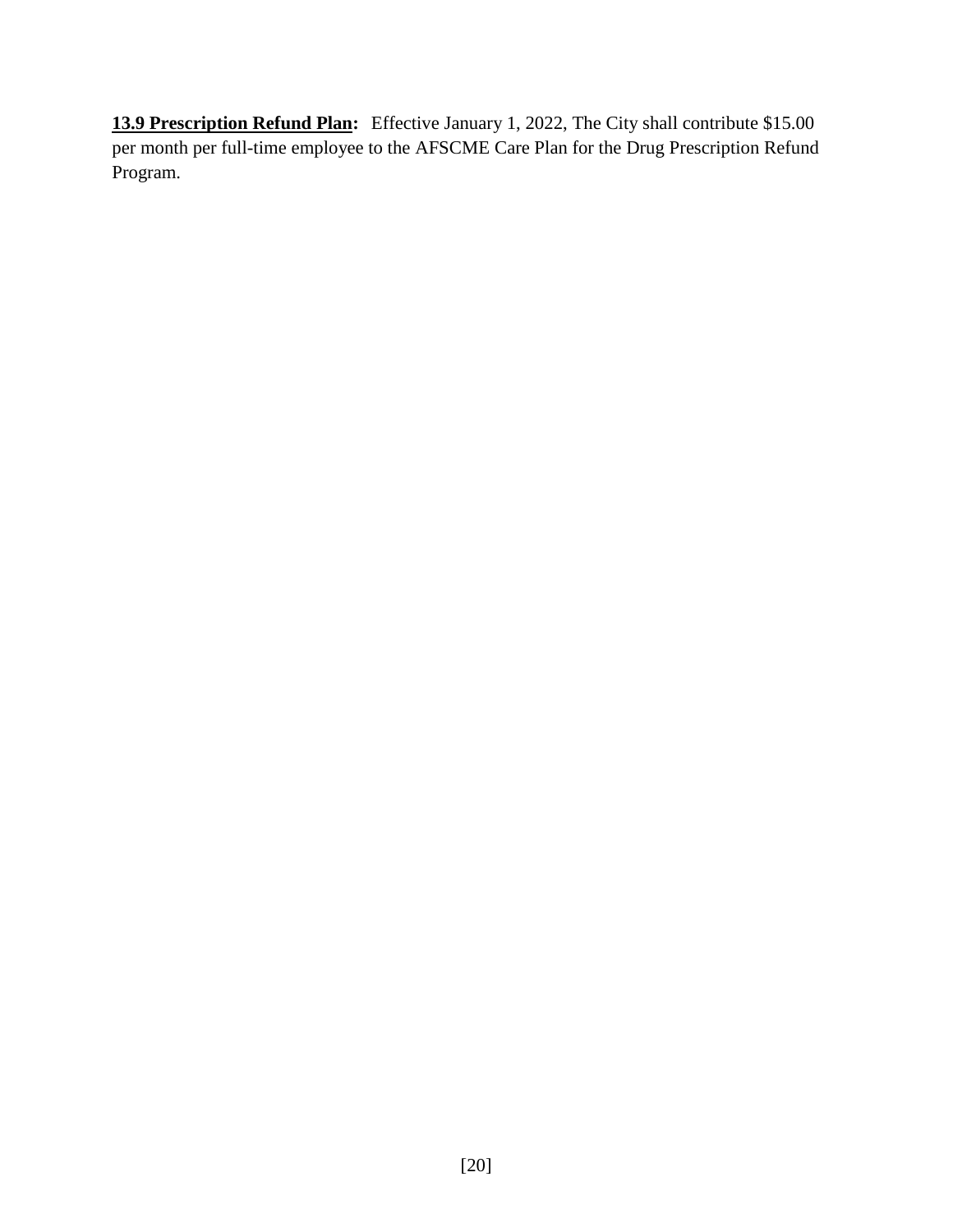## <span id="page-20-0"></span>**ARTICLE 14 – ATTENDANCE**

#### <span id="page-20-1"></span>**14.1 Definitions:**

- Absence: Absence is defined as work time lost when an employee does not work as scheduled. When an employee is absent for thirty (30) minutes or more of his/her scheduled shift it will count as one (1) Absence Occurrence unless the absence is one of the Exceptions set forth below. Consecutive days of absence for the same reason will count as one (1) occurrence.
- **Tardy:** Tardy occurs when an employee is not present, and ready to being working, within thirty (30) minutes of his/her scheduled start time. Clocking in within six (6) minutes of scheduled start or ending time shall not count as a tardy or early departure. Each tardy will count as one (1) Tardy Occurrence unless the absence is one of the Exceptions set forth below.
- **Early Departure:** When an employee leaves work or ceases working less than thirty (30) minutes before his/her shift is over it will count as one (1) Tardy Occurrence unless the Early Departure is one of the Exceptions set forth below.
- **No Call/No Show:** No call/No show occurs when an employee failed to notify his/her supervisor and does not report to work as scheduled. This may result in corrective action up to and including termination following investigation of the situation.

<span id="page-20-2"></span>**14.2 Notification:** In the event of an expected absence, employees must notify their supervisor at least one (1) hour before their scheduled start time. If their supervisor is not available, employees must leave a voice or email message for their supervisor. Employees are responsible for keeping their supervisor informed as to when they expect to return to work. This procedure applies when employees are going to be absent or tardy. Employees must provide a reason for their absence or tardiness.

<span id="page-20-3"></span>**14.3 Exceptions:** Time away from work approved for the following reasons will not count as an Occurrence:

- 1. Approved family and/or medical leaves of absence (FMLA);
- 2. Pre-scheduled and pre-approved use of the following paid leave: vacation, sick leave, personal or compensatory time;
- 3. Military leave;
- 4. Leave for Jury Duty;
- 5. Approved Bereavement leave; or
- 6. Approved Injury Leave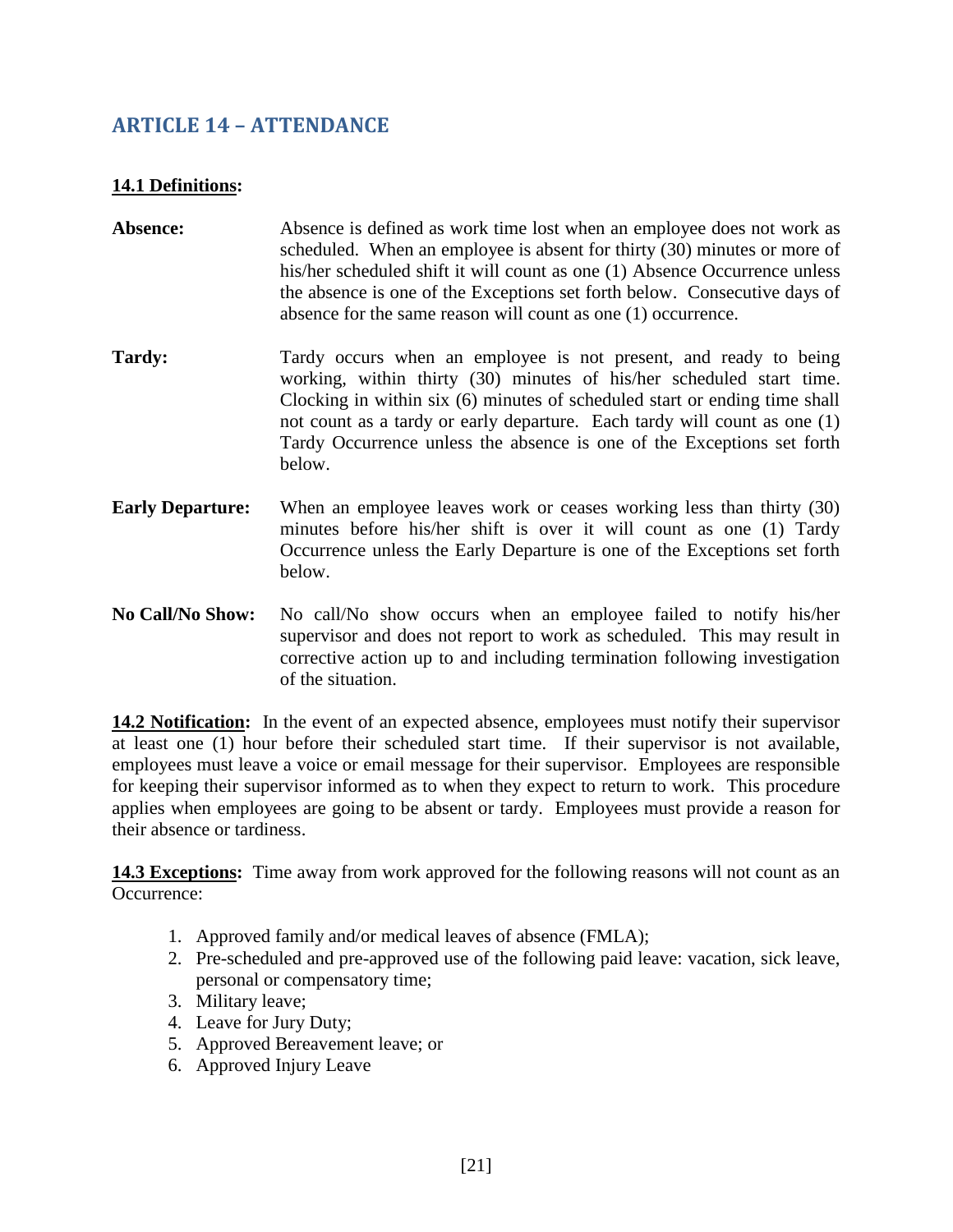<span id="page-21-0"></span>**14.4 Corrective Action:** Three (3) or more Absence Occurrences or three (3) or more Tardy Occurrences in a rolling 12-month calendar measured backward will result in the corrective action below that coincides with the number of Occurrences. Absence Occurrences and Tardy Occurrences shall not be combined for the purposes of progressive discipline. Occurrences shall fall off the applicable category 12 months from the date of the Occurrence.

| <b>Occurrences</b> | <b>Correction Action</b> |
|--------------------|--------------------------|
| 3 Occurrences      | Counseling               |
| 7 Occurrences      | Verbal Warning           |
| 8 Occurrences      | Written Warning          |
| 10 Occurrences     | Final Written Warning    |
| 11 Occurrences     | Termination              |

# <span id="page-21-1"></span>**ARTICLE 15 – SICK LEAVE**

#### <span id="page-21-2"></span>**15.1 Definitions:**

A. Absenteeism is defined as productive work time lost when an employee is unable to work as scheduled.

<span id="page-21-3"></span>**15.2 Accumulation:** Each full-time employee shall be entitled to accumulate sick leave at the rate of 0.05770 credits per hour for each regularly scheduled work hour, up to a maximum accumulation of 2,080 hours (260 days). This represents an average monthly sick leave accrual of ten (10) work hours and an average annual sick leave accrual of 120 work hours or 15 days. Overtime hours shall not be used when computing sick leave accrual.

<span id="page-21-4"></span>**15.3 Permissible Uses:** Employees shall use sick leave for absence due to the employee's illness, injury, doctor's or dentist's appointments, exposure to contagious disease which could be communicated to other employees, and absence due to serious illness or injury (as provided by the Family Medical Leave Act – "FMLA") or death in the employee's immediate family. Use of said leave shall be on an hour-for-hour basis.

In the event that the City offers an alternative assignment on a temporary basis to an employee who is unable to perform his/her normal job duties due to work-related injury or illness in order to provide reasonable productive accommodations for the employee, and the employee refuses to return to work, the employee may not use sick leave for his/her absence.

Interpretation of immediate family in terms of serious illness or injury is generally determined to be the spouse, parents, either natural, step, foster, or in-law, children and other relatives living in the employee's household. For purposes of death and bereavement, immediate family shall include spouse, parent, parent-in-law, step-parent, child, step-child, brother, sister, grandparent, grandchild, half-brother, half-sister, grandparent-in-law, brother-in-law, sister-in-law, son-inlaw, daughter-in-law and other persons living in the employee's household, or any person for whom an employee serves as legal guardian. The division/department director is authorized to evaluate the individual employee's family relationship in determining what other family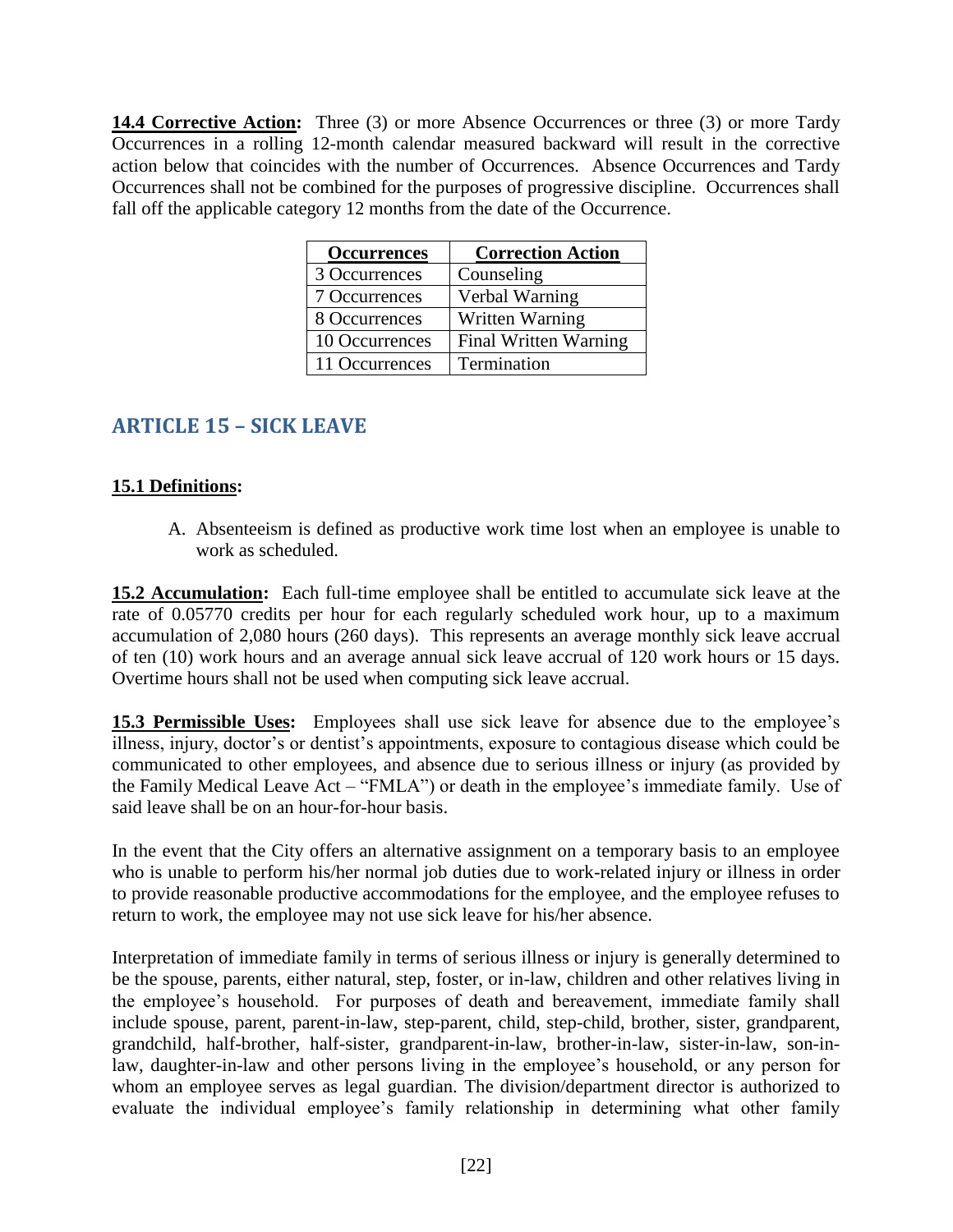members might be considered to be immediate family because of the closeness of their relationship for the use of sick leave for bereavement leave.

Upon the death of a qualifying family member up to three (3) work days of bereavement leave shall be granted by the City. The employee's Appointed Official may extend such leave up to a total of five (5) work days. The employee may be required to provide verification for the use of bereavement leave. Bereavement leave days shall be deducted from accrued sick leave days.

In the event an employee is scheduled to work on a holiday and is absent due to a permissible use of sick leave, the employee will receive eight (8) hours of compensation for the holiday if eligible therefore under, Holidays, and not be compensated for or charged with sick leave usage.

<span id="page-22-0"></span>**15.4 Notification:** Each employee shall notify or cause his/her supervisor to be notified of his/her absence not later than one (1) hour prior to the regular starting time of his/her work day.

In cases where an illness or other eligible sick-leave use extends longer than one (1) day, the employee shall notify or cause his/her supervisor to be notified not later than one hour prior to the regular starting time of the first day, the anticipated length of the eligible sick leave use, the reason for said use, and the expected return date. Notification in this matter will satisfy the requirements of this section. If the employee must be off on sick leave longer than the estimated time, the employee will advise his/her supervisor accordingly prior to the current return date, provide the reasons therefore, and a new expected return date. If any employee is able to return to work earlier than anticipated, he/she is expected to do so. Sick leave is to be used only for permissible uses as stated above.

<span id="page-22-1"></span>**15.5 Doctor's Certificate:** A doctor's certificate to substantiate absence of three (3) consecutive days is required by the City, and may also be required in the following cases:

- **A.** For probationary employees;
- **B.** Repeated one or two day absences, or
- **C.** Multiple employee absences on a single day.

<span id="page-22-2"></span>**15.6 Sick Leave Donation Program:** This Program is available to help employees who are in need because of a their own non-work related serious health condition or the serious health condition of their immediate family member as defined under the Family Medical Leave Act, and who have exhausted all other available paid leave including sick leave, personal leave, vacation time and compensatory time. However, this program does not supersede nor replace other retirement or disability programs.

Employee's eligible for workers' compensation benefits and/or injury leave are not eligible for the Sick Leave Donation Program. The Sick Leave Donation Program will not limit or extend the maximum allowable absence under the Family Medical Leave Act (FMLA).

When the Human Resources Office is made aware of the need for sick leave donations, a notice will be sent to all City employees requesting their help. Any employee may then voluntarily elect to contribute, permanently, sick leave credits for a Sick Leave Catastrophic Incident. In addition, the following criteria will apply: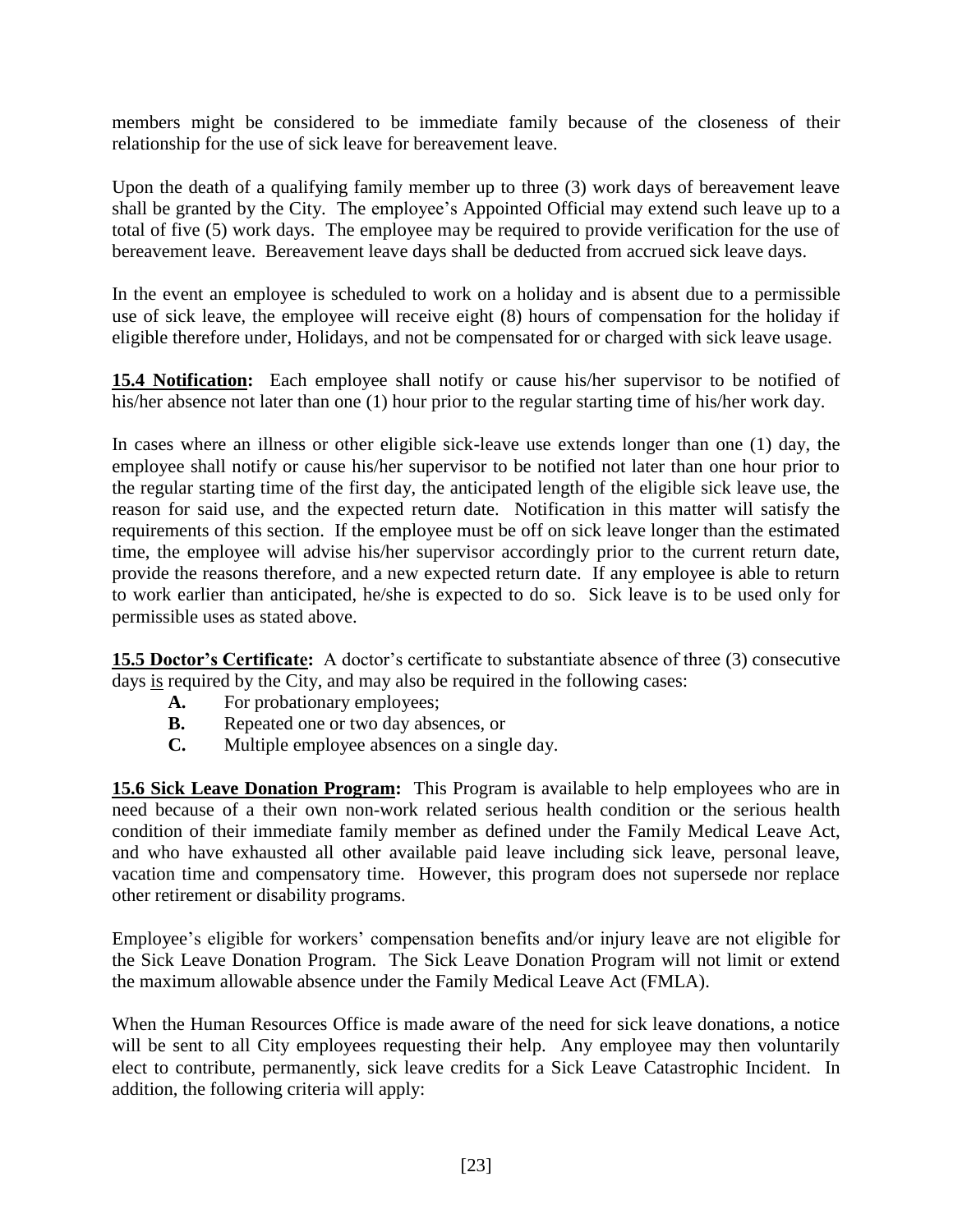- **A.** Only regular, full-time, non-probationary employees are eligible to donate sick leave credits or to be a recipient of a donation. You must have at least forty (40) sick leave credits accumulated at the time of donation.
- **B.** A sick leave credit will be defined as eight (8) hours and will not have an hourly rate attached.
- **C.** An employee may contribute only five (5) sick leave credits per year.
- **D.** A sick leave credit donation is permanent and, therefore, cannot be returned to the donor or converted to cash by the donee's estate.
- **E.** The sick leave credits will be used in place of the employee's regularly scheduled workdays to the extent they are necessary.
- **F.** A donated sick leave credit will not count as a separate absence for the donating employee.
- **G.** Donated sick leave credits can be used to cover retroactive unpaid regularly scheduled workdays.
- **H.** An employee will not accrue holiday pay, vacation or sick leave while receiving donated sick leave.
- **I.** An employee may receive up to 480 hours of donated sick leave due to his/her nonwork related illness during a rolling twelve month period measured backward until donations are not available and FMLA is exhausted, whichever comes first.
- **J.** An employee's illness or disability must be certified by a physician.
- **K.** When an employee is about to exhaust his/her available paid leave including sick leave, personal leave, vacation time, and compensatory time, a request for donated sick leave may be made in writing to the Director of Human Resources. Requests for sick leave donations must be received two (2) weeks prior to the employee exhausting his/her available paid leave. A physician's certification, including the employee's expected return to work date, must be attached to the request. The City will determine eligibility for donations and that decision will be final. If it is determined that an employee is eligible to receive donated sick leave credits, the Union and all Bargaining Unit employees will be notified in writing of the request for donations by the employee. An employee who voluntarily chooses to donate sick leave credits must complete a Sick Leave Donation Form and submit it to the supervisor who will notify the Finance Department to deduct the credit from the employee's sick leave balance. A copy of the donation form will be maintained in the donor's personnel file. The payroll clerk will increase the donee's sick leave balance by the number of credits received from other employees.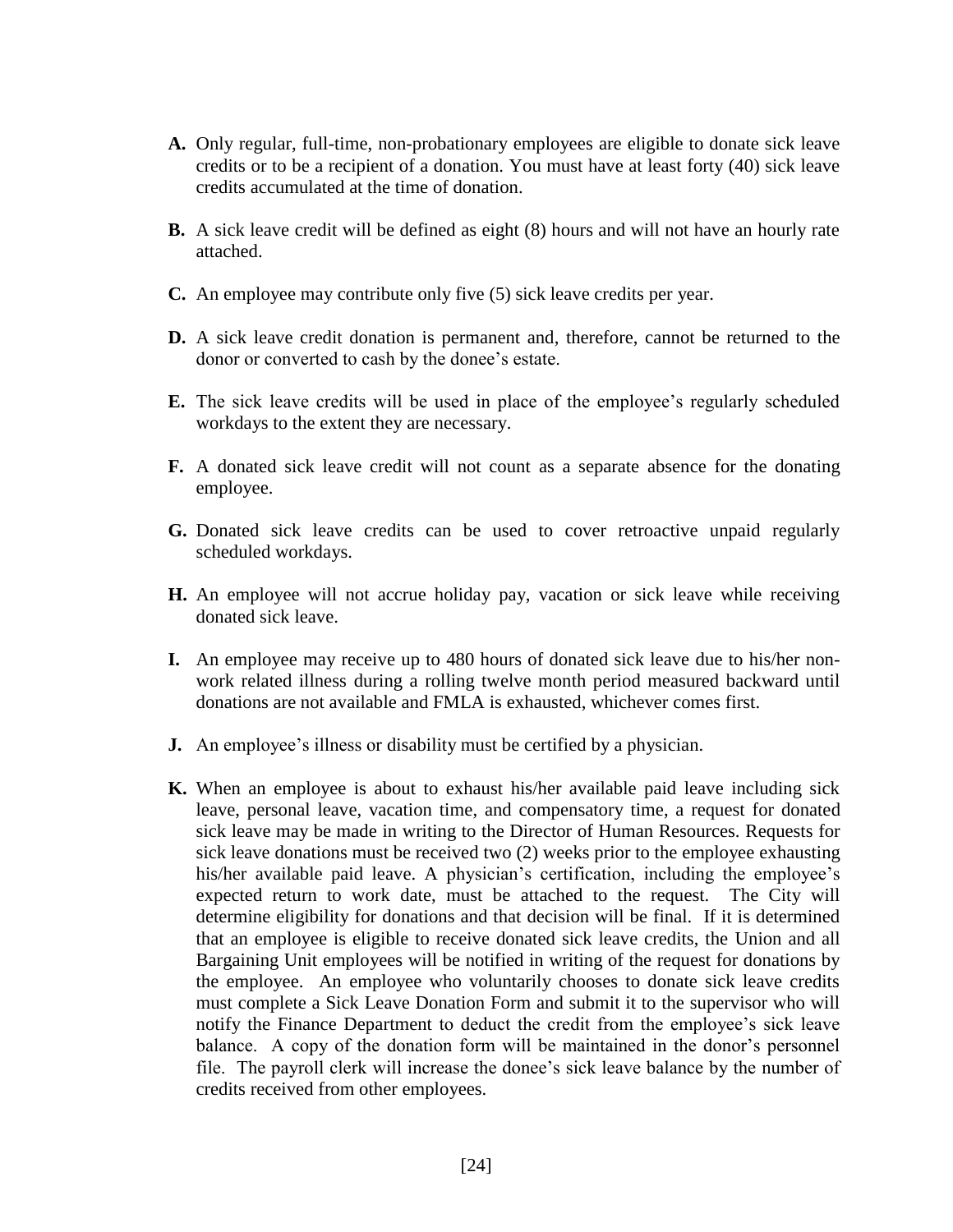<span id="page-24-0"></span>**15.7 Compensation Upon Separation:** Accumulated (unused) sick leave at termination of employment will be reimbursed as follows:

- **A.** An employee separating from City service will be credited for up to 175 days (1,400 hours) of accumulated but unused sick leave.
- **B.** Separation pay is equal to the employee's hourly rate of pay times the number of hours of compensable accumulated sick leave times a percentage credit. The percentage credit will be calculated with the following formula with a minimum credit of 5%. The maximum credit would be 48.75%.

#### % Credit  $= 5+ H^*/32$

where H is the hours of compensable accumulated sick leave at termination.

- **C.** In case of death of an employee, severance pay for accrued sick leave shall be paid to the employee's estate or beneficiaries in accordance with State law.
- **D.** The above provisions shall apply only to full-time employees who have completed one full year of service with the City of Xenia. An employee with less than ten (10) years of service is not eligible for severance pay for accumulated sick leave if the employee is dismissed from employment for unlawful or criminal conduct. An employee with ten (10) years or more of service shall be entitled to compensation for accumulated sick leave at his/her termination of employment, irrespective of cause, in accordance with the provisions of this section.

<span id="page-24-1"></span>**15.8 Reinstatement:** Any employee who receives payment for unused sick leave and is later rehired may have sick leave reinstated upon reimbursing the City for the full amount received for such days when previously separated. Employees with less than one (1) year service who were laid off receiving no compensation for said days shall have those accumulated (unused) sick days reinstated.

<span id="page-24-2"></span>**15.9 Transfer of Sick Leave:** Any employee with prior service with another public agency of the State of Ohio shall be credited with the balance of his/her accumulated but unused sick leave upon proper certification of the accumulated but unused sick leave from the previous public employer.

**15.10 False Claim:** The City has the right to, and may if it so chooses, investigate any/all sick leave usage before compensation is paid. Management reserves the right to withhold benefit payments and/or take disciplinary action up to and including discharge against an employee who submits a false claim for benefits covered in this Article or works for another employer while on sick leave.

**15.11 Wellness Incentive:** An employee, who does not utilize sick leave during a specified period below, excluding sick leave use for bereavement leave and pre-scheduled, pre-approved sick leave for appointments, and who provides proof of an annual preventative physical and preventative lab work, including but not limited to cholesterol screening and diabetes screening, shall be entitled to convert six (6) hours of paid sick leave to four (4) hours of paid vacation or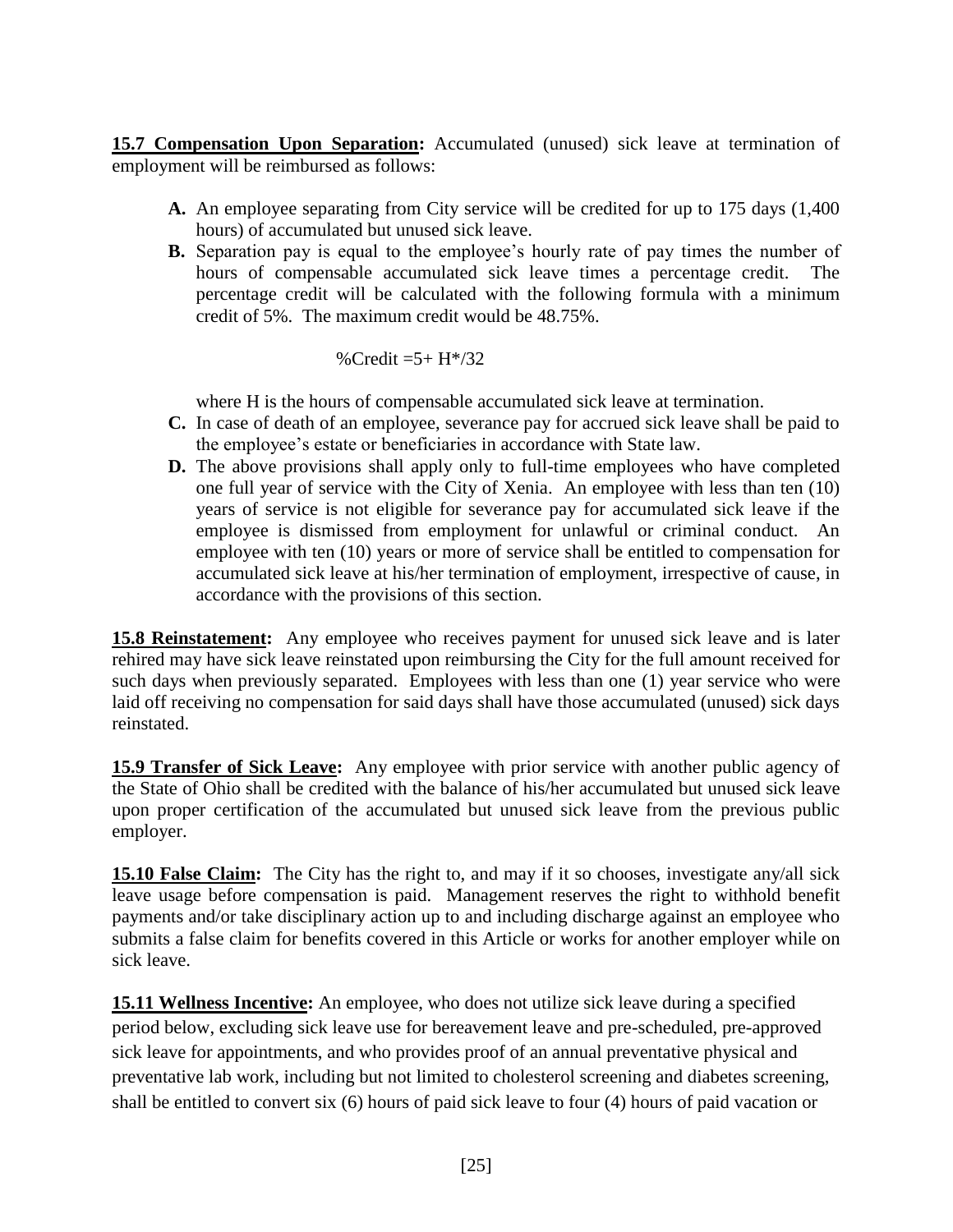compensatory time for that period. The first specified period shall be from January 1 to March 31. The second specified period shall be from April 1 to June 30. The third specified period shall be from July 1 to September 30. The fourth period shall be from October 1 to December 31. This provision will begin starting January 1, 2022. In order to be eligible for the wellness incentive benefit, the employee must submit proof of a recent physical (no older than 12 months) prior to the end of the first specified period of the year to become eligible for conversions in the succeeding specified periods for that year. The employee must submit the request to his/her supervisor to sign off on and submit to the Finance Department for processing.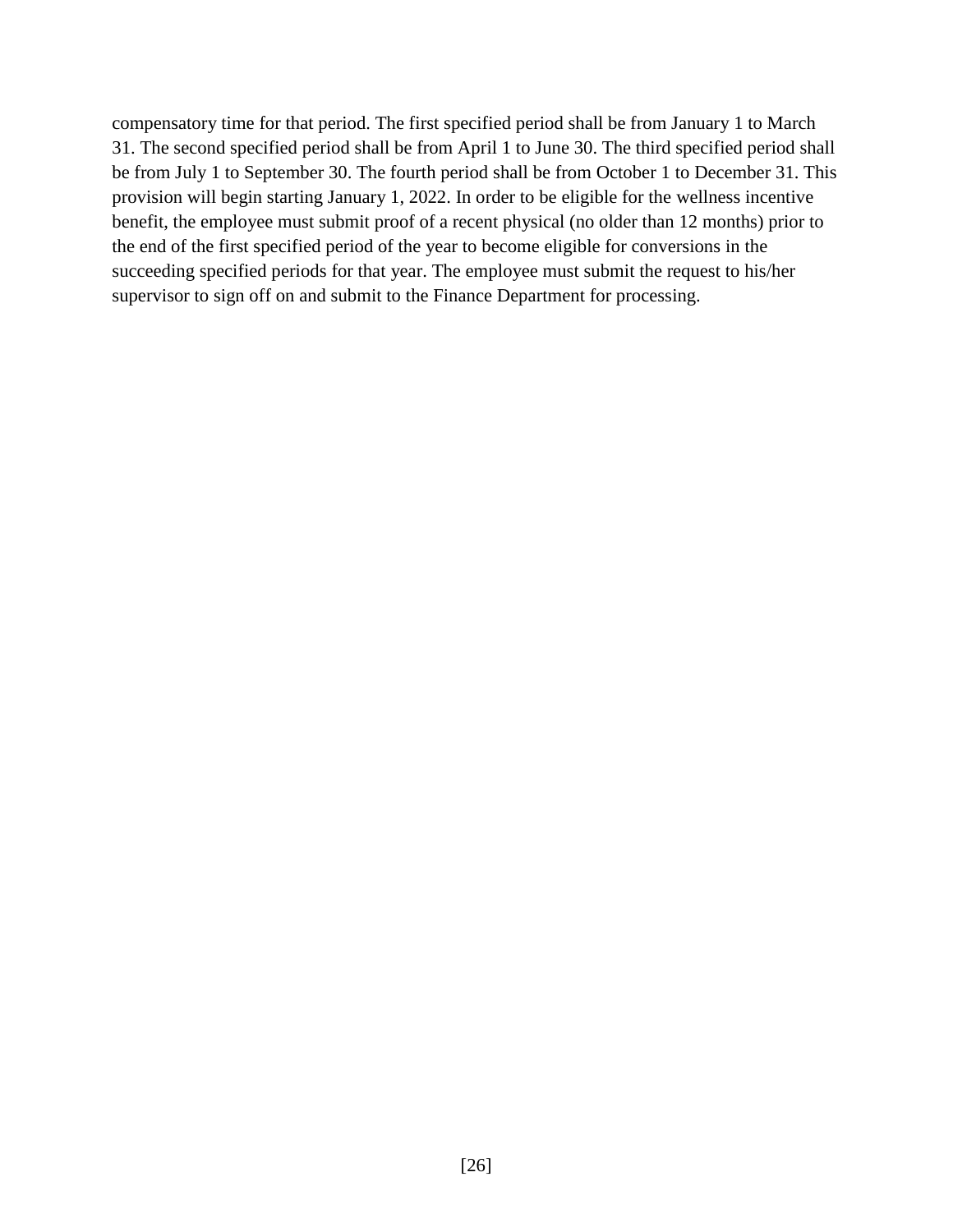# <span id="page-26-0"></span>**ARTICLE 16 – VACATION**

<span id="page-26-1"></span>**16.1 Accrual and Accumulation:** All full-time employees shall accrue vacation credits, based on regularly scheduled work hours and paid leave hours, at the following rates, and have maximum hourly accumulations as follows:

| Length of Service       | Hourly              | <b>Annual Rate</b> | Maximum             | Maximum |
|-------------------------|---------------------|--------------------|---------------------|---------|
| (Complete Years)        | <b>Accrual Rate</b> |                    | Accumulation (hrs.) | Payout  |
| Less than 5 complete    | 0.04616             | 12 days            | 240                 | 240     |
| years of service        |                     |                    |                     |         |
| Over 5 but less than 10 | 0.05769             | 15 days            | 240                 | 240     |
| complete years of       |                     |                    |                     |         |
| service                 |                     |                    |                     |         |
| Over 10 but less than   | .06924              | 18 Days            | 360                 | 360     |
| 15 complete years of    |                     |                    |                     |         |
| service                 |                     |                    |                     |         |
| Over 15 but less than   | 0.08076             | 21 days            | 360                 | 360     |
| 20 complete years of    |                     |                    |                     |         |
| service                 |                     |                    |                     |         |
| Over 20                 | .09231              | 24 Days            | 360                 | 360     |

All full-time employees shall accrue vacation at the hourly accrual rate set forth above for actual regular hours worked and paid leave hours. Employees receiving sick leave donations, on leave of absence without pay or other unpaid status or lay-off from the City will not accrue vacation hours during such period. Overtime hours shall not be used when computing an employee's vacation accrual.

The annual vacation days employees accrue are based on the appropriate hourly accrual rate multiplied by 2,080 (the average hours employees are scheduled to work each year).

<span id="page-26-2"></span>**16.2 Vacation Scheduling:** Vacation leave must be scheduled in advance with the employee's supervisor. Vacation leave requests will be granted on a first-come, first-serve basis, as long as the requests meet the operational requirements of the Division or Department.

Employees with approved vacation time may rescind their request only with the approval of their supervisor.

In the event that more than one request to schedule employee vacation for the same day(s) is received by a supervisor at the same time, and the operational requirements are such that not all requesting employees can take vacation at the same time, seniority shall be the determining factor in deciding who shall take vacation. Requests for vacations shall not be unreasonably denied.

Vacation approval will be determined by the requesting employee's supervisor within five (5) days of the request, if possible.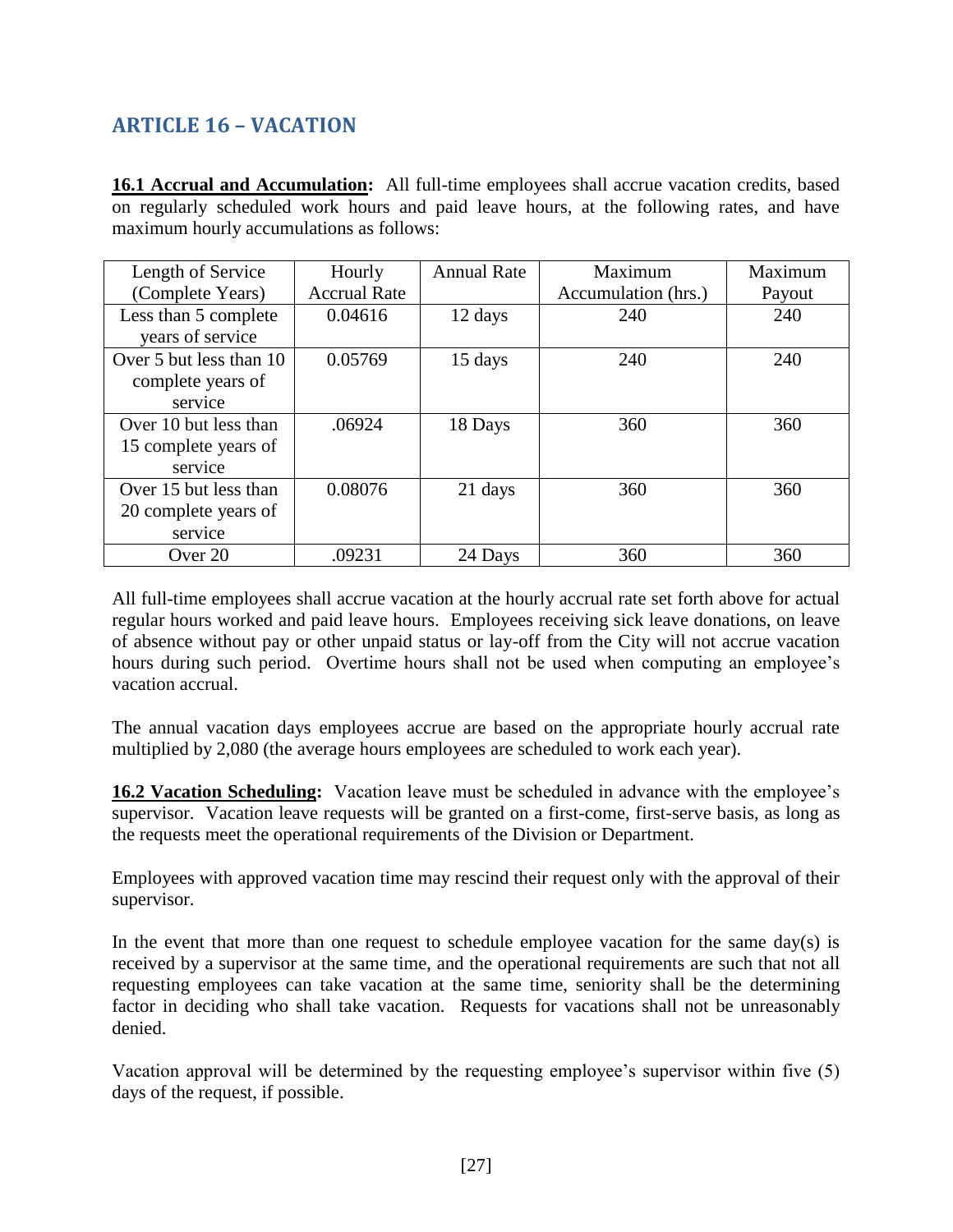<span id="page-27-0"></span>**16.3 Compensation Upon Separation:** Upon separation from the City's service, an employee shall be entitled to compensation for earned but unused vacation leave to the employee's credit at the time of separation. Computation of pay for unused vacation shall be based on the employee's current rate of pay times the hours of accumulated vacation leave, not to exceed the maximum accumulation.

Death, either on-duty or off-duty, is considered as separation from service, and compensation for accrued but unused vacation hours, as identified in this Article, shall be paid to the employee's estate or beneficiaries in accordance with State law.

<span id="page-27-1"></span>**16.4 Holidays:** In the event that a holiday occurs during an employee's vacation, the employee shall not be charged with a day of vacation for the holiday.

<span id="page-27-2"></span>**16.5 Call-in:** If an employee is called in to work while on vacation, the employee will be paid at one and one-half (1-1/2) times his/her regular rate of pay in addition to vacation pay.

<span id="page-27-3"></span>**16.6 Prior Public Service Employment Credit:** A full-time employee, hired after January 1, 1985, is entitled to have his/her prior public service with the State or a political subdivision thereof, or for his/her prior service with the U.S. Armed Forces for the six-year period immediately preceding his or her employment with the City, used for the purpose of computing the employee's rate of vacation accrual. For employees hired on or after July 1, 2018, a political subdivision is defined as an Ohio city, county, township or special district which pays into either the OPERS or OP&F pension systems. "U.S. Armed forces" are defined as active duty served, including active reserve, with the Coast Guard, Army, Marines, Navy or Air Force. Other entities not specifically referenced will not be considered for prior public service credit.

A full-time employee hired on or after May 24, 2013, who has received or is receiving retirement benefits in accordance with the provisions of any retirement plan offered by the State of Ohio (a reemployed retiree) will not have any prior public service included in the calculation for the purpose of determining vacation accrual benefits.

It is the responsibility of the employee to provide documentation from prior employers and/or the applicable pension plan verifying prior service within ninety (90) days from his/her full-time date of employment with the City. Requests for prior service credit received after the 90th day of full-time employment must be approved by the appropriate Appointed Official.

# <span id="page-27-4"></span>**ARTICLE 17 – HOLIDAYS**

<span id="page-27-5"></span>**17.1 Holidays:** The following days are designated as paid holidays for all full-time City employees:

- 1. The first day of January, known as New Year's Day;
- 2. The third Monday in January, Martin Luther King Jr. Day;
- 3. The third Monday in February, known as President's Day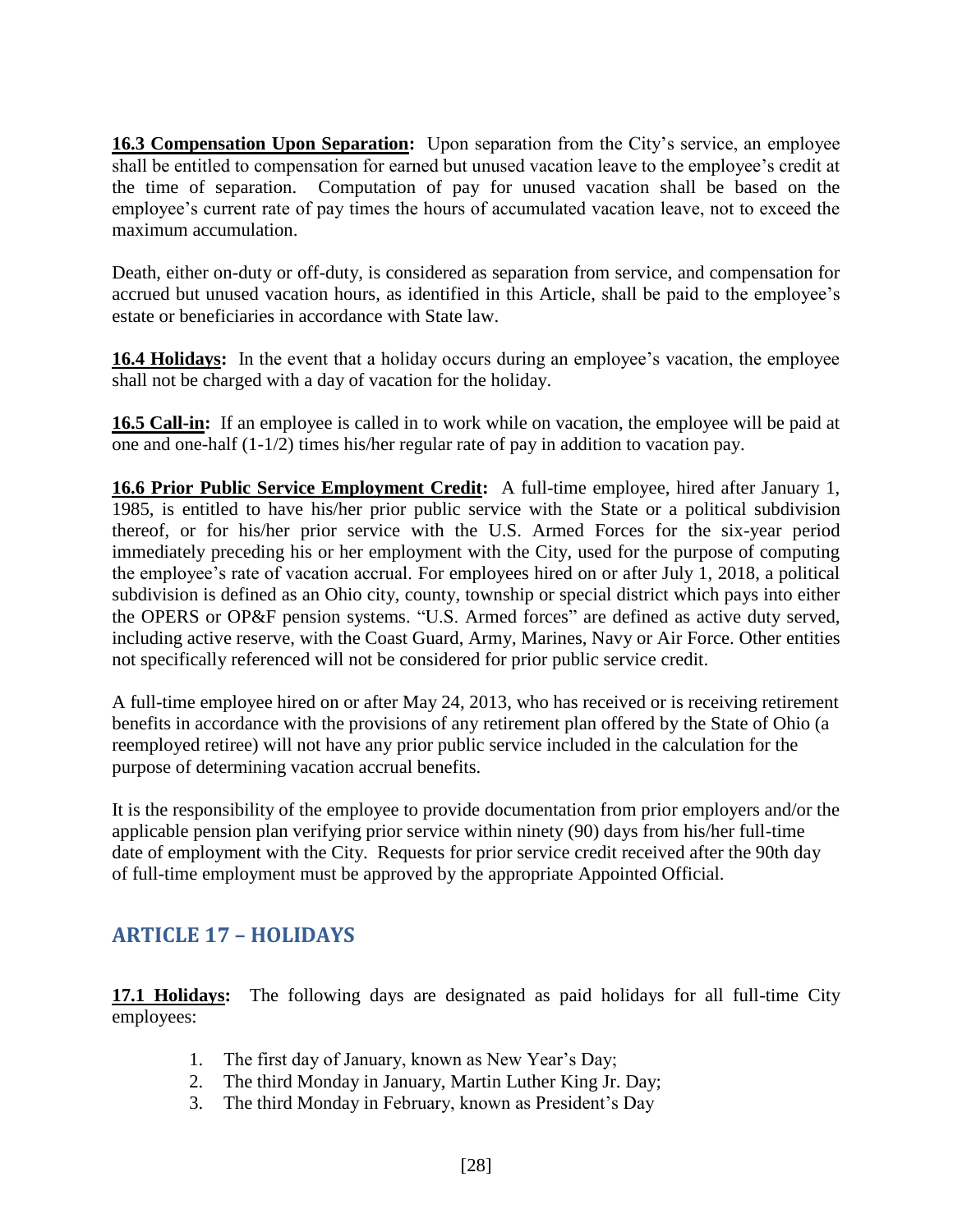- 4. The last Monday in May, known as Decoration or Memorial Day;
- 5. The fourth day of July, known as Independence Day;
- 6. The first Monday in September, known as Labor Day;
- 7. The eleventh day of November, known as Veterans' Day;
- 8. The fourth Thursday in November, known as Thanksgiving Day;
- 9. The day after Thanksgiving Day;
- 10. The twenty-fourth day of December, known as Christmas Eve (Half Day);
- 11. The twenty-fifth day of December, known as Christmas Day; and
- 12. The thirty-first day of December, known as New Year's Eve (Half Day).

**Flex Holiday Time:** In addition to the above-listed holidays, each Appointed Official, consisting of the City Manager and the Finance Director, may set and grant an additional eight (8) hours of holiday pay per year to their respective full-time employees at the discretion of the appropriate Appointed Official, to be paid as regular hours. Such holiday time shall be set at the discretion of the appointed official, but such time shall be scheduled and published no later than January  $15<sup>th</sup>$  of each year.

<span id="page-28-0"></span>**17.2 Rate of Pay:** All eligible, full-time employees shall receive eight (8) hours holiday pay at their hourly base rate for designated holidays. All eligible, full-time employees who are called in to work on a holiday shall be paid at a rate of one and one-half times their regular rate for actual hours worked plus eight (8) hours holiday pay.

<span id="page-28-1"></span>**17.3 Eligibility:** In order for a full-time employee to receive his/her pay for the holiday, he/she must be in paid status and work the regular scheduled day before and regular scheduled day after the holiday, unless otherwise excused. Any absence deemed by the immediate supervisor as unexcused, which occurs on the regularly scheduled work day prior to or after the holiday, will result in the employee receiving no holiday benefits. The employee may elect to use vacation, sick leave, compensatory time, or personal leave to cover loss of holiday pay.

An unexcused absence is defined as an employee not working as scheduled or required for reasons other than approved vacation, bereavement, jury duty, comp time, approved injury leave, pre-approved sick leave, or approved Family Medical Leave Act absences.

17.4 Observance: If July 4<sup>th</sup> or Veterans Day falls on a Saturday, the holiday will be observed on the preceding day. If July  $4<sup>th</sup>$  or Veterans Day falls on a Sunday, the holiday will be observed on the next succeeding day. If Christmas Eve/New Year's Eve and Christmas Day/New Year's Day fall on Friday and Saturday, respectively, the Eve will be observed on Thursday and the Day observed on Friday. If Christmas Eve/New Year's Eve and Christmas Day/New Year's Day fall on a Saturday and Sunday, respectively, the Eve will be observed on Friday and the Day observed on Monday. If Christmas Eve/New Year's Eve and Christmas Day/New Year's Day fall on a Sunday and Monday, respectively, the Eve will be observed on Friday and the Day observed on Monday.

<span id="page-28-2"></span>**17.5 Effect of Holiday:** In the event a holiday occurs during an employee's vacation or while on pre-approved sick or injury leave, the employee shall be compensated for the holiday and not charged with or compensated for the vacation, sick, or injury leave hours.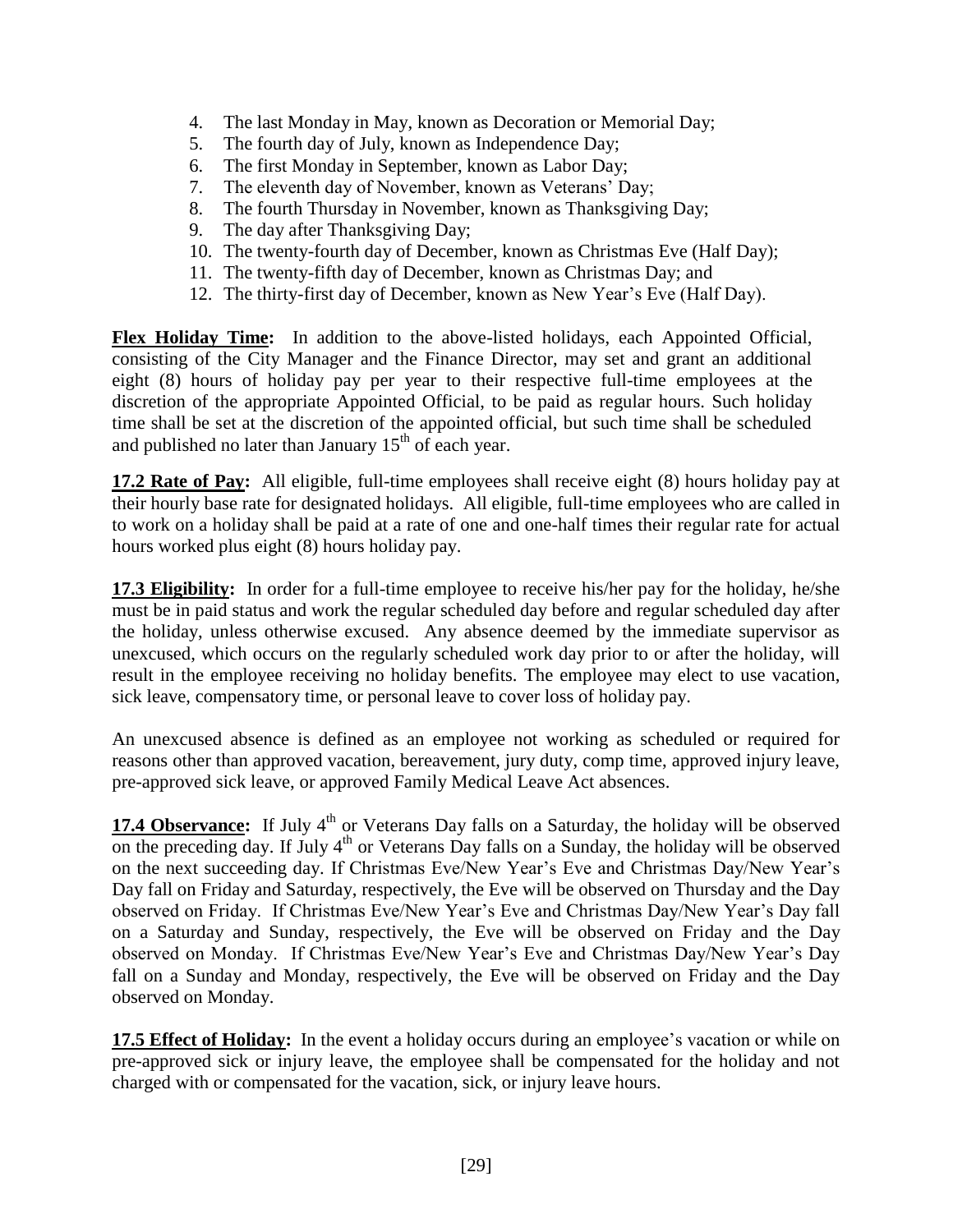<span id="page-29-0"></span>17.6 Part-Time Employees: Part-time employees who are normally scheduled to work on a designated holiday shall be given the opportunity to work extra hours during the pay period in which the holiday falls to cover the unpaid day off.

## <span id="page-29-1"></span>**ARTICLE 18 –PAID ABSENCE DAYS**

<span id="page-29-2"></span>**18.1 Paid Days:** All full-time employees on the payroll as of January 1 of each year; will be granted sixteen (16) hours or two (2) paid absence days per calendar year.

Full-time employees hired after January 1 will not be entitled to paid absence days during the balance of the year in which they were hired.

<span id="page-29-3"></span>**18.2 Expiration Date:** Paid absence time must be used by December 15 of each year (unless notification is given to the Finance Department prior to December 1). Paid absence time not used during the calendar year shall be lost and no additional compensation shall be paid in lieu thereof.

<span id="page-29-4"></span>**18.3 Management Determination:** Use of Paid Absence time must be scheduled in advance with the employee's supervisor. Requests will be granted on a first-come, first-serve basis, as long as the requests meet the operational requirements of the Division or Department. In the event that more than one request to schedule Paid Absence time for the same day(s) is received by a supervisor at the same time, and the operational requirements are such that not all requesting employees can take Paid Absence time at the same time, seniority shall be the determining factor in deciding who shall take the Paid Absence. Request for Paid Absence shall not be unreasonably denied.

# <span id="page-29-5"></span>**ARTICLE 19 –INJURY LEAVE**

<span id="page-29-6"></span>**19.1 Extent of Benefit:** In the event an employee suffers an injury and is unable to work as a result of an on-duty accident or incident, other than for reason of misbehavior on the part of the employee, and such injury is determined to be allowable by the Ohio Bureau of Workers' Compensation (BWC) or Ohio Industrial Commission (IC), the employee may receive a maximum of 720 work hours of injury leave for each new and separate injury.

An employee who contracts a communicable disease, which is the result of an on-duty exposure incident with the City of Xenia, will be eligible for injury leave.

When injury leave is exhausted, and the employee is unable to return to work, the employee may elect to use his/her accumulated sick leave and/or other accrued leave.

In extreme cases where the employee has exhausted all sick leave and other accrued leave, additional injury leave my be granted at the discretion of the employee's Appointed Official, considering the facts of the particular case. When disability caused by an in-the-line-of duty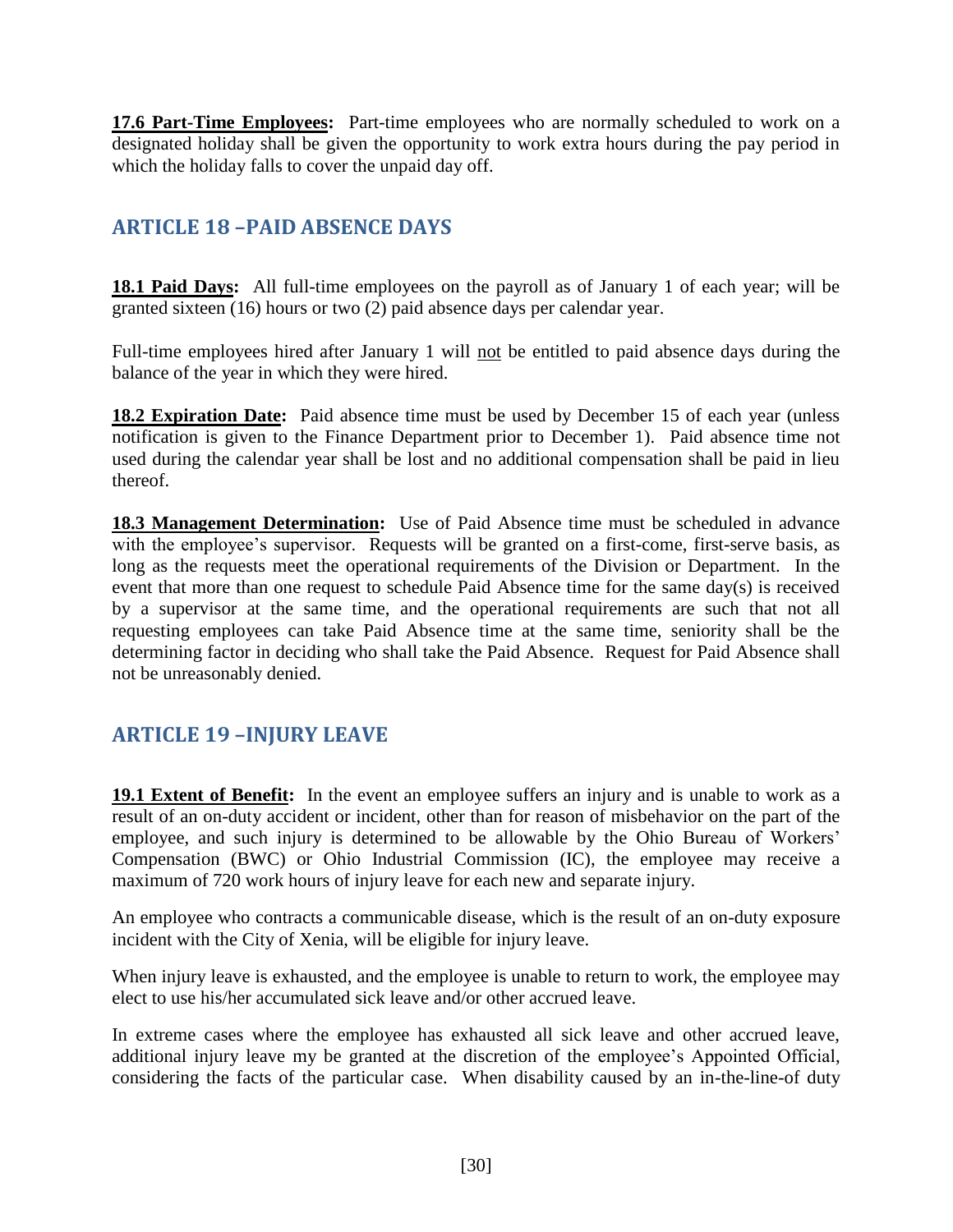injury continues for a period of 12 months, and all leave is exhausted, the employee shall apply for disability retirement.

The parties agree to have a Transitional Work Program. The Transitional Work Program is designed to provide, on a temporary basis, suitable alternate work schedules (in consultation with the employee) and job tasks that provide reasonable productive accommodations for employees who are unable to perform their normal job duties due to a work-related injury or illness. Employees unable to perform their normal job duties due to a non-work-related injury or illness may be eligible to participate in the Transitional Work Program at the discretion of management.

Employees who are eligible to participate in the Transitional Work Program due to a workrelated injury or illness but who refuse to return to work will not be eligible for injury leave benefits.

<span id="page-30-0"></span>**19.2 Reporting:** Employees, if possible, shall report all on-duty injuries to their respective Department/Division head immediately (within 24 hours). A written injury report will be prepared, signed by the employee and the Department/Division head and forwarded to the Human Resources Department. If the injury is a line-of-duty injury and is not reported within the 24 hour period, or by the  $1<sup>st</sup>$  day the employee is able, the employee's Appointed Official reserves the option as to whether or not injury leave will be allowed.

<span id="page-30-1"></span>**19.3 Workers' Compensation:** When the employee is unable to work for three (3) or more calendar days as a result of an in-the-line-of-duty injury, the employee will file a claim for Workers' Compensation benefits. Charges will be made against the employee's leave accruals, beginning with sick leave, for any periods not covered by Workers' Compensation Statutes.

In the event the Bureau of Workers' Compensation (BWC) or the Industrial Commission (IC) determines that the injury or condition is not the result of an on-duty accident or incident with the City of Xenia, any injury leave hours the employee received will be reverted to sick leave and/or other available paid leave hours. If the employee does not have sufficient paid leave hours available to reimburse the City for all injury leave hours received for a denied claim, the employee shall make full restitution to the City through a mutually agreeable arrangement.

<span id="page-30-2"></span>**19.4 Payment:** Injury Leave will be paid at the employee's base rate of pay. Employees may not receive wage benefits from the City and Bureau of Workers' Compensation at the same time.

<span id="page-30-3"></span>**19.5 Evidence:** The City may require, at any time, the employee to furnish medical proof or submit to medical examination by a City-designated physician, at the City's expense, to determine whether the alleged injuries are compensable. If compensable, the City shall notify the employee as soon as practicable.

<span id="page-30-4"></span>**19.6 Effect of Holidays:** If an employee is normally scheduled to work on a holiday and is eligible for compensation under this Article, the employee will not be charged with or compensated for injury leave hours, and will be compensated for the holiday.

**19.7 False Claim:** The City has the right to, and may if it so chooses, investigate any/all injury leave claims before compensation is paid. Management reserves the right to withhold benefit payments or take disciplinary action, up to and including discharge, against an employee who is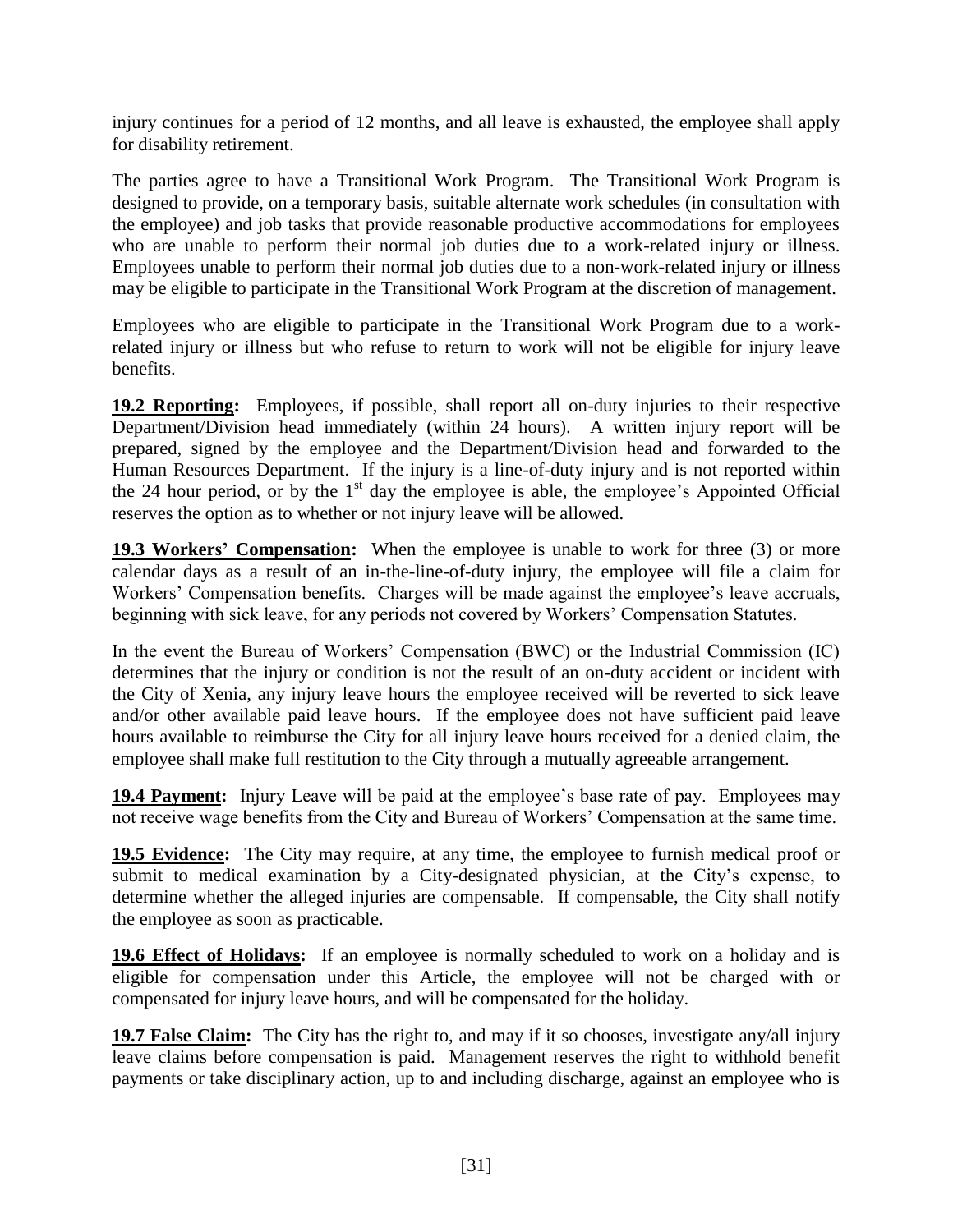guilty of submitting a false claim for benefits covered by this Article or for working for another employer or engaging in self-employment while on injury leave where:

- a. Such employment indicates an ability to perform the essential functions of his or her City position;
- b. Such employment is inconsistent with the convalescence from his/her injury or illness and would tend to either exacerbate the condition or delay his/her recovery; or
- c. Such employment occurs on any day on which the employee is normally scheduled to work for the City.

<span id="page-31-0"></span>**19.8 Appeal Provision:** If injury leave is denied an employee under the terms of this Article, the matter may be the subject of a grievance.

# <span id="page-31-1"></span>**ARTICLE 20 – LEGAL PROCESS ABSENCES**

<span id="page-31-2"></span>**20.1 Absence in Response to Subpoena (Employee Not a Party to Court Case or**  Administrative Hearing): There will be no loss of pay if the employee signs and files a statement with the Finance Director stating that compensation was received in the amount shown or no compensation was received as a result of the employee's court appearance.

The amount of any witness fees or other compensation, except that which is paid specifically for expenses incurred by reason of the subpoena, shall be remitted to the Finance Director at the time the above form is filed. Adherence will result in no loss of pay.

<span id="page-31-3"></span>**20.2 Absence Due to Response to Jury Summons:** There shall be no loss of pay if the employee signs and files a statement with the Finance Director immediately upon return from jury duty stating that compensation was received in the amount shown and the employee remits the compensation received to the Finance Director before the end of the current pay period.

<span id="page-31-4"></span>**20.3 Absence When Party to Court Action:** In the event of absence from duty for any court hearing or administrative hearing in which the employee is a party, the employee must use accrued but unused vacation leave or accrued but unused paid absence days. If said employee does not have vacation leave or paid absence days, the employee may apply for a Leave of Absence without pay in accordance with the current Rules and Regulations of the Civil Service Commission.

<span id="page-31-5"></span>**20.4 Notification of Absence:** Employees must notify their supervisor as soon as practicable of their impending absence from duty to be excused for legal process absences.

# <span id="page-31-6"></span>**ARTICLE 21 – HOURS OF EMPLOYMENT**

<span id="page-31-7"></span>21.1 Period Definition: The workweek is defined as that period of time from Sunday (0001) hours) through Saturday (2400 hours).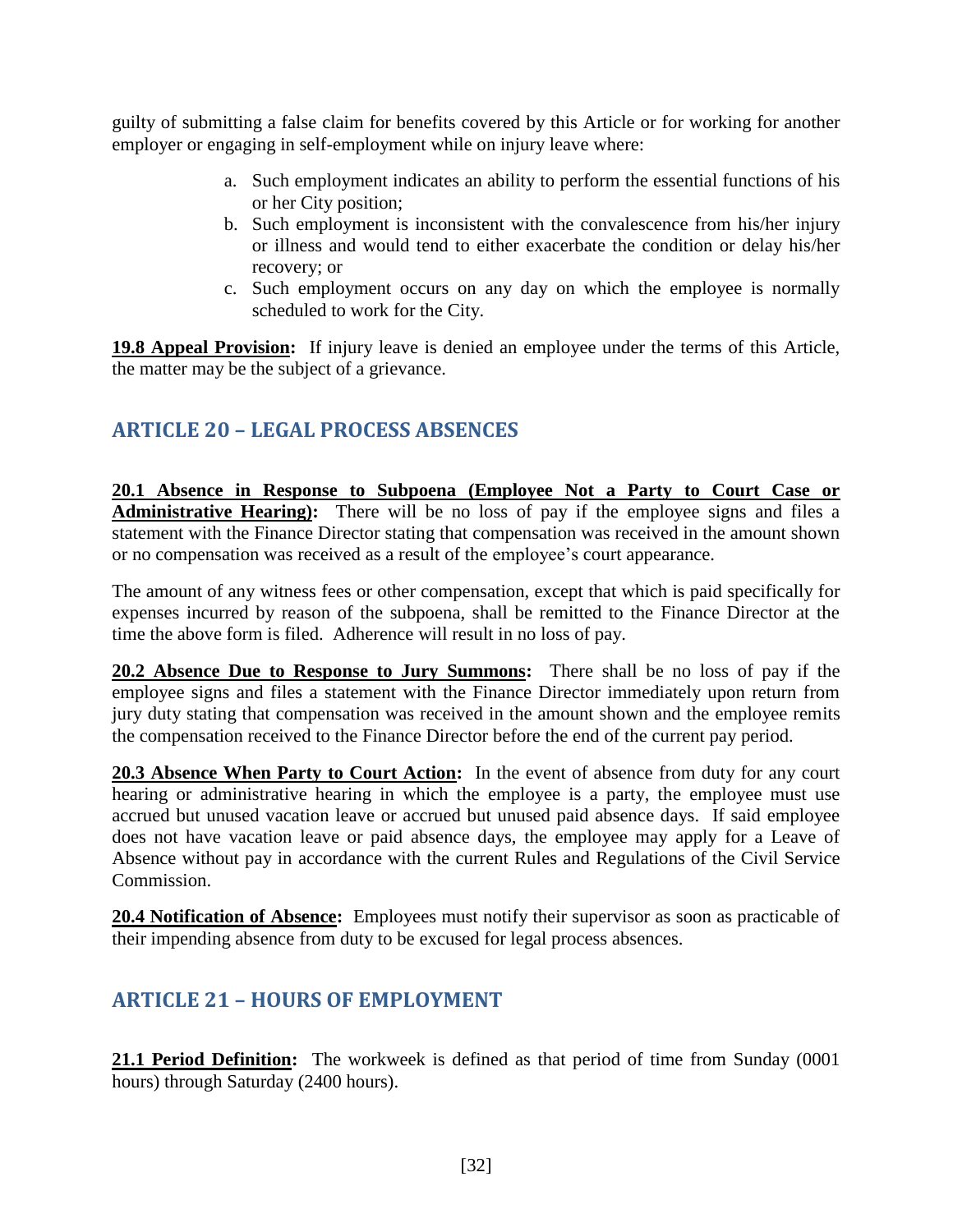<span id="page-32-0"></span>21.2 Hours of Work: The normal work hours for full-time employees will be a forty (40) hour workweek consisting of nine (9) hours per day or eight and a half (8  $\frac{1}{2}$ ) hours per day, Monday through Friday, with a one (1) hour or thirty-minute unpaid lunch break. The normal work hours for full-time and part-time employees will be determined by their supervisors to meet the needs of the Division/Department.

The starting and ending time schedules for all employees will be determined by the City and may change from time to time to meet the needs of the Division/Department.

All changes made to employees' normal work schedule under a flextime arrangement must be approved by the employee's supervisor.

#### 1. **Fixed starting and departure times:**

The employee and supervisor agree upon workday starting and departure times which deviate from the standard operating hours of the department/division but maintain the same number of hours worked each day.

#### 2. **Compressed workweek:**

The employee and supervisor agree to a schedule where the employee works a 40-hour workweek in less than the standard five (5) days. For instance, an employee may work four (4) ten-hour days, or on a two (2) week rotating basis; one week an employee works the standard five (5) days and the next week he/she works a compressed schedule of four (4), nine-hour days and one (1) four-hour day.

#### 3. **Customized Schedule:**

This allows supervisors to work with individual employees to establish a special schedule for a specific period of time for unique operational or personal situations.

Employees will not be permitted to eliminate their lunch period for the purpose of shortening their workday or workweek as a normal schedule. This is not considered a flextime arrangement. Employees may eliminate their lunch period occasionally for morning or afternoon appointments with supervisor approval.

The six (6) minute rule for FLSA overtime purposes is not intended for employees to adjust their schedule to arrive early or late or leave early or late on a routine basis.

<span id="page-32-1"></span>21.3 Breaks: Notwithstanding anything to the contrary herein, employee meal and break periods are subject to the discretion of each employee's immediate supervisor to meet the demands of the Department/Division.

Unless the demands of the Department/Division require otherwise, breaks shall be scheduled as follows: Employees working at least an eight (8) hour shift shall be provided with a one (1) hour unpaid meal period or thirty (30) minute unpaid meal period and two (2) fifteen (15) minute break periods; Employees working at least a four (4) hour shift shall be provided with one (1) fifteen (15) minute break period; An employee who works more than five (5) but less than eight (8) consecutive hours shall be provided a thirty (30) minute unpaid meal period.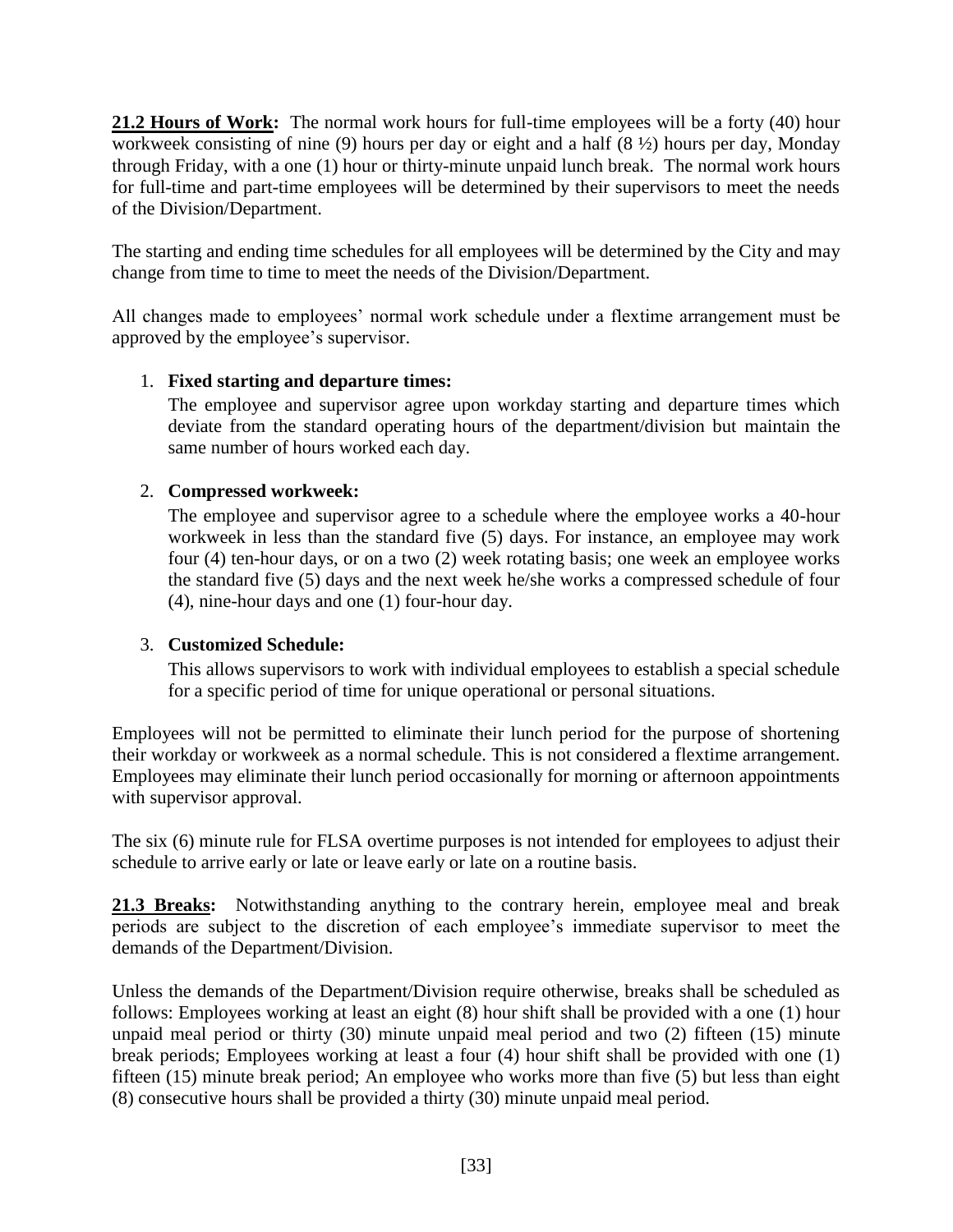<span id="page-33-0"></span>**21.4 Notice of Schedule Change:** There shall be a two (2) week notice posted and a copy given to each affected employee in order to change shifts, hours or schedule changes, except in cases of emergency and unforeseen circumstances which require a shorter notice.

# <span id="page-33-1"></span>**ARTICLE 22 – OVERTIME**

#### <span id="page-33-2"></span>**22.1 Overtime Compensation:**

- 1. All employees are eligible for overtime compensation or compensatory time when approved or required by their supervisor to work for more than forty (40) hours in a workweek (Sunday-Saturday).
- 2. All employees entitled to overtime compensation shall be paid one and one-half  $(1 \frac{1}{2})$ times for hours worked (excluding sick or injury hours) over forty (40) during a workweek at their base rate of pay. All employees shall be paid at the rate of two (2) times the hourly rate of pay for all work done on the seventh consecutive day actually worked.
- 3. All benefit leave hours (except sick or injury hours) shall be included in the total hours worked to determine overtime hours but in no event shall an employee pyramid overtime.
- 4. Employees required to work on the actual holiday (see Holidays), shall be paid in accordance with the Holiday provision under this Agreement.

<span id="page-33-3"></span>**22.2 Overtime Scheduling:** Overtime scheduling will be at the discretion of the supervisor, Division/Department Head and/or Appointed Official based on operational needs.

#### <span id="page-33-4"></span>**22.3 Compensatory Time:**

- 1. Full-time employees may elect to accrue compensatory time in lieu of overtime compensation for hours worked (excluding sick or injury hours) in excess of forty (40) hours in a workweek (Sunday-Saturday) on a time and one-half basis.
- 2. Full-time employees shall be allowed a maximum accumulation of 120 hours of compensatory time at any one time.
- 3. Full-time employees shall be compensated any accumulated, unused compensatory time between November 1 and Thanksgiving at the employee's regular hourly rate of pay.
- 4. Full-time employees may carry over forty (40) hours of compensatory time from one calendar year to the next.
- 5. Upon termination of employment, full-time employees shall be compensated for any accumulated but unused compensatory time at the employee's regular rate of pay.
- 6. Use of compensatory time must be scheduled in advance with the employee's supervisor. Requests will be granted on a first-come, first serve basis, as long as the requests meet the operational requirements of the Division or Department. Requests shall not be unreasonably denied. In the event that more than one request to schedule compensatory time for the same day(s) is received by a supervisor at the same time, and the operational requirements are such that not all requesting employees can take compensatory time at the same time, seniority shall be the determining factor in deciding who shall take the compensatory time.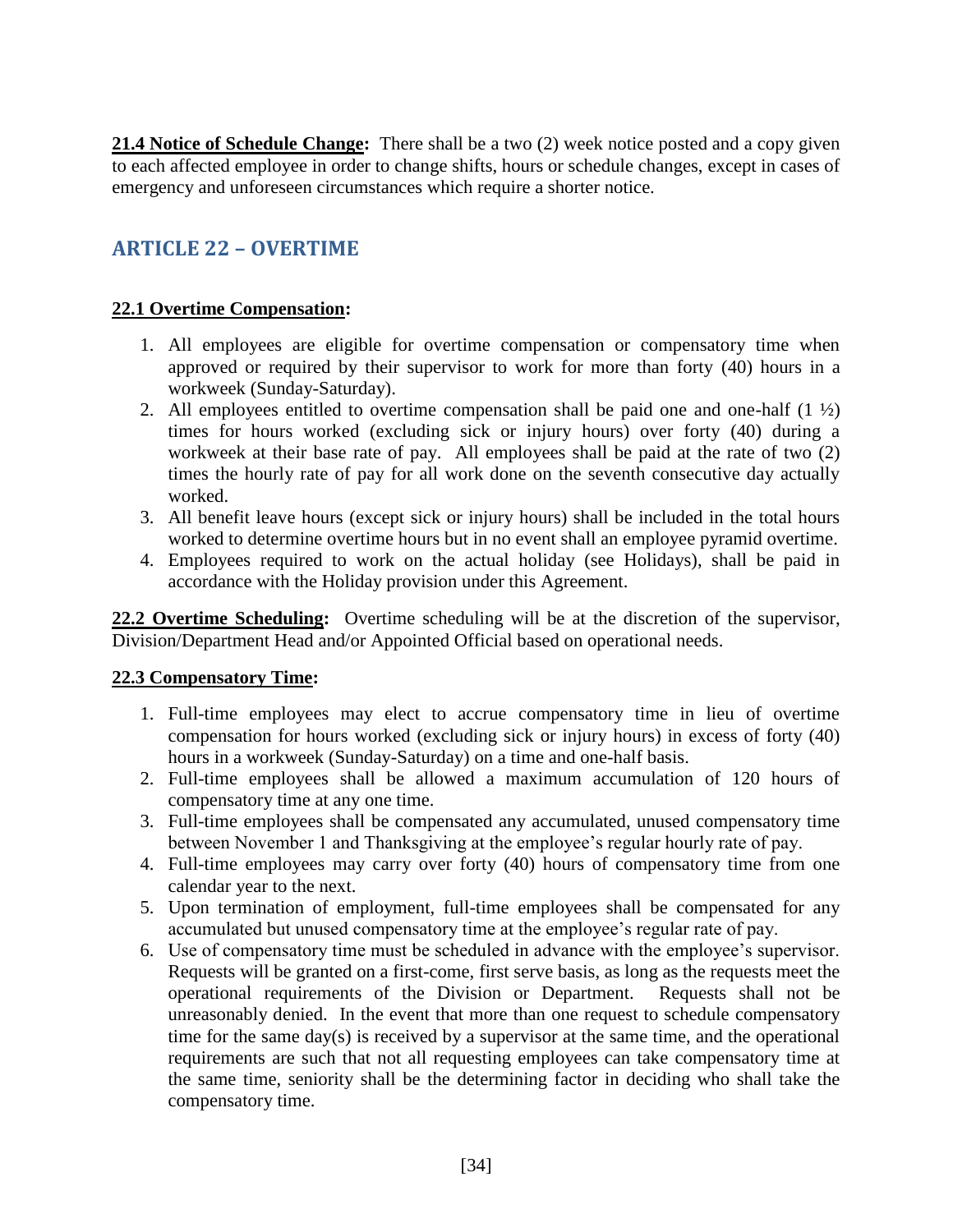#### **22.4 Call-In Time and Pay:**

- 1. Call-In Time: Call-in time is defined as unscheduled time for work assigned by the City and performed by an employee at a time disconnected from his/her normal and pre-scheduled hours of work excluding the thirty minutes prior to a scheduled work shift.
- 2. Call-In Pay: When an employee is instructed to and does respond, the employee will receive pay for a minimum of two  $(2)$  hours of work at one and one-half  $(1 \frac{1}{2})$  times the employee's normal rate of pay even if no work is performed. An employee who is called in and works two (2) or more hours will be paid for actual hours worked at the rate of one and one-half (1 ½) times his/her normal rate of pay for hours worked outside his/her scheduled shift.

# <span id="page-34-0"></span>**ARTICLE 23 – EMERGENCY MEAL ALLOWANCE**

The City will either furnish meals or reimburse employees for meals provided the employees are required to work in excess of 12 consecutive hours without advance notice due to an emergency. Reimbursement will not be paid for an employee's regular lunch period. Maximum reimbursement for meals under this Section shall be \$10.00 per meal. Whenever practicable while on City time, employees shall be given a 30 minute period or a reasonable period under the particular circumstances in accordance with scheduling requirements for the purpose of eating during each of the above periods. This Section is intended to apply to situations where employees are unexpectedly called for duty or held over because of emergencies.

## <span id="page-34-1"></span>**ARTICLE 24 – TRAVEL, CONFERENCE AND TRAINING EXPENSES**

- 1. Employees must be authorized to use their personal vehicles for City business before such use. The mileage shall be itemized and properly justified before approval of payment.
- 2. The Supervisor, Department/Division Head or Appointed Authority shall approve the participation of the employee(s) in conferences and training sessions.
- 3. Checks for expenses may be drawn in advance of the actual attendance at a conference, training session, or other authorized City business. Either reimbursement or advance payment shall be reviewed by the Department/Division before the Appointed Official can approve the expense. Employees are entitled to reimbursement for related actual expenses upon receipt of proper proof of expenditures as required by the Finance Department.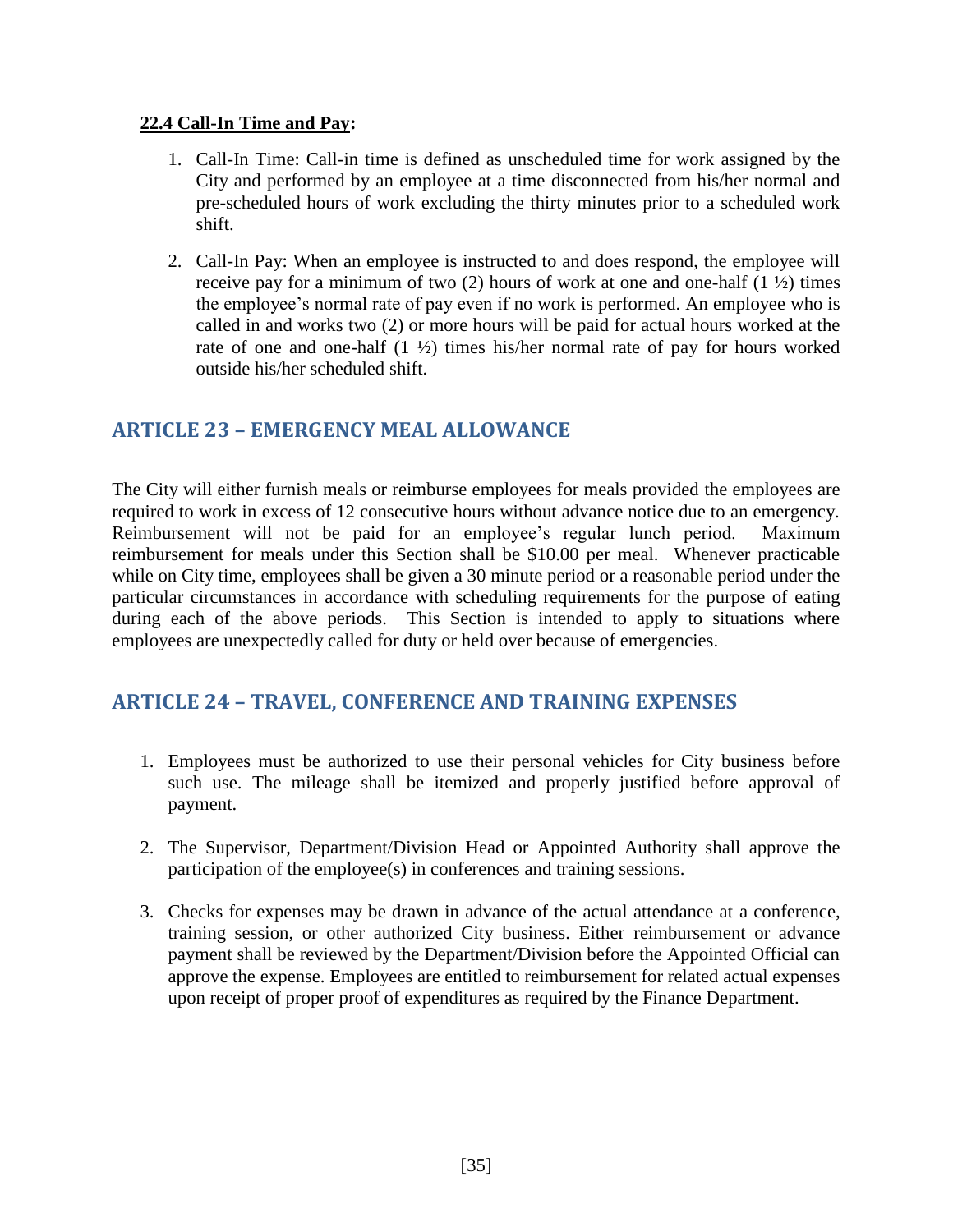## <span id="page-35-0"></span>**ARTICLE 25 – UNIFORMS**

<span id="page-35-1"></span>**25.1 Initial Uniform Issue:** An employee who is required by the City to wear regulation uniforms or equipment shall be furnished four (4) shirts annually and one (1) rain jacket and one (1) winter jacket as needed at City expense. The City will provide an annual stipend on or before January  $31<sup>st</sup>$  in the amount of \$300.00 as a taxable payment to all eligible employees for the purpose of purchasing required and approved uniform shoes and/or uniform apparel. Any City emblem on such uniform or clothing shall be visible at all times, along with the employee's name or City identification.

<span id="page-35-2"></span>**25.2 Theft or Loss of Uniform:** Items of uniform stolen or lost shall be replaced by the employee.

**25.3 Authorized Use of Uniform:** Uniforms provided by the City shall not be worn at any time other than actual City employment or traveling to and from work.

<span id="page-35-3"></span>**25.4 Maintenance and Repair of Uniforms:** Each uniform provided for the employee shall be kept clean and in good repair.

<span id="page-35-4"></span>**25.5 Separation from City Service:** Upon separation from the City, all uniforms furnished by the City shall be returned to the employee's Department or Division head before terminal pay is issued.

# <span id="page-35-5"></span>**ARTICLE 26 – GRIEVANCE PROCEDURE**

#### <span id="page-35-6"></span>**26.1 Purpose:**

There shall be an earnest, honest, and prompt effort to settle differences between an employee and the City, or the Union and the City, with respect to any claimed violation of this Agreement.

#### <span id="page-35-7"></span>**26.2 Definitions:**

- 1. A grievance is defined as a claimed violation of the negotiated Agreement. Impasse resulting from negotiations on a new Agreement is not a grievance by definition and shall not be subject to the grievance arbitration procedure.
- 2. A group grievance is a grievance which uniformly affects a group of employees. The group will be comprised of those affected Bargaining Unit employees who are identified by name in the grievance when it is first presented in writing. The Union may amend the group prior to the first formal grievance meeting.
- 3. Days referred to herein shall be week days (Monday thru Friday, except holidays).

#### <span id="page-35-8"></span>**26.3 Content of Grievances:**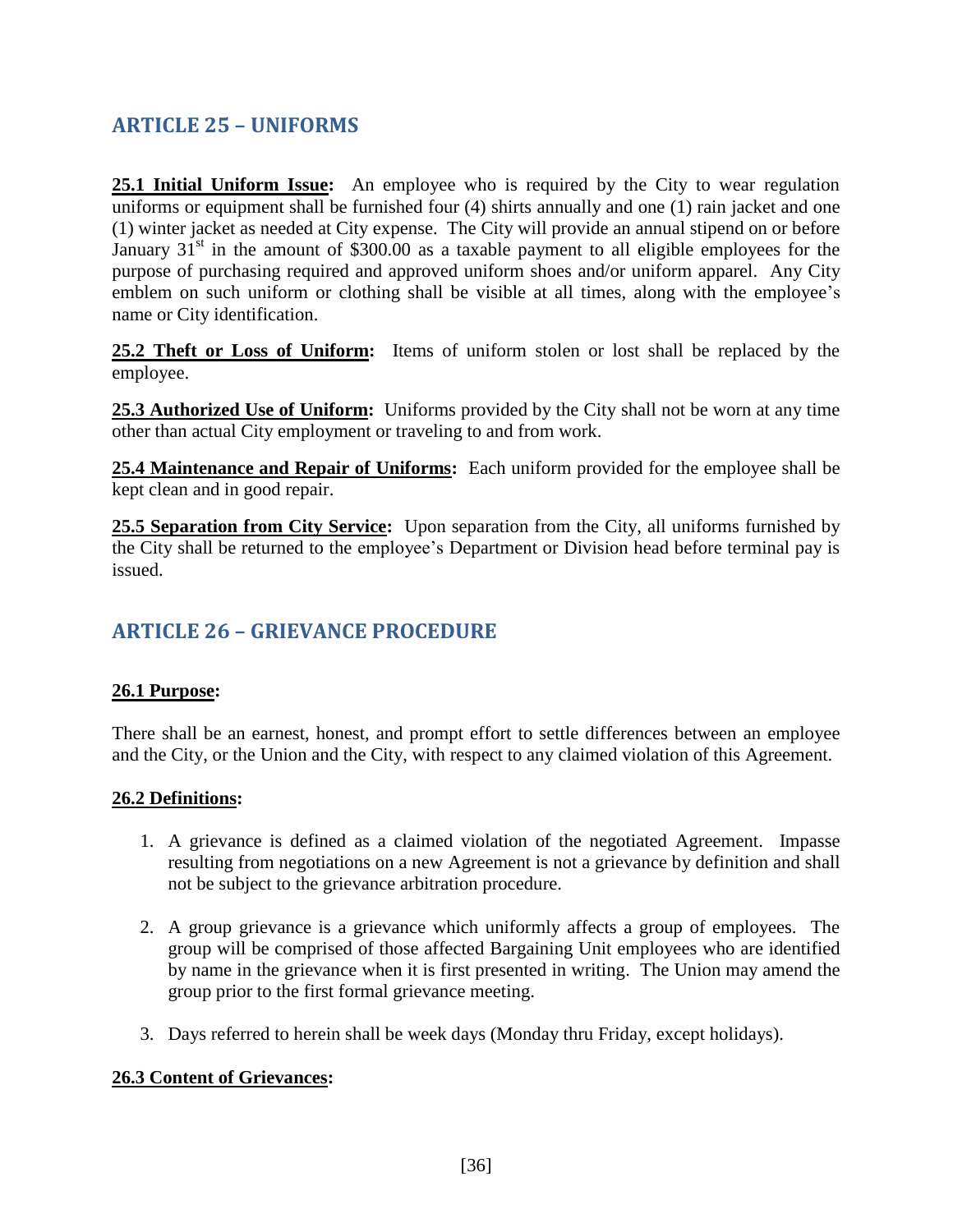All written grievances must contain the following information to be considered:

- 1. Aggrieved employee's name and signature, if applicable;
- 2. Date grievance was first discussed and the name of the supervisor with whom the grievance was discussed, if applicable;
- 3. Date grievance was filed in writing;
- 4. Date and time grievance occurred;
- 5. A brief description of the incident giving rise to the grievance;
- 6. The article, section or sections of the negotiated Agreement claimed to be violated; and
- 7. Desired remedy to the grievance.

Two (2) copies of the written grievance shall be prepared, dated and signed by the aggrieved employee(s) or representative, and submitted to the Division/Department Head and Human Resources Director.

#### <span id="page-36-0"></span>**26.4 Procedures:**

#### **Informal Step: Immediate Supervisor (Verbal)**

The employee shall attempt to resolve the grievance informally with his/her immediate supervisor. Such attempt at informal resolution shall be made by the employee, with or without Union representation, within five (5) days following the date of the events or circumstances giving rise to the grievance, or within five (5) days of when the events or circumstances reasonably could have become known to the employee. If the employee is not satisfied with the verbal response from his/her supervisor, or if no verbal response has been provided within five (5) days of notification of the grievance, the employee may proceed to Step 1 of this procedure.

#### **STEP 1: Division/Department Head (Written)**

The employee shall reduce the grievance to writing and present it to his/her Division/Department Head within five (5) days. The Division/Department Head or their designee will hold a grievance meeting at a mutually agreeable location within seven (7) days and shall reply in writing to the grievant within five (5) days following the conclusion of the meeting.

If the employee is not satisfied with the written response of his/her Division/Department Head, the employee may proceed to Step 2 of the grievance procedure within five (5) days after receipt of the response from Step 1 or the date the response should have been received.

#### **STEP 2: Appointed Official (Written)**

If the grievance was not satisfactorily resolved at Step 1, the request for a Step 2 hearing shall be submitted in writing to the employee's Appointed Official or their designee. The Appointed Official, or their designee, will hold a grievance hearing at a mutually agreeable location within ten (10) days. The Appointed Official or their designee will respond to the employee in writing within seven (7) days from the conclusion of the hearing.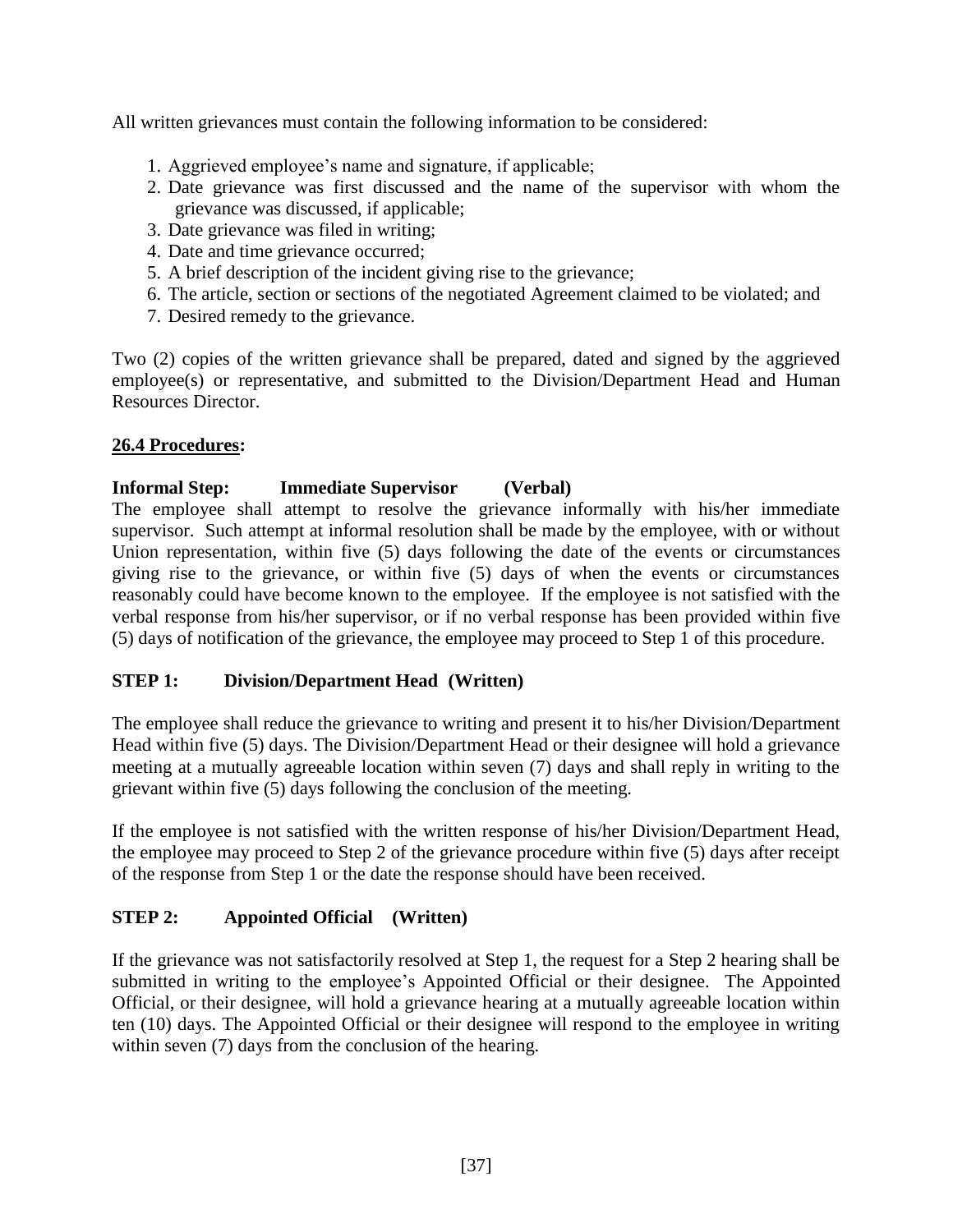#### **STEP 3: Arbitration**

If the grievance remains unresolved at the conclusion of Step 2, a written notice of the intent to proceed to arbitration may be served upon the Appointed Official by the Union within ten (10) days of the Appointed Official's Step 2 written response to the employee or the date the response should have been received.

Within ten (10) days of submitting such notice of intent to proceed to Arbitration, the Union shall notify the Federal Mediation Conciliation Service of the intent to proceed to arbitration and request a panel of seven (7) prospective arbitrators from its Metropolitan List of qualified arbitrators. Within ten (10) days of the receipt of such panel, the parties shall select an arbitrator by the alternate striking of names and shall promptly notify the FMCS of the arbitrator's selection and request that he\she be appointed to hear the grievance.

Once appointed by FMCS, the arbitrator shall schedule and conduct the arbitration hearing in accordance with the Arbitration Rules of the FMCS. The arbitrator shall issue his/her award in writing to the parties and state the reasons for his/her decision.

The arbitrator shall not add to, or subtract from, or modify any provision of the negotiated Agreement. The decision of the arbitrator shall be final and binding. The losing party shall pay the costs of the arbitrator including the arbitrator's fees and expenses, and other necessary expenses of the arbitration.

<span id="page-37-0"></span>**26.5 Time Limits:** It is understood that time is of the essence in processing grievances and that the limits imposed in this Article may be extended at any Step by mutual written consent of the parties. Likewise, any step in the grievance procedure may be eliminated by mutual consent of the Appointed Official and the Union.

<span id="page-37-1"></span>**26.6 Union Representation:** The grievant shall have the right to have a Union representative present at any of the Steps of the grievance procedure.

<span id="page-37-2"></span>**26.7 Election of Procedures:** An employee who wishes to appeal disciplinary action taken by the City shall have the option of filing an appeal with the Civil Service Commission if it is within the authority of the Commission by law, or to proceed under the Grievance procedure contained in this Agreement, if applicable, but the employee must make an election in writing between the two procedures and will not be entitled to grieve and to process an appeal to the Civil Service Commission on the same matter.

<span id="page-37-3"></span>**26.8 Grievance Mediation:** The parties may mutually agree to use mediation through the Federal Mediation and Conciliation Service (FMCS) to resolve any differences before proceeding to arbitration. Mediation shall be non-binding upon the parties unless mutually agreed otherwise. If the grievance is not resolved through mediation, the Union may refer the grievance to the arbitration procedure within ten (10) days after conclusion of the mediation or the grievance shall be considered settled.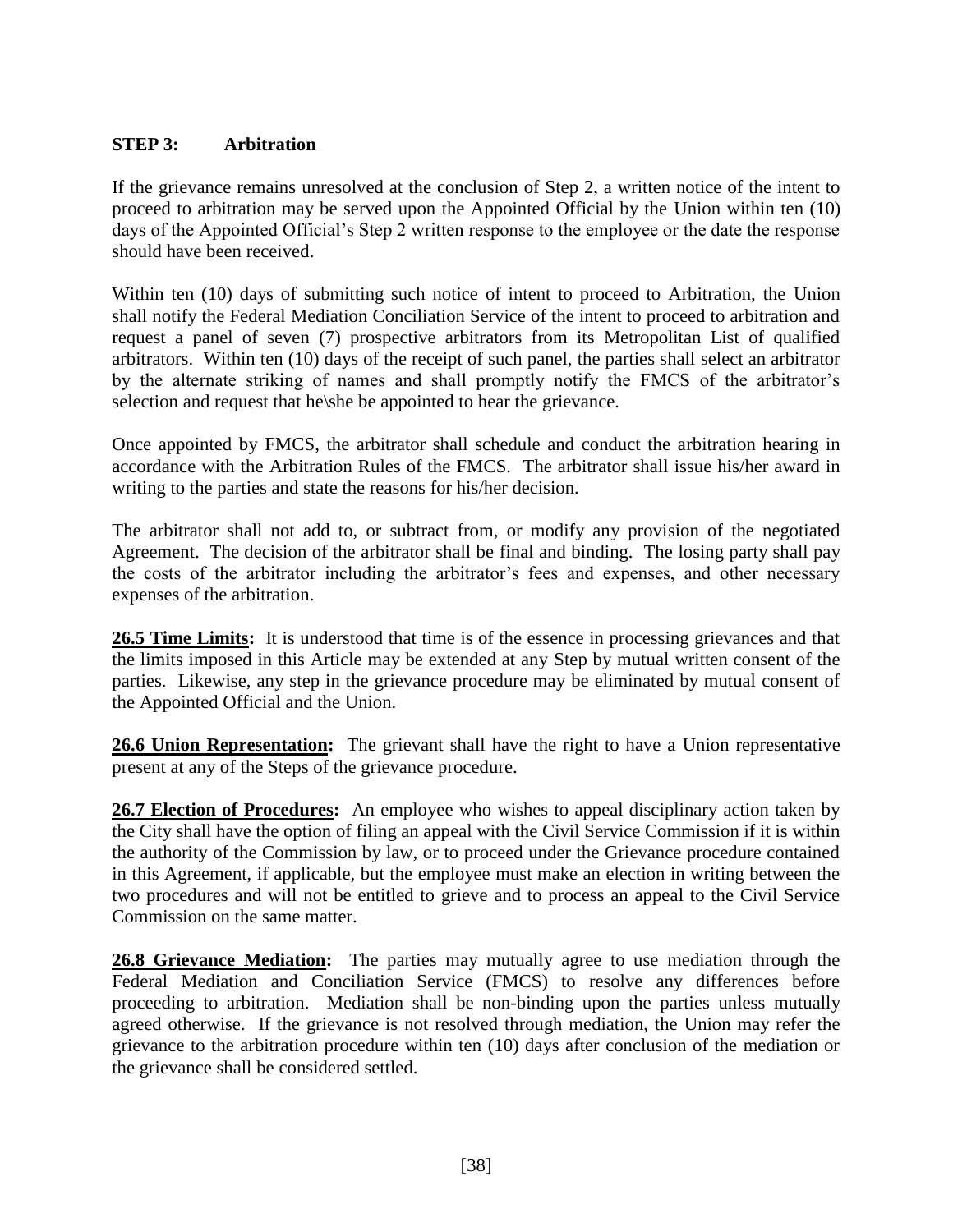# <span id="page-38-0"></span>**ARTICLE 27 – LABOR-MANAGEMENT**

<span id="page-38-1"></span>**27.1 Labor-Management Committee:** In the interest of sound labor-management relations, the City and the Union shall establish a Labor Management Committee. Each Committee member will serve at the pleasure of the party appointing him or her, and may be replaced from time to time. Upon request by either party, the Committee shall meet to discuss subjects of mutual concern. Meetings will be held within a reasonable time (not to exceed 14 calendar days unless mutually extended by both parties) after a request has been submitted.

Labor Management meetings shall not be negotiation sessions to alter or amend the Collective Bargaining Agreement, unless agreed upon by the parties.

<span id="page-38-2"></span>**27.2 Agenda:** At least five (5) working days (Monday-Friday, except holidays) before the scheduled Committee meeting, the party requesting the meeting shall furnish an agenda and the Union shall furnish the names of the representatives who will be attending.

Subjects that may be discussed at these meetings shall include (but not be limited to):

- A. Discuss the administration of this Agreement;
- B. Notify the Union of changes made by the City which may affect Bargaining Unit members;
- C. Disseminate general information of interest to the parties;
- D. Give the Union representatives the opportunity to share the view of their members and/or make suggestions on subjects of interest to their members;
- E. Discuss ways to improve efficiency and work performance; and
- F. Consider and discuss health, safety, and training matters.

<span id="page-38-3"></span>**27.3 Attendance:** Union employee representatives attending Labor-Management meetings shall not suffer a loss in pay for hours spent in such meetings, if held during the employee's regularly scheduled hours of work.

Labor-Management meetings will be suspended thirty (30) days prior to negotiations and during the negotiation period, unless otherwise agreed upon by the parties.

<span id="page-38-4"></span>**27.4 Documentation:** The parties agree to document the discussion and outcome of all Labor-Management meetings in writing.

## <span id="page-38-5"></span>**ARTICLE 28 – NO STRIKE OR LOCKOUT**

<span id="page-38-6"></span>28.1 No Strike: During the life of this Agreement, the Union agrees for itself, its agents, representatives and members that neither it nor they shall, directly or indirectly, call, instigate, cause, authorize, sanction, finance or condone, nor shall any member of the Union take part in, any strike, sit-down, stay-in, slow-down, walkout, work stoppage, or other interference with the operations of the City of any kind for any reason, including labor disputes between the City and any other Bargaining Unit or labor organization representing the City's employees.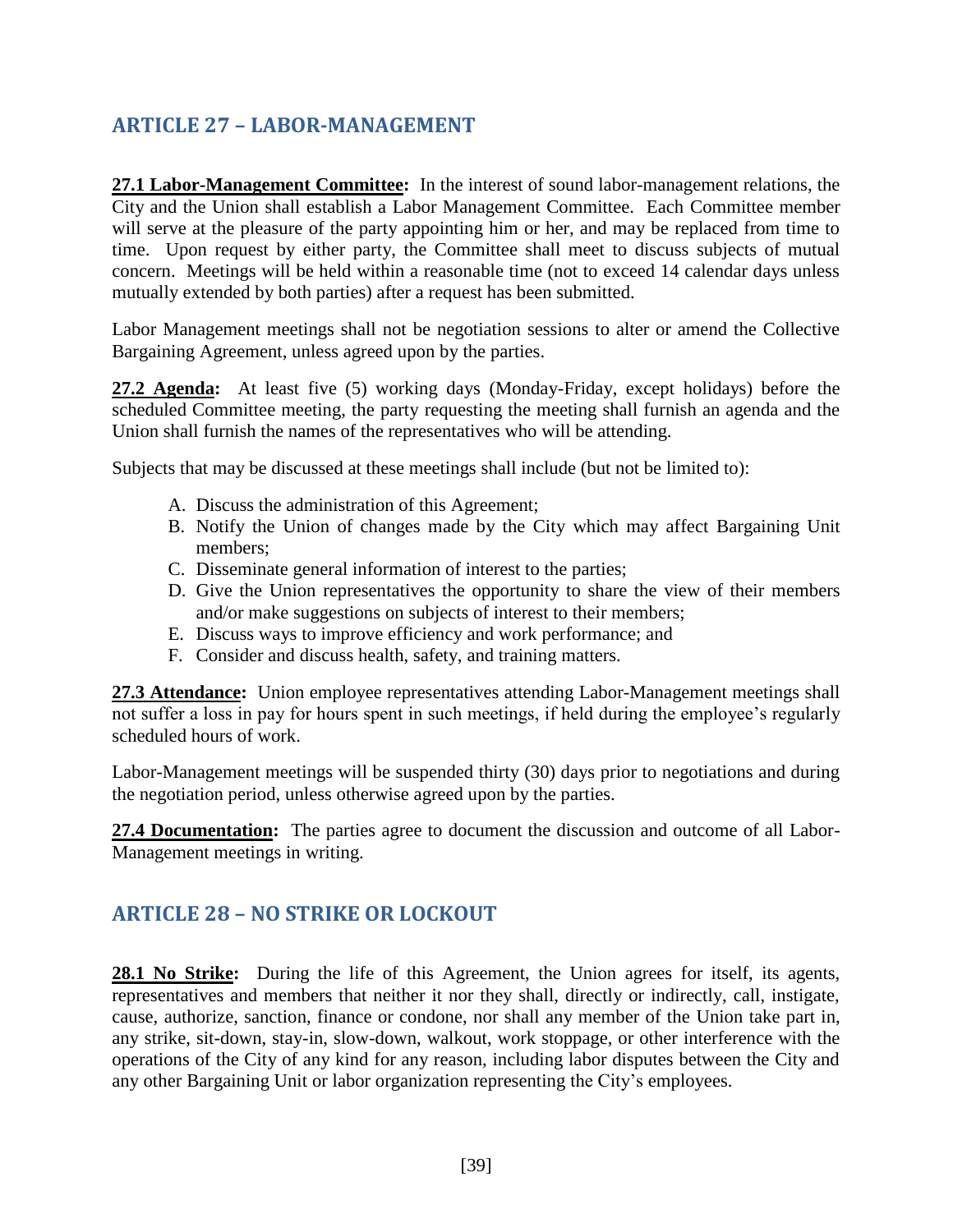<span id="page-39-0"></span>28.2 No Lockout: During the term of this Agreement the City will engage in no lockout of the employees covered by this Agreement.

<span id="page-39-1"></span>28.3 Union Responsibilities: The Union agrees that it and its agents, and representatives, on behalf of the Bargaining Unit employees, will take prompt affirmative action to discourage and publicly denounce unauthorized strikes, sit-downs, slowdowns, walkouts, work stoppage, or interference with the operations of the City by notifying the Union's officers and the public in writing that it disavows these acts. If these steps are followed, there shall be no liability on the part of the Union or its officers or agents for such strike, sit-down, stay-in, slow-down, walkout, work stoppage, or interference with operations. The Union further agrees that the City has the right to initiate discipline (up to and including discharge) on any or all employees who violate this Article and to pursue injunctive relief and all other legal remedies against the Union, its agents, representatives and members.

<span id="page-39-2"></span>**28.4 Violations, Termination or Agreement**: Upon the occurrence of a violation of Section 28.1 or 28.3 of this Article, the City may terminate this Agreement by giving written notice to the Union. Upon the occurrence of a violation of Section 28.2 of this Article, the Union may terminate this Agreement by giving written notice to the City. Either party has the right to file a charge with SERB alleging an unfair labor practice if it believes the other party terminated the Agreement without a violation of 28.1, 28.2, or 28.3 of this Article.

# <span id="page-39-3"></span>**ARTICLE 29 – SAFETY & HEALTH**

The City and employees shall take all steps reasonably necessary to ensure employee health and safety and to maintain safe working conditions.

<span id="page-39-4"></span>**29.1 Drug Free Workplace:** In order to provide employees a safe workplace and to assure that employees in service to the community are free of illegal substances, all employees shall comply with the City's Drug and Alcohol - Drug-Free Workplace Policy, including but not limited to testing employees for the presence of drugs and\or alcohol under the terms and conditions set forth in said Policy.

The City's Drug and Alcohol - Drug-Free Workplace Policy is identified for information and available to employees on request, but it is specifically not incorporated herein by reference or made a part of this Agreement.

#### **29.2 Hazardous Weather:**

- A. Humanitarian guidelines respecting the responsibilities of the parties in case of adverse or extreme weather conditions that affect the health and personal safety of employees shall be of prime consideration.
- B. For the purpose of implementing the provisions of the preceding paragraph A above, the Appointed Official, or his designated representative, shall determine if employees are to work or not and notify the affected employee(s) only if they are not to report to work.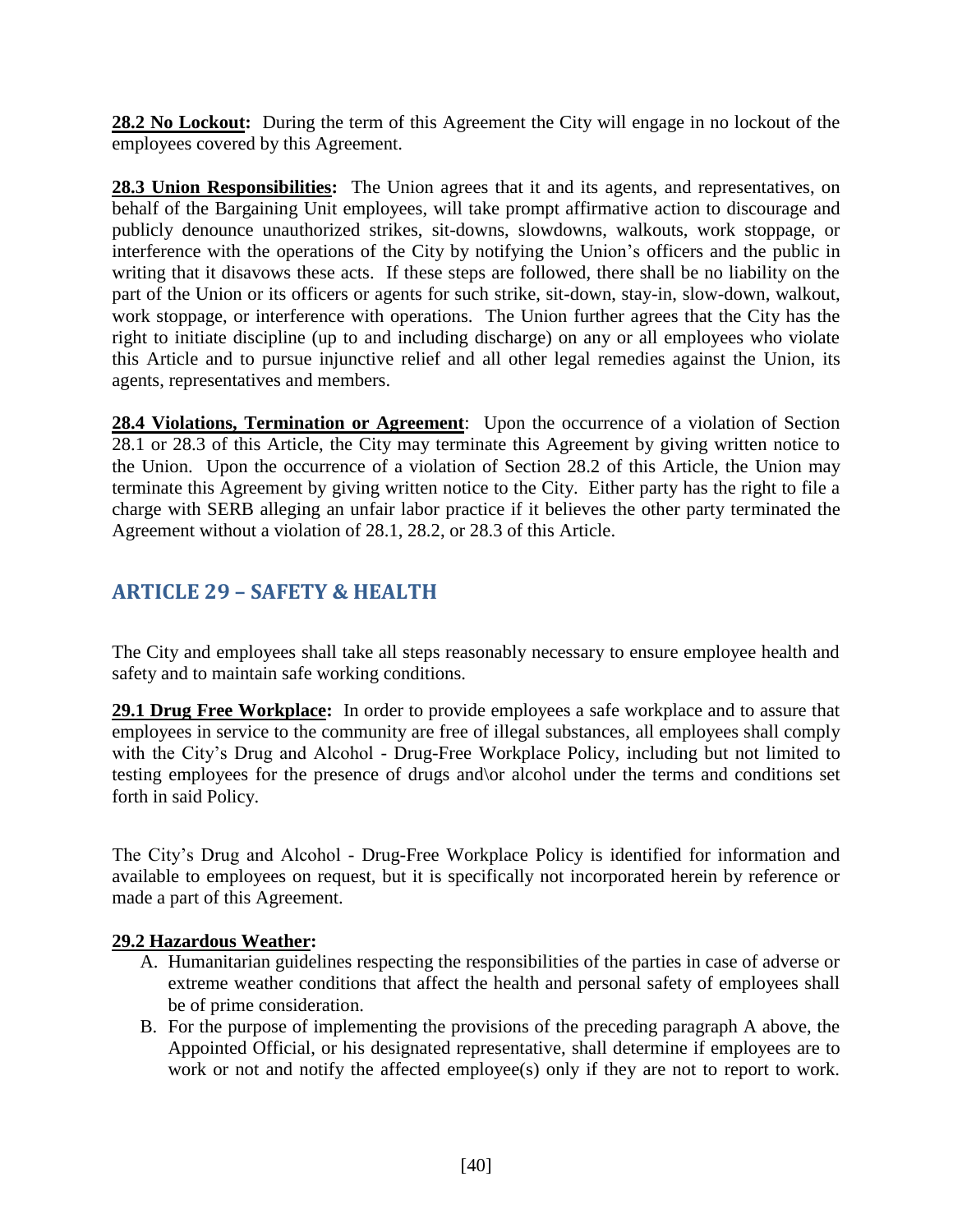The final decision regarding the employees working shall be made by the Appointed Official or his designated representative.

## <span id="page-40-0"></span>**ARTICLE 30 – DISCIPLINE**

Disciplinary action shall only be taken against an employee for just cause. The City shall follow the principles of progressive discipline. The employee shall be given, in writing, a description of the possible infraction and a copy shall be given to the Union's Chapter Chairperson.

Any disciplinary action (or notice of internal investigation) should be timely; occurring within fifteen (15) normal business days (Monday – Friday, except holidays) of the date management was made aware of a possible infraction. Disciplinary action (or notice of an internal investigation) resulting from recurring or cumulative incidents will be initiated within fifteen (15) normal business days (Monday – Friday, except holidays) of the date management was made aware of the most recent infraction or incident. Where the source of the underlying alleged infraction has not been determined or the matter has been referred to a law enforcement agency for criminal investigation, or under other circumstances which warrant confidentiality, the parties agree to waive the time limits set forth in this section until the investigation has been concluded. Time limits in this section may be extended upon mutual agreement by the parties. Extensions shall not be unreasonably denied.

At any time a supervisor conducts a disciplinary meeting with an employee wherein disciplinary action of record (oral reprimand, written reprimand, suspension or dismissal) is likely to result, the supervisor shall give notice to the employee of the employee's right to have a steward present and the subject of the meeting. If the employee does not wish to have a steward present, he/she shall sign a written waiver to this effect.

Any oral disciplinary action or written reprimand shall be retained in the employee's personnel file but shall not be used as a basis for subsequent disciplinary action if no other disciplinary action is taken within a one (1) year period. A suspension shall be retained in the employee's personnel file but shall not be used as a basis for subsequent disciplinary action if no other disciplinary action is taken within a three (3) year period.

## <span id="page-40-1"></span>**ARTICLE 31 – SUBCONTRACTING AND ASSIGNMENT OF WORK**

<span id="page-40-2"></span>**31.1 Contracting for Services:** In order to maintain operational efficiency or economy, the City expressly reserves its managerial right to contract with third parties for personnel services that have been (or could be) performed by Bargaining Unit employees. The City shall notify the Union at least thirty (30) days in advance of so doing. Prior to implementation of management's decision to contract Bargaining Unit work to third parties, the City shall discuss the decision with the Union and give the Union an opportunity to present alternatives. Notwithstanding anything to the contrary in this Agreement, it is understood and agreed, however, that the City shall have no obligation to bargain to agreement with the Union regarding the decision itself, or the effects (or impact) of the decision upon any Bargaining Unit employee.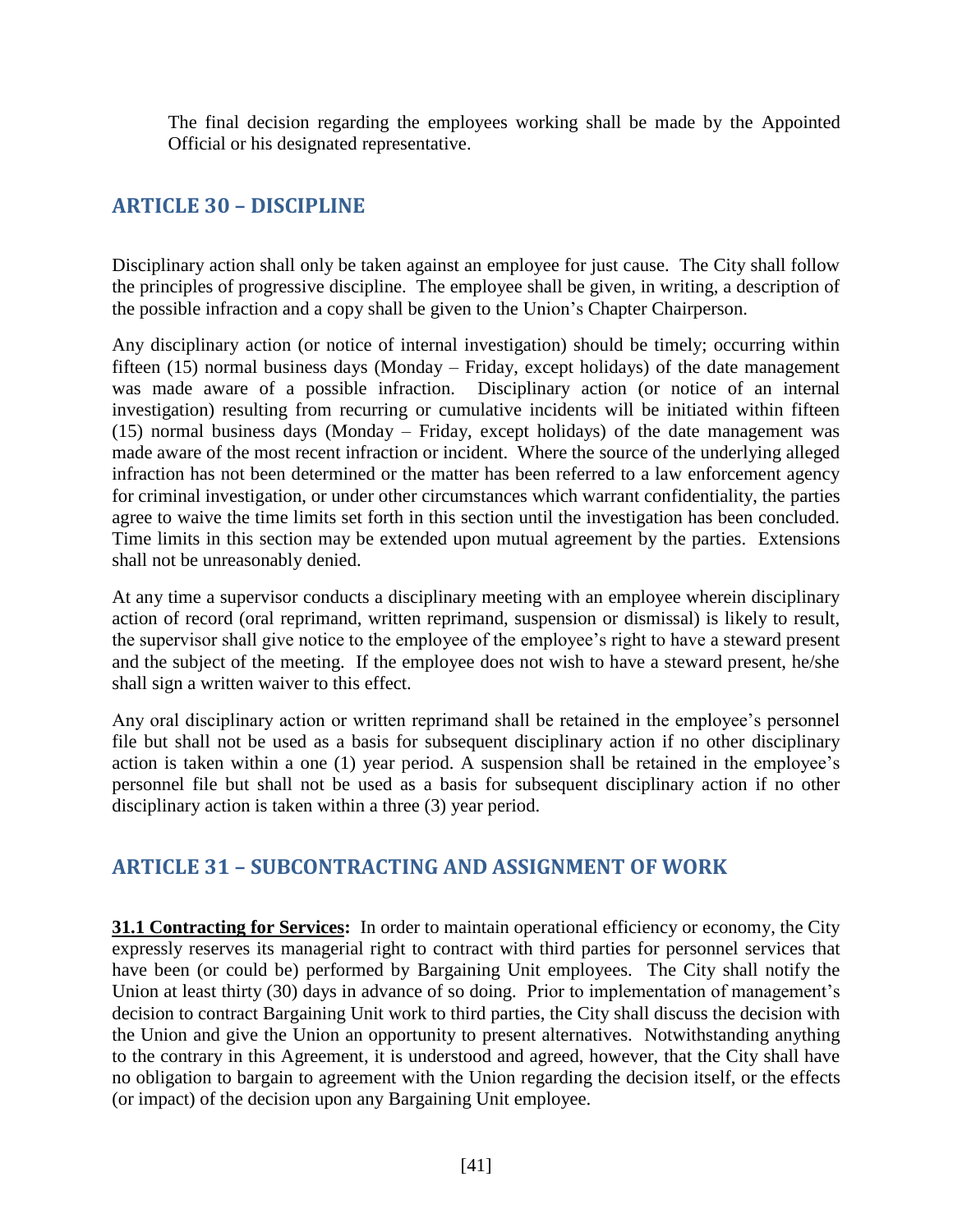<span id="page-41-0"></span>**31.2 Assignment of Work:** In order to maintain operational efficiency, the City may assign work to Bargaining Unit employees, which is normally performed by other City employees, without prejudice to the City's right to later remove that work from the Bargaining Unit employees.

Similarly, the City may assign work which is normally performed by Bargaining Unit employees to any other City employee, supervisor, contractor, temporary employee, volunteer, or intern (paid or unpaid), in order to meet operational or other needs, including but not limited to, the assignment of non-Bargaining Unit employees who are on restricted duty for a temporary period of time; however, no assignment of Bargaining Unit work to non-Bargaining Unit employees under the Transitional Work Program pursuant to this provision shall displace the regular working hours of a current Bargaining Unit employee.

The City shall notify the Union steward or officer of the assignment of work pursuant to this provision as soon as practicable.

Assignment of Bargaining Unit work to non-Bargaining Unit employees for pay shall not continue for a period in excess of ninety (90) consecutive work days of isolated Bargaining Unit work.

However, a person in the Transitional Work Program may be assigned Bargaining Unit work for the longer of ninety (90) days or the period of time prescribed by the physician.

A paid intern may perform Bargaining Unit work for the period of internship, which may exceed ninety (90) days, provided the intern does not displace a Bargaining Unit employee.

The time limitations herein shall not apply to contracting of Bargaining Unit work under Section 31.1.

# <span id="page-41-1"></span>**ARTICLE 32 – TUITION REIMBURSEMENT**

<span id="page-41-2"></span>**32.1 Purpose:** The purpose of this Article is to provide an incentive for Bargaining Unit employees to continue their education and training in job-related programs which will improve their skills and abilities in performing their job responsibilities.

<span id="page-41-3"></span>**32.2 Reimbursement Amount:** The City shall reimburse employees up to 100% of the cost of tuition and/or proficiency examinations incurred in pursuing a job-related educational program leading to an Associate's, Bachelor's or Master's degree from any institution of higher education on the following reimbursement schedule: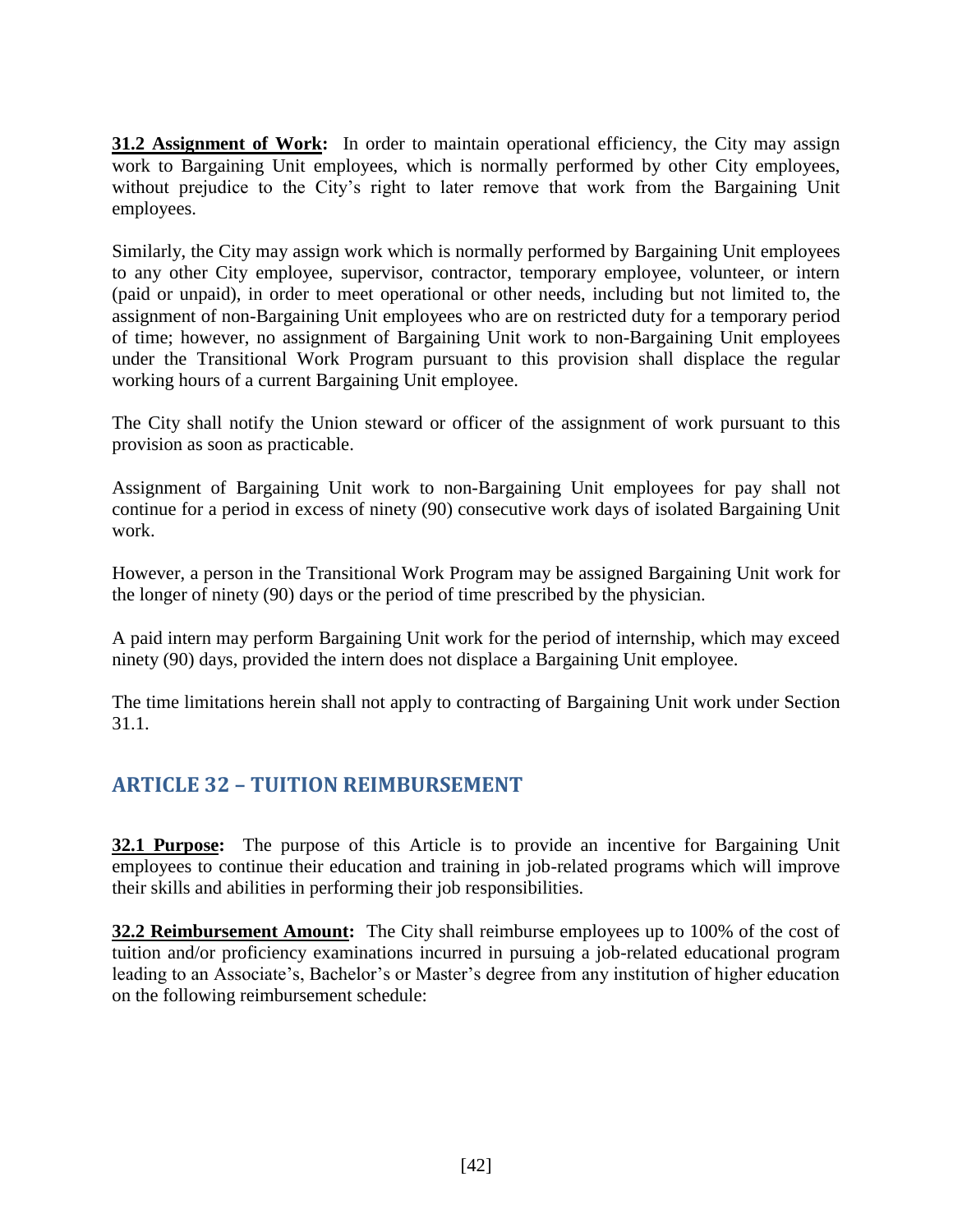**Grade Percent** C or above 100%

Proficiency exams and/or courses without grades given shall be reimbursed at 100%. Annual maximum reimbursement shall not exceed \$1,500.00.

<span id="page-42-0"></span>**32.3 Sign-up Request:** On or before August 15 of each year, each employee requesting reimbursement shall complete an education request form indicating his/her intention to enroll in continuing education for the following calendar year. The member shall indicate his/her name, degree sought, the courses to be taken in the following calendar year, and an explanation as to how such course of study relates to the employee's job responsibilities. All such requests shall be subject to the approval of the Division/Department Head, which approval must be obtained in writing before enrolling in the course(s).

<span id="page-42-1"></span>**32.4 Reimbursement Eligibility:** To be eligible for reimbursement, the employee must have successfully completed the course with a grade of "C" or better. Reimbursement will be made within 30 days following receipt of the following information:

- 1. A transcript or grade report;
- 2. A receipt indicating the amount of tuition paid by the member; and
- 3. An authorization form permitting the City to deduct the amount of the reimbursement from his/her final paycheck should the employee terminate his/her employment within one (1) year of completing the course, for whatever reason. In the event the final check(s) do not cover the tuition reimbursed the member by the City, the employee will be required to make payment to the City to the extent the tuition reimbursed exceeds his/her final check(s).

<span id="page-42-2"></span>**32.5 Requirements:** In order to be eligible for tuition reimbursement, the employee must have one (1) year of continuous service with the City and must have obtained each of the various certifications required in the employee's job description.

# <span id="page-42-3"></span>**ARTICLE 33 – DURATION**

All provisions of this Agreement shall be effective as of June 27, 2021, and shall remain in effect for a period of three (3) years, until June 22, 2024, and shall continue thereafter for successive periods of 12 months, unless either party to this Agreement, on or before 90 calendar days prior to the expiration of such period, notifies the other party in writing of its intention to terminate this Agreement or to amend any terms thereof.

Upon the delivery of such notice, the parties shall meet at reasonable times to negotiate a new Agreement.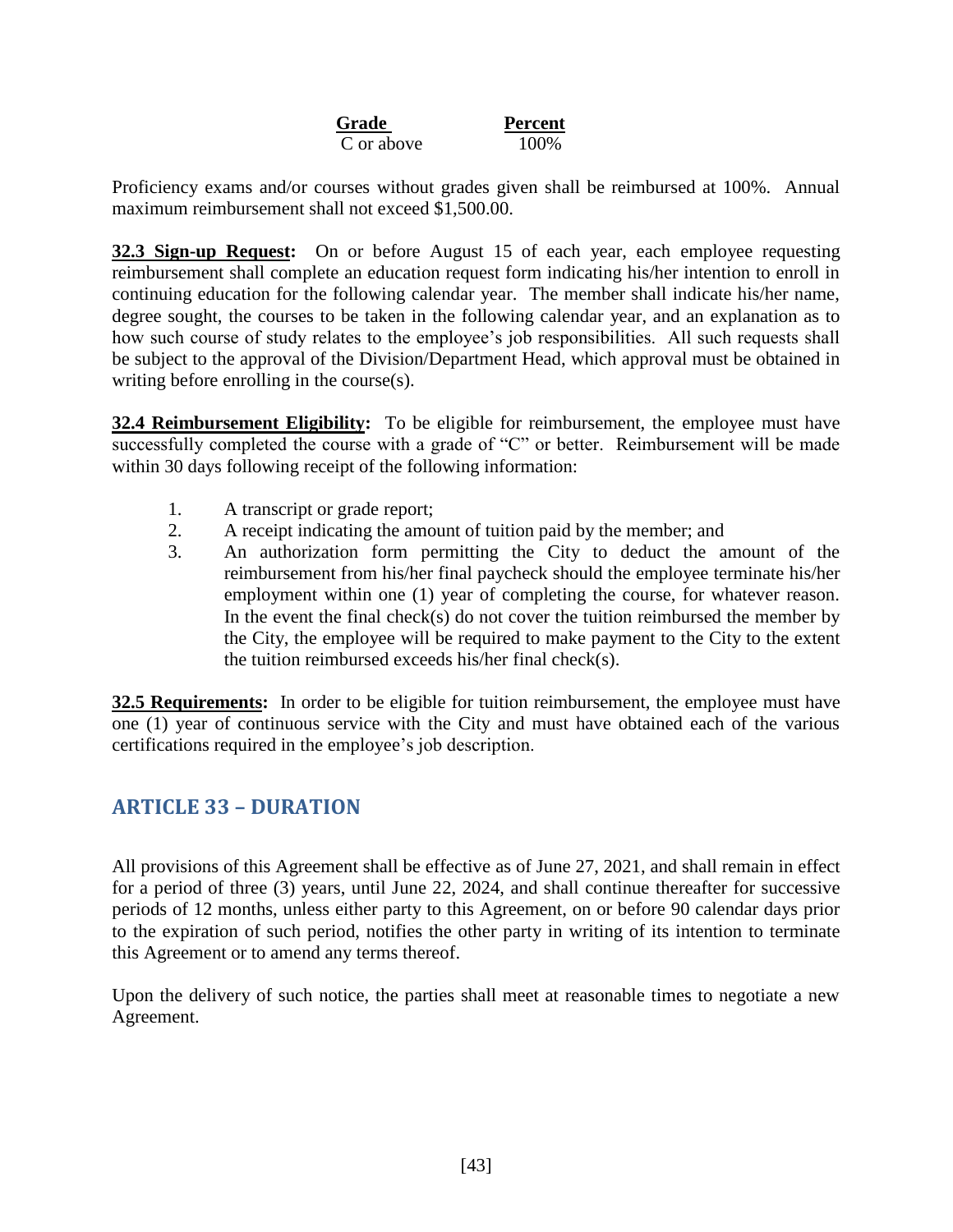## <span id="page-43-0"></span>**ARTICLE 34 – CLASSIFICATION**

When an existing job description within the Bargaining Unit is changed, the City shall provide a copy of the change to the Union prior to implementation. The City shall meet with the Union to discuss the proposed change upon request.

When a new job classification within the Bargaining Unit is preliminarily approved by City Council and a job description is created, the City shall provide a copy of the proposed job description to the Union. Prior to the City submitting proposed legislation to City Council to create the position, the City and the Union shall meet to bargain the rate of pay for the position. If no agreement on rate of pay for the position can be reached, it shall be submitted to the final step of the grievance procedure.

## <span id="page-43-1"></span>**ARTICLE 35 – SENIORITY**

<span id="page-43-2"></span>**35.1 Definition:** Seniority is defined as the length of cumulative unbroken service with the City.

- A. Any employee who is transferred from the Bargaining Unit or accepts a supervisory position shall, for a period of up to one (1) year, retain such seniority as the employee had accumulated at the time of such transfer or promotion, and shall accumulate seniority while out of the Bargaining Unit. After one (1) year, returning employees will begin to accumulate Bargaining Unit seniority (for calculation of layoff and recall rights) as a new hire.
- B. Employees shall accumulate seniority when absent for justifiable reasons, including, but not limited to, sickness, maternity leave, military service, or other paid leave of absence.
- C. Employees laid off for periods of more than two (2) years shall be considered to have a break in service and shall not have their prior service included in their total seniority. Employees laid off for less than two (2) years and recalled or reinstated to City employment shall be entitled to credit for their prior City service but shall not be credited for that period of time while on layoff.
- D. An employee's seniority shall terminate for any one of the following reasons:
	- 1. Voluntarily quit.
	- 2. Discharge for just cause and is not reinstated.
	- 3. Failure to respond to a notice of recall from layoff, except temporary recall, sent to the last known address as shown by City records, within five (5) working days following receipt of such notice.
	- 4. Voluntarily retires from the City.
	- 5. Absence from work due to layoff for a period in excess of two (2) years.

<span id="page-43-3"></span>**35.2 Seniority List:** The City shall send a copy (regular or electronic mail) of the Seniority list to the Staff Representative and Chapter Chairperson upon request.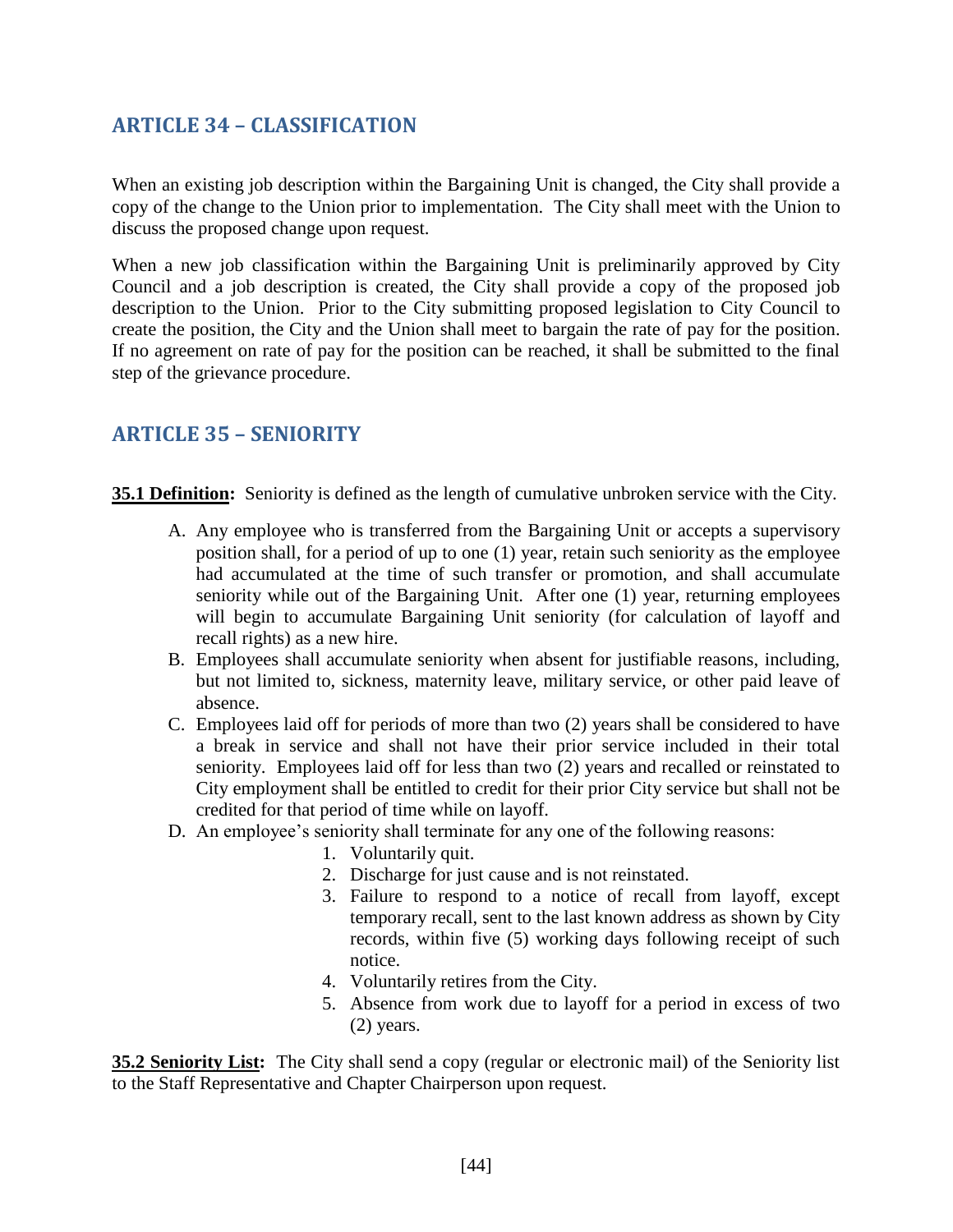## <span id="page-44-0"></span>**ARTICLE 36 – FAMILY AND MEDICAL LEAVE ACT**

For the purposes of implementing the provisions of the Family and Medical Leave Act (FMLA), the time period for calculating the benefit year will be a rolling twelve (12) month period measured backward from the date leave is taken and continuous with each additional leave day taken. Employees are required to submit all necessary paperwork in compliance with the Act and any incidental costs associated with completion of the paperwork is the responsibility of the employee.

Family or Medical Leave approved in accordance with the Act will be used concurrently with available paid leave before any leave becomes unpaid.

An employee must follow the usual and customary call-in procedures for reporting an absence, absent unusual circumstances.

<span id="page-44-1"></span>It is intended that this Article comply with the Family and Medical Leave Act of 1993 (as amended) and the City may promulgate policies in furtherance of the Family and Medical Leave Act that are not inconsistent with this Agreement.

## **MEMORANDUM OF UNDERSTANDING**

#### <span id="page-44-2"></span>**Preparation of Final Collective Bargaining Agreement:**

The negotiating teams, or their designees, shall prepare and proofread the final version of the Agreement for execution and filing with the State Employment Relations Board. Working from the approved/ratified tentative agreements, those undertaking this work on behalf of the parties shall logically organize and sequentially number the tentative agreements and for ease of reference shall prepare a table of contents and/or an index. They are hereby specifically authorized and directed to make non-substantive edits and word changes, as the context may require, in addition to correcting any errors in punctuation, grammar and spelling contained in the tentative agreements.

Upon approval of the Final Version of this Agreement, each party will be responsible for the printing and distribution of the Agreement.